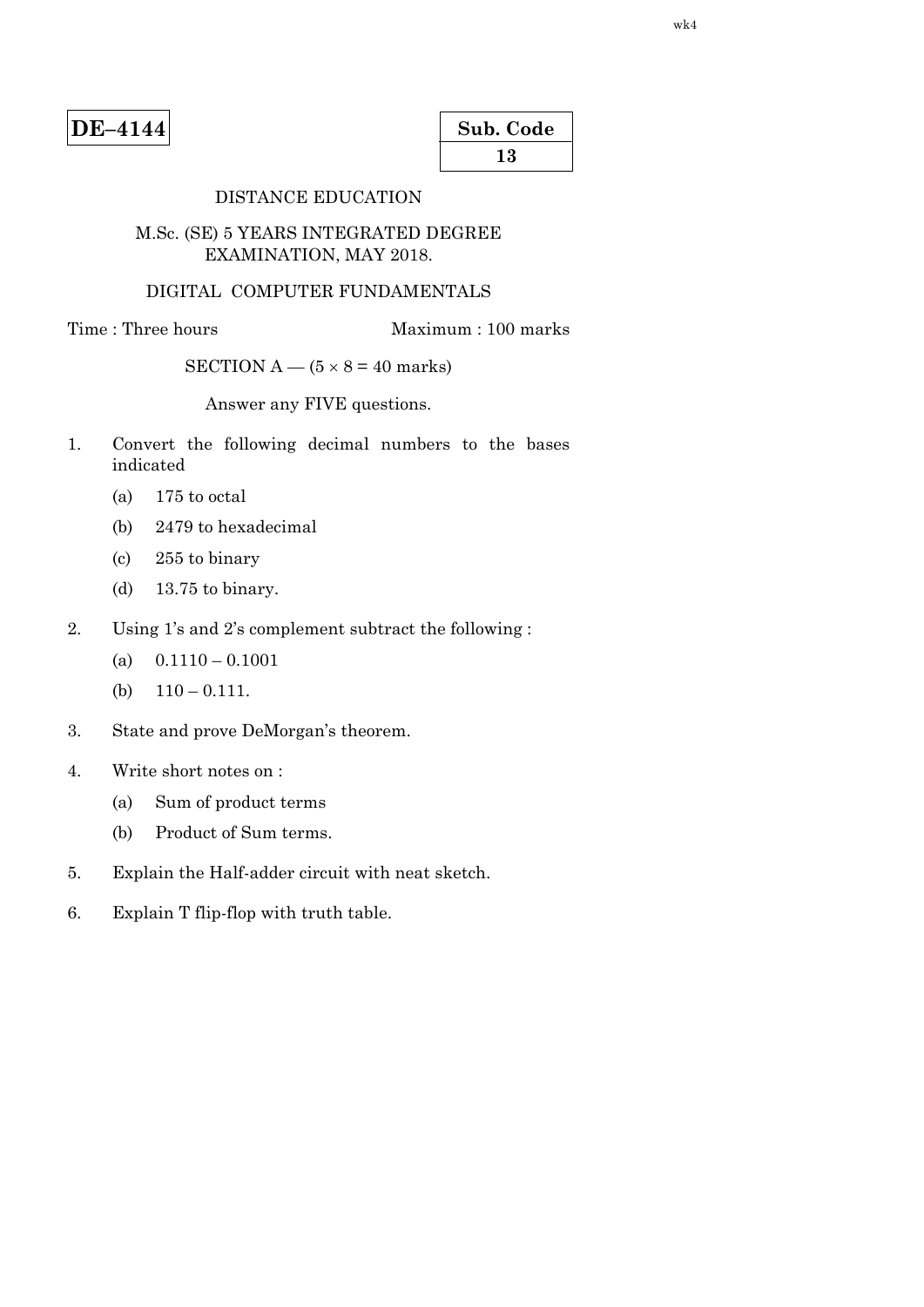- 7. What is counter? Classify and explain its various types.
- 8. Discuss about Generation of computers.

SECTION B —  $(4 \times 15 = 60$  marks)

Answer any FOUR questions.

- 9. Explain Gray, Excess-3 and error detection codes with examples.
- 10. Simplify the following Boolean equation using Karnaugh map.

 $Y = A'BCD + ABC'D' + ABC'D' + ABCD +$ 

 $ABCD' + AB'C'D + AB'CD + A'B'CD$ 

- 11. Explain multiplexer and demultiplexer with neat sketch.
- 12. Describe the construction of ALU with neat diagram.
- 13. With neat diagram explain JK master slave flip flop.
- 14. Discuss on :
	- (a) Shift Register
	- (b) BCD counter.
- 15. Explain the following :
	- (a) Computer Memory
	- (b) Processor.

——————

**DE–4144** <sup>2</sup>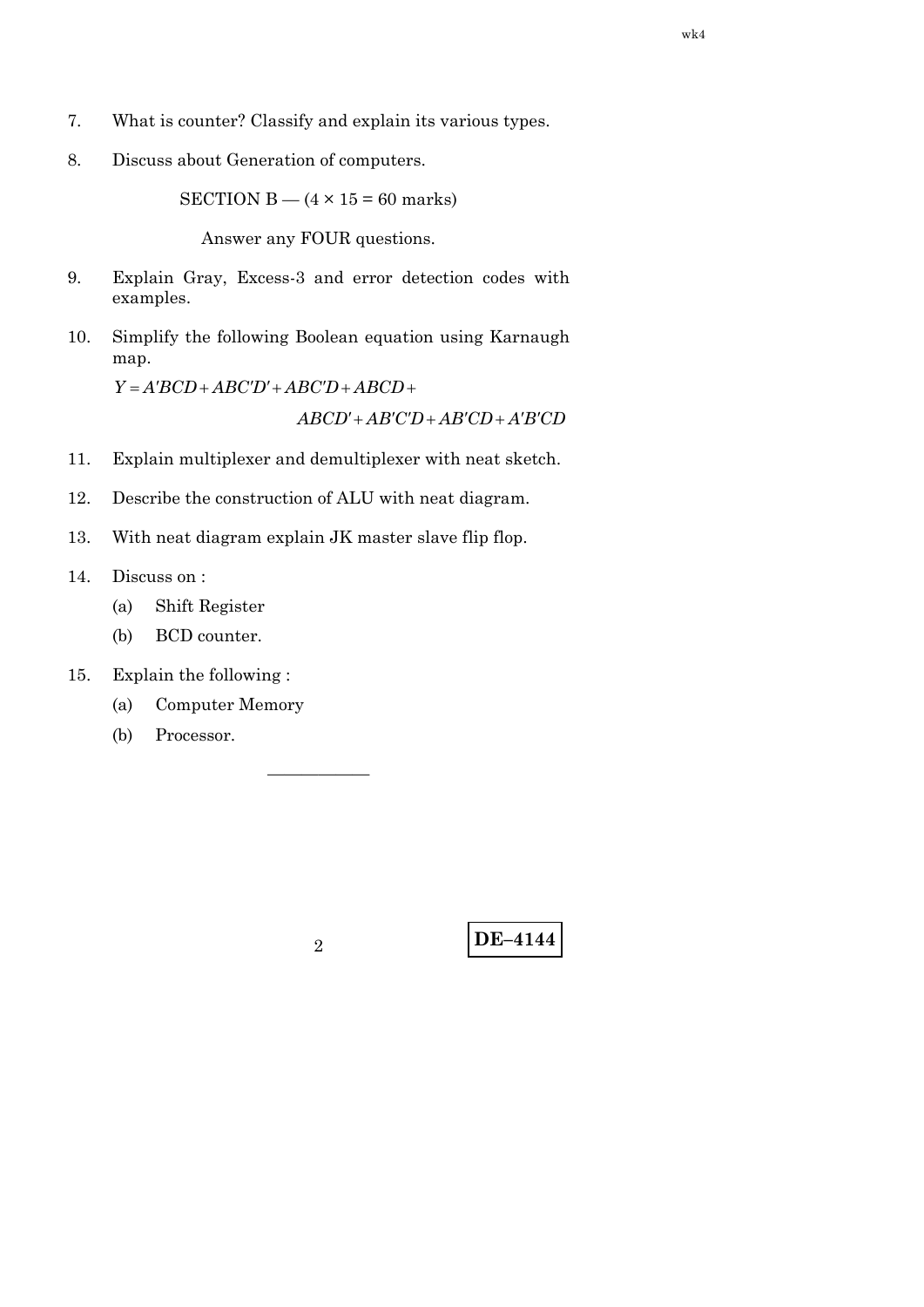| Sub. Code |  |
|-----------|--|
| 14        |  |

#### DISTANCE EDUCATION

## M.Sc. (SE) (5 Years Integrated) DEGREE EXAMINATION, MAY 2018.

## C AND DATA STRUCTURES

Time : Three hours Maximum : 100 marks

SECTION A —  $(5 \times 8 = 40$  marks)

Answer any FIVE questions.

- 1. Explain with example about 'gets' and 'puts' statements.
- 2. Write short note on Macros and pre-processor.
- 3. Write a C program to sort N given numbers in ascending order.
- 4. Explain the concept of array of pointer with C program.
- 5. Explain the ways of representing Stack. What are its applications?
- 6. Discuss the linked representation of Binary tree.
- 7. What is string? Write a C program to find and replace a given substring.
- 8. Explain about various fundamental data types in C.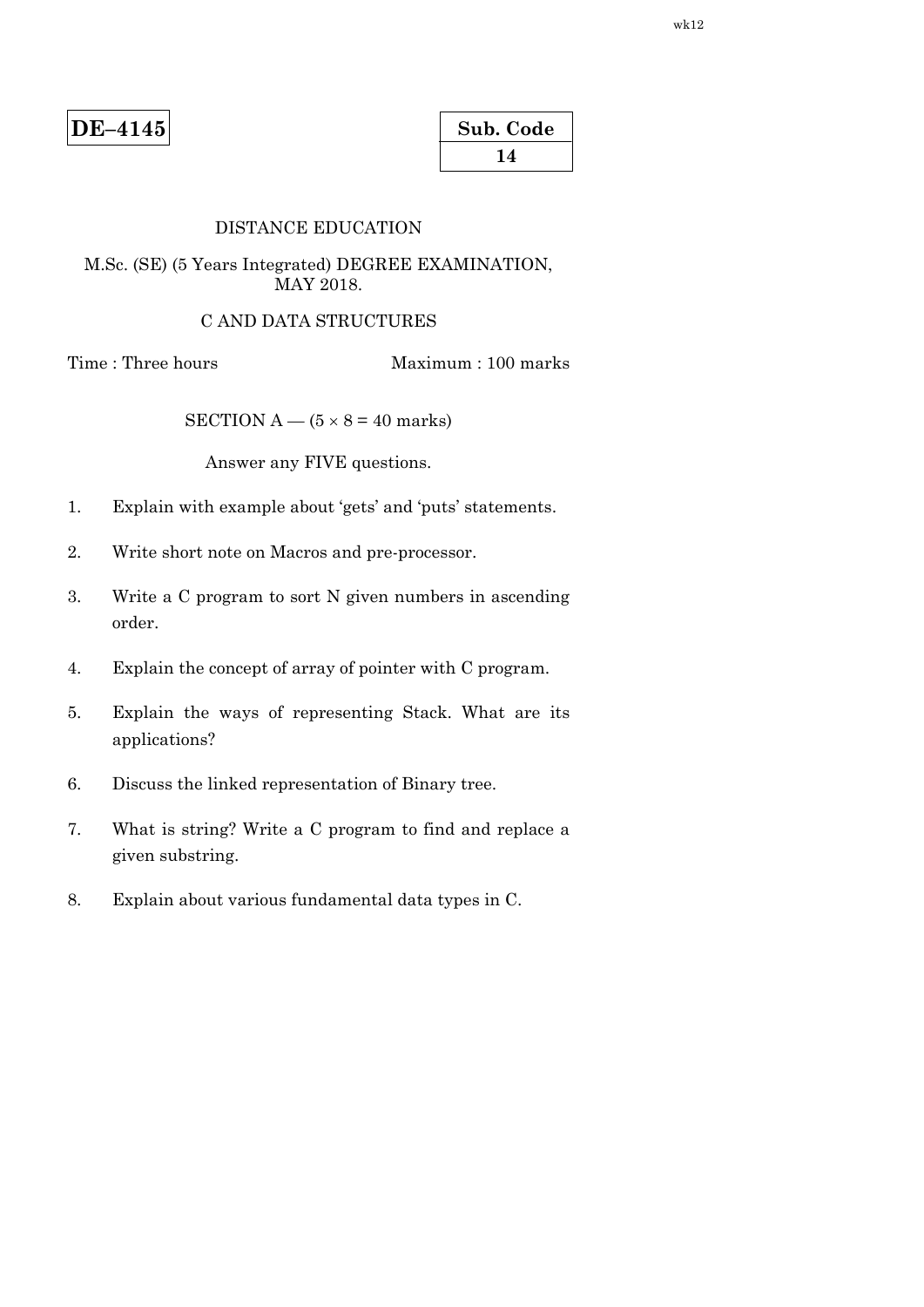SECTION B —  $(4 \times 15 = 60$  marks)

Answer any FOUR questions.

- 9. Explain various types of operators used in C program. Give examples.
- 10. Explain the steps to create and process a data file. Explain with a program.
- 11. Illustrate with C program the operations of doubly linked list.
- 12. Define Queue. Explain the operations performed on Queue with algorithm.
- 13. (a) Write a C program to pass an array to a function. (8)
	- (b) Explain the recursion with example C program for 'Tower of Hanoi'. (7)
- 14. (a) Explain about 'nested if ' structure with example C program.
	- (b) Discuss about the 'switch' statement. Give example.
- 15. Write short note on :
	- (a) Structure and Union. (8)
	- (b) Dynamic Memory Allocation. (7)

———————

**DE–4145** <sup>2</sup>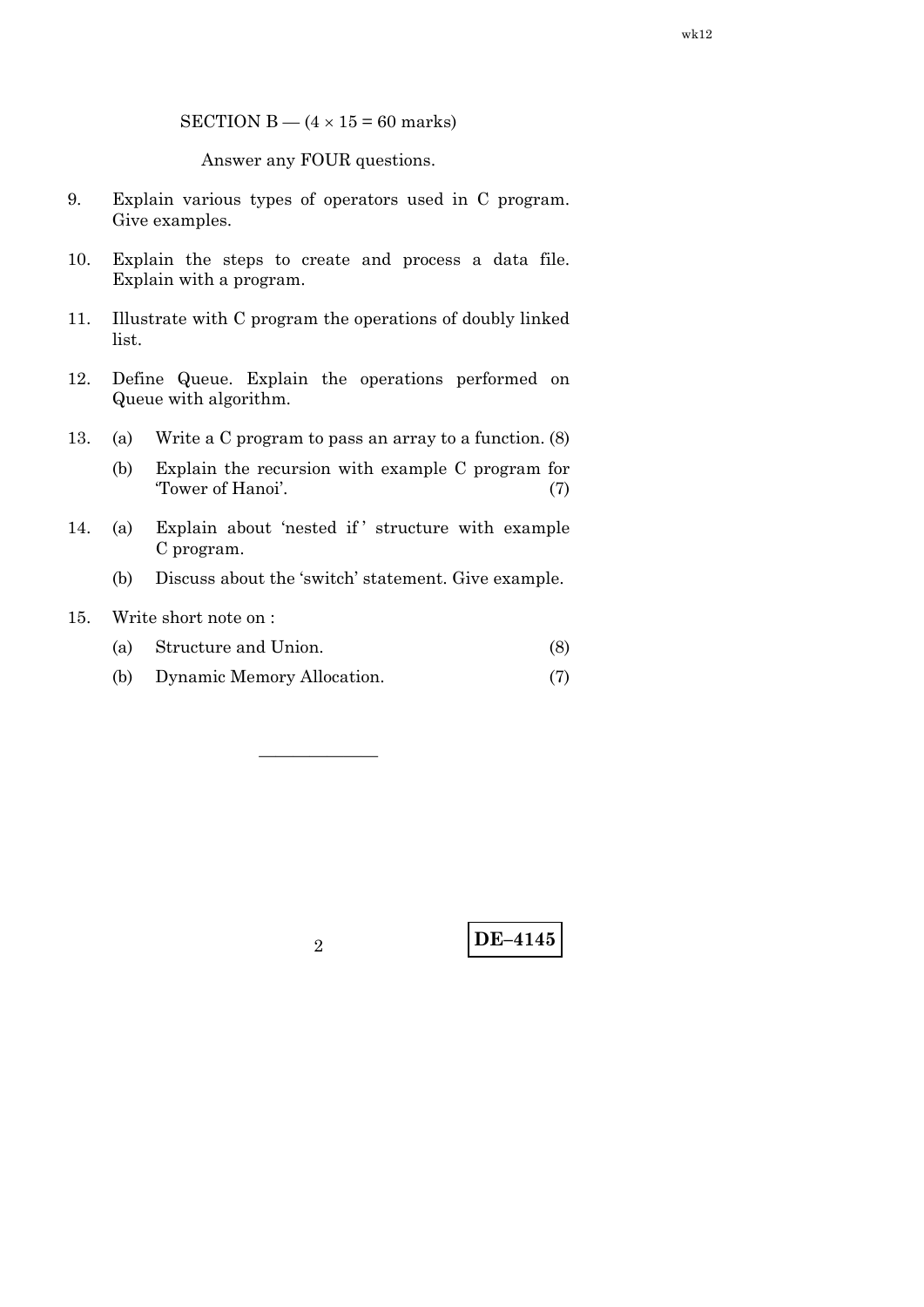| Sub. Code |  |
|-----------|--|
| 15        |  |

#### DISTANCE EDUCATION

M.Sc. (Software Engineering) (5 Years Integrated) DEGREE EXAMINATION, MAY 2018.

#### DISCRETE MATHEMATICS

Time : Three hours Maximum : 100 marks

SECTION  $A - (5 \times 8 = 40$  marks)

Answer any FIVE questions.

- 1. Construct the truth table for the following formula  $(P \wedge Q) \vee (\Box P \wedge Q) \vee (P \wedge \Box Q) \vee (\Box P \wedge \Box Q).$
- 2. Show that

 $P(P \vee Q) \wedge \Box (P \wedge (\Box Q \vee \Box R)) \vee (\Box P \wedge \Box Q) \vee (\Box P \wedge \Box R)$ is a tautology.

- 3. If *A* and *B* are two sets then show that  $A \subseteq B \Leftrightarrow A \cap B = A$ .
- 4. Show whether the following relations are transitive  $R_1 = \{(1,1)\}, R_2 = \{(1, 2) \ (2, 2)\}$  $R_3 = \{(1, 2), (2, 3), (1, 3), (2, 1)\}.$
- 5. If *X* and *Y* are finite sets, find a necessary condition for the existence of one-to-one mappings from *X* to *Y* .
- 6. Show that the function  $f\langle x, y \rangle = x + y$  is primitive recursive.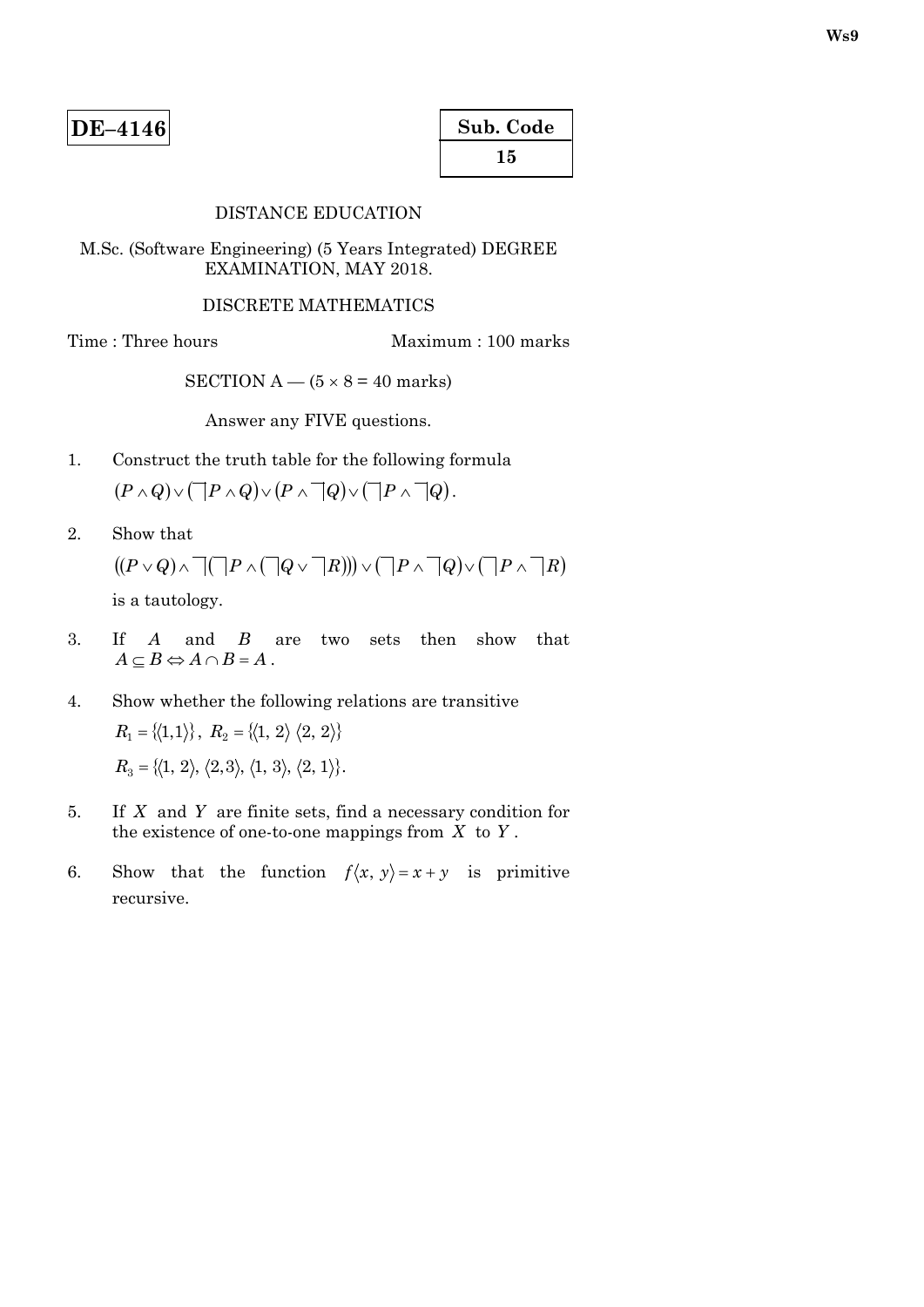- 7. Show that the set *N* of natural numbers is a semigroup under the operation  $x * y = max\{x, y\}$ . Is it a monoid?
- 8. When graphs are said to be isomorphic and Homeomorphic?

SECTION B —  $(4 \times 15 = 60$  marks)

Answer any FOUR questions.

9. Show that :

 $P \rightarrow (Q \rightarrow R) \Leftrightarrow P \rightarrow (\Box Q \vee R) \Leftrightarrow (P \wedge Q) \rightarrow R$ .

10. Show that :

 $P(x) \wedge (x)Q(x) \Rightarrow (\exists x)(P(x) \wedge Q(x)).$ 

- 11. Write  $A \times B \times C$ ,  $B^2$ ,  $A^3$ ,  $B^2 \times A$  and  $A \times B$  where  $A = \{1\}, B = \{a, b\}$  and  $C = \{2, 3\}.$
- 12. Let  $X = \{1, 2, 3, 4, 5, 6, 7\}$  and  $R = \{(x, y) / x y$  is divisible by 3}. Show that *R* is an equivalence relation.
- 13. If  $A = \{1, 2, 3, \ldots n\}$ , show that any function from *A* to *A* which is one-to-one must also be onto and conversely.
- 14. Show that every subgroup of a cyclic group is normal.
- 15. Show that the sum of in degrees of all the nodes of a simple digraph is equal to the sum of out degrees of all its nodes and that this sum is equal to the number of edges of the graph.

————————

**DE–4146** 2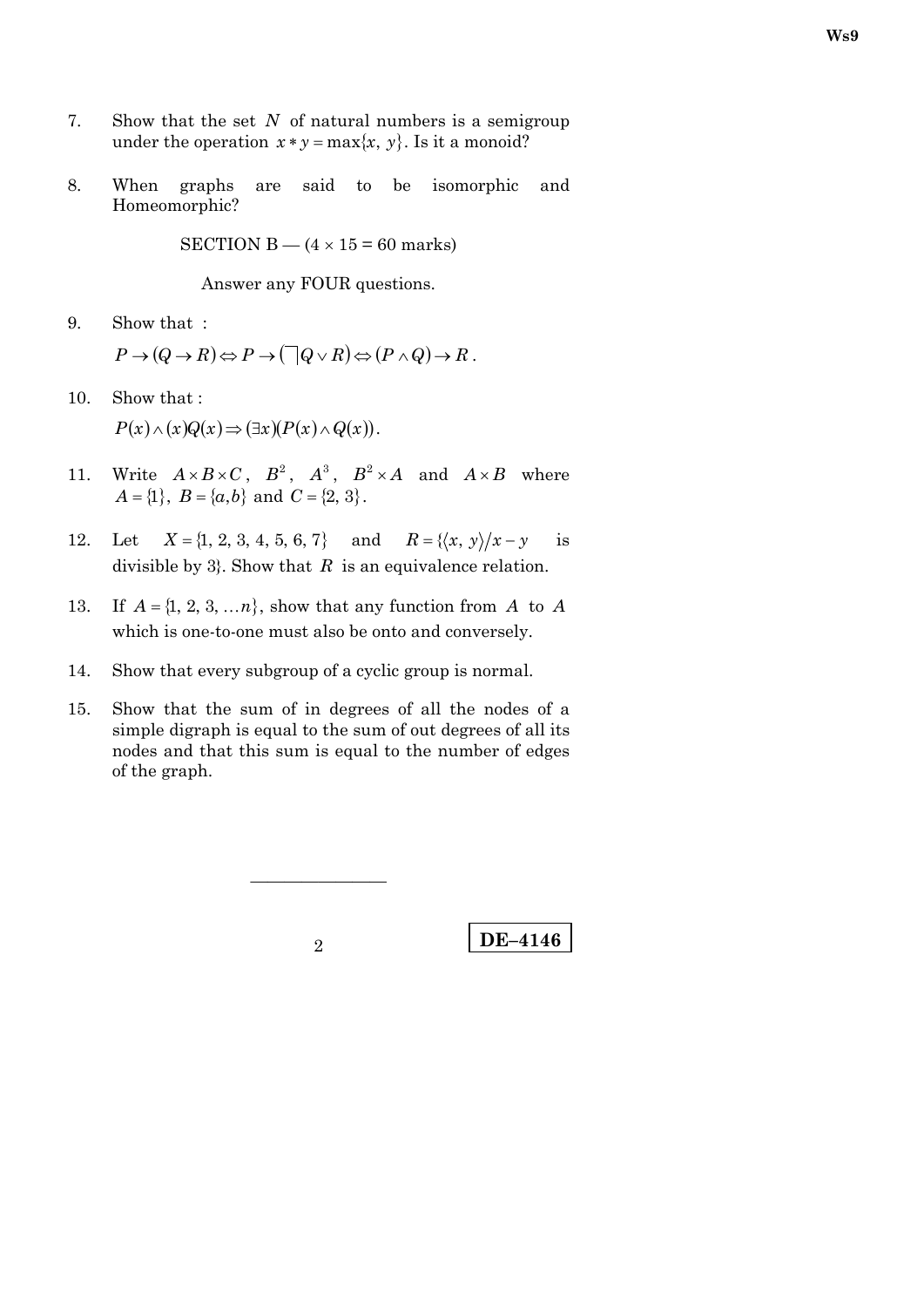# DISTANCE EDUCATION

M.Sc. (SE) (5 Year Integrated) DEGREE EXAMINATION, MAY 2018.

#### C PROGRAMMING – LAB

Time : Three hours Maximum : 100 marks

 Examiner should select and give ONE question to each candidate by LOT system.

- 1. (a) Write a C program to convert a given number into words for numbers 1 to 5 if 1 to ONE, 2 to TWO and 5 to FIVE.
	- (b) A man is paid at the hourly rate of Rs. 15/- per hour for the first 45 hours worked. Thereafter, overtime is paid at 1.5 times the hourly rate for the next 25 hours and 2 times the hourly rate for further hours worked. Write a C program to imput the number of hours worked per week, calculate and print his gross weekly wage.

----------------------Cut here 

- 2. (a) Write a C program to find the roots of a quadratic equation  $ax^2 + bx + c = 0$ .
	- (b) Write a C program to implement any five string operations using switch statement.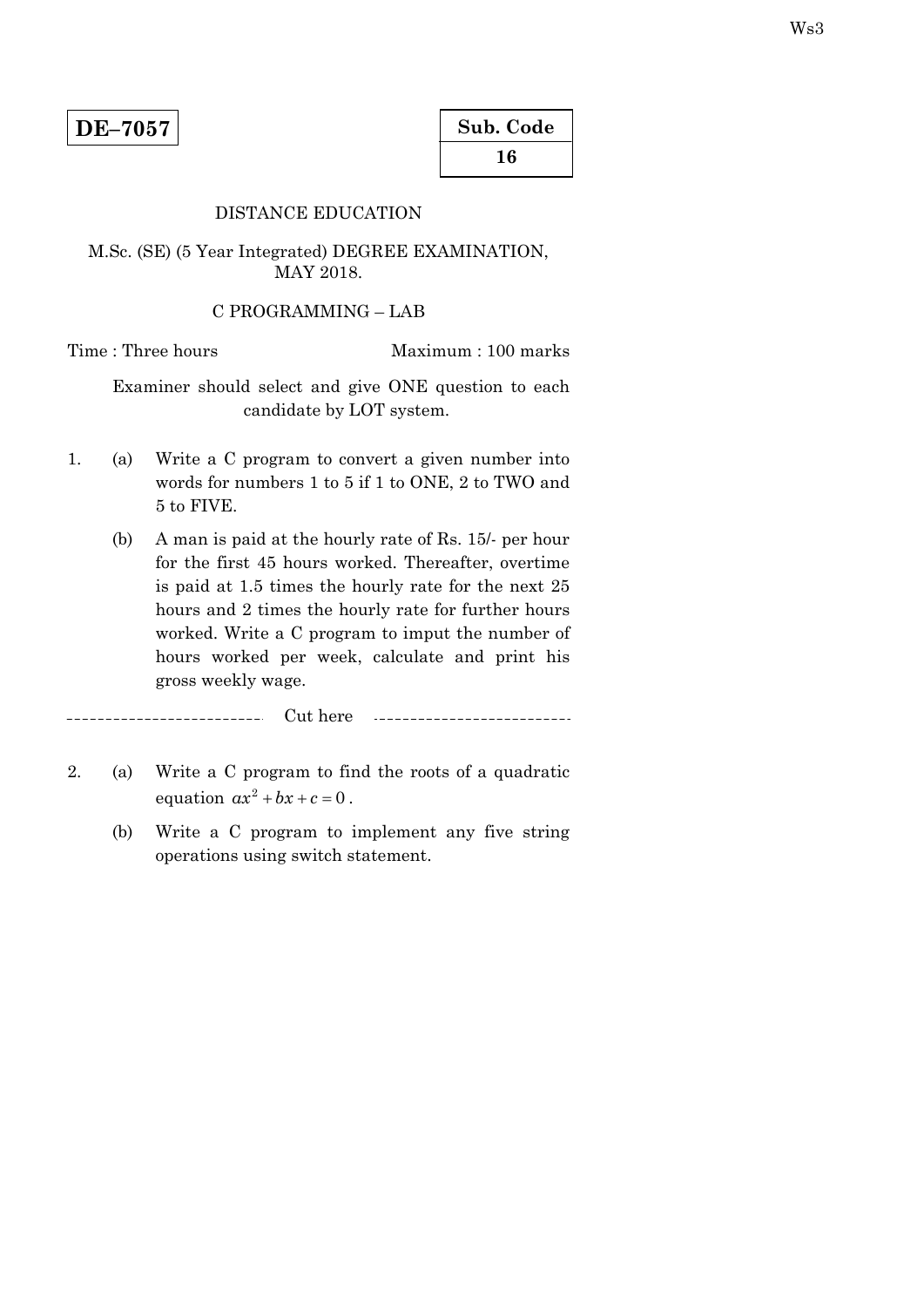- 3. (a) Write a C program to find the roots of a quadratic equation (using function definition)  $ax^2 + bx + c = 0$ .
	- (b) Write a C program to find the factorial of a given number using recursion.

\_\_\_\_\_\_\_\_. Cut here <u>. . . . . . . . . . . . . . .</u>

- 4. (a) Write a C program for matrix manipulation (Addition, Subtraction, multiplication) using function.
	- (b) Write a program in C to find a word is Palin drome or not.

-------------------Cut here ...........................

- 5. (a) There are ten students in a class. Their names and marks in three different subjects are given. If a student takes more than 40 marks in each subject, them he is declared "PASS", otherwise "FAIL". Write a C program to do above using structure concept.
	- (b) Write a C program to read 10 values to an array variable. Use pointers to locate and display each value.

————————

**DE–7057** <sup>2</sup>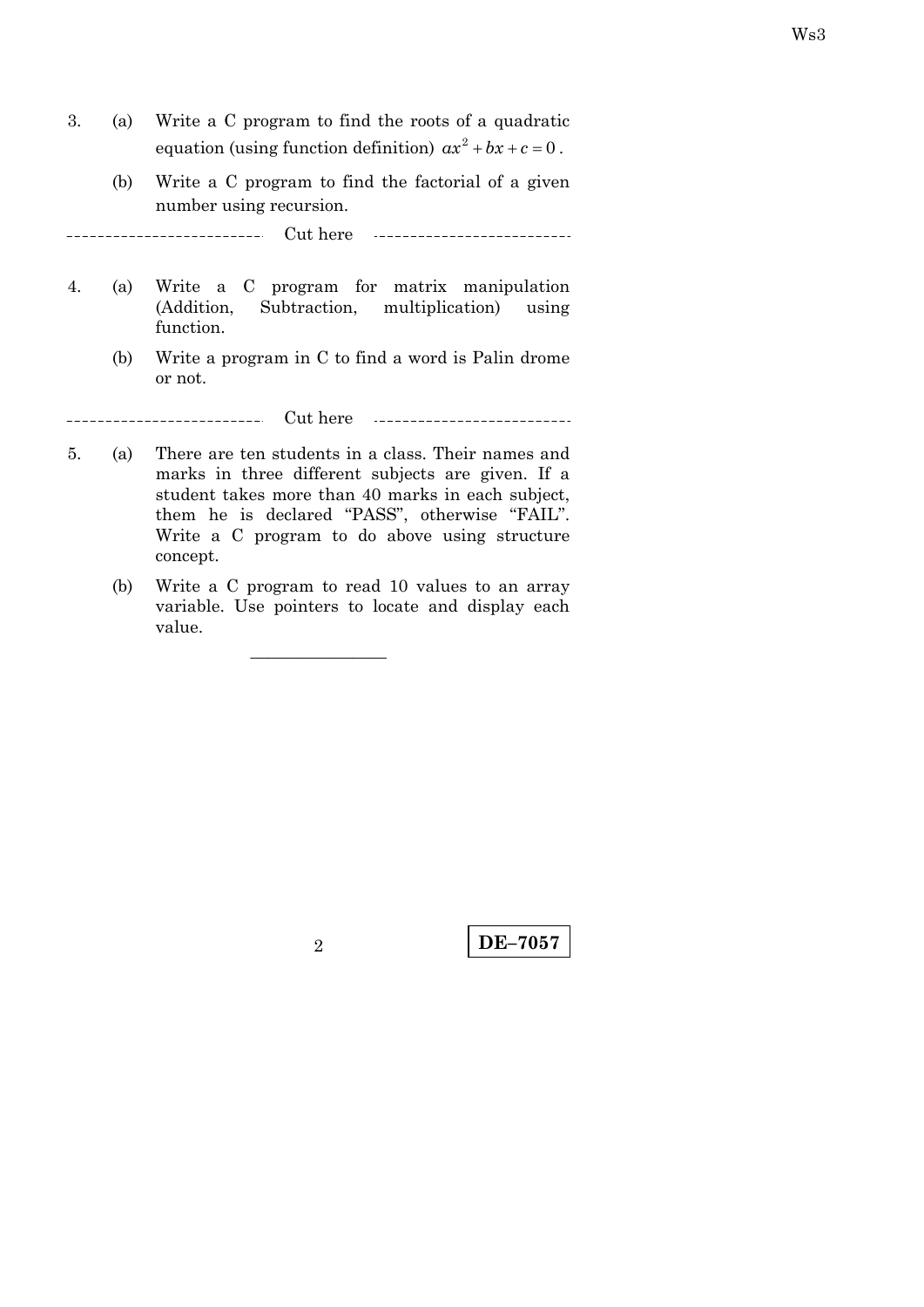| Sub. Code |
|-----------|
| 17        |

## DISTANCE EDUCATION

M.Sc. (Software Engineering) (5 Years Integrated) DEGREE EXAMINATION, MAY 2018.

#### DATA STRUCTURES LAB

Time : Three hours Maximum : 100 marks

One question should be given to each candidate by LOT system.

Each sub-division carries 50 marks.

- 1. (a) Write a menu driven program in C to search an element in an array using linear and binary search methods.
	- (b) Write a C program for linked list implementation of queue operations.

------------------------ Cut here \_\_\_\_\_\_\_\_\_\_\_\_\_\_\_\_\_\_\_\_\_\_\_\_\_\_\_\_\_

- 2. (a) Write a C program to sort the given set of elements using insertion sort.
	- (b) Write a C program to implement insert and delete operations on queue using array concept.

Cut here \_\_\_\_\_\_\_\_\_\_\_\_\_\_\_\_\_\_\_\_\_\_\_\_\_\_\_

- 3. (a) Write a C program to sort the given set of elements using selection sort.
	- (b) Write a C program to implement insert and delete operations on linked list structure.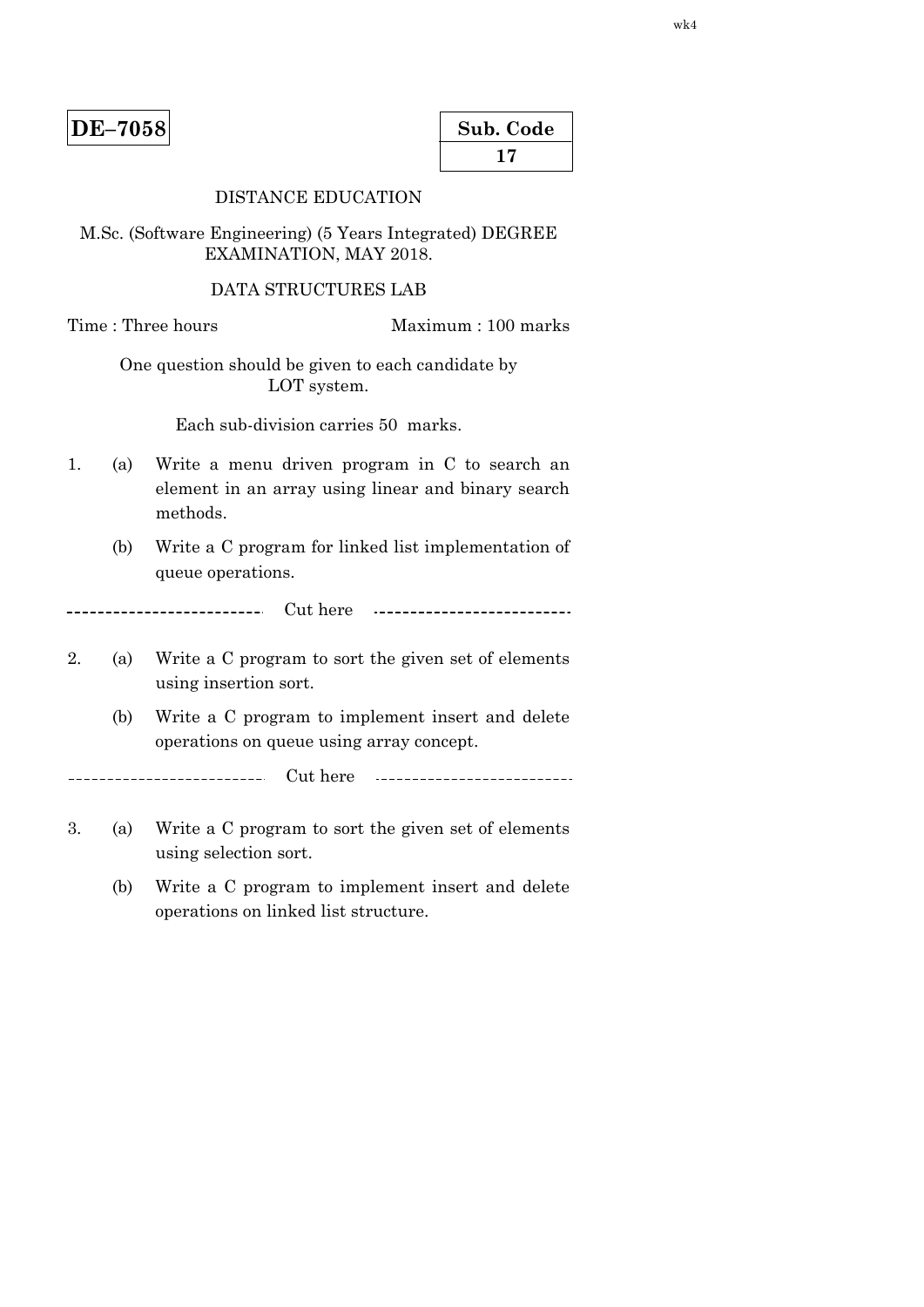| 4. | (a) | Write a C program to sort 10 numbers<br>1n<br>descending order with naming of variable and the<br>value before and after sorting. |
|----|-----|-----------------------------------------------------------------------------------------------------------------------------------|
|    | (b) | Write a C program to evaluate the given<br>mathematical expression suing stack.                                                   |
|    |     |                                                                                                                                   |
| 5. | (a) | Write a C program to search the given element in<br>an array using binary search.                                                 |
|    | (b) | Write a C program to implement push and pop<br>operations on stack.                                                               |
|    |     |                                                                                                                                   |
| 6. | (a) | Write a C program for linked list implementation of<br>queue operations.                                                          |
|    | (b) | Write a C program to copy the contents of one file to<br>another.                                                                 |
|    |     |                                                                                                                                   |
| 7. | (a) | Write<br>a C program to evaluate the given<br>mathematical expression using stack.                                                |
|    | (b) | Write a C program to sort the given set of elements<br>using selection sort.                                                      |
|    |     |                                                                                                                                   |
| 8. | (a) | Write a C program to implement insert and delete<br>operations on linked list structure.                                          |

 (b) Write a C program to sort 10 numbers in ascending order with naming of variable and the value before and after sorting.

—————

**DE–7058** <sup>2</sup>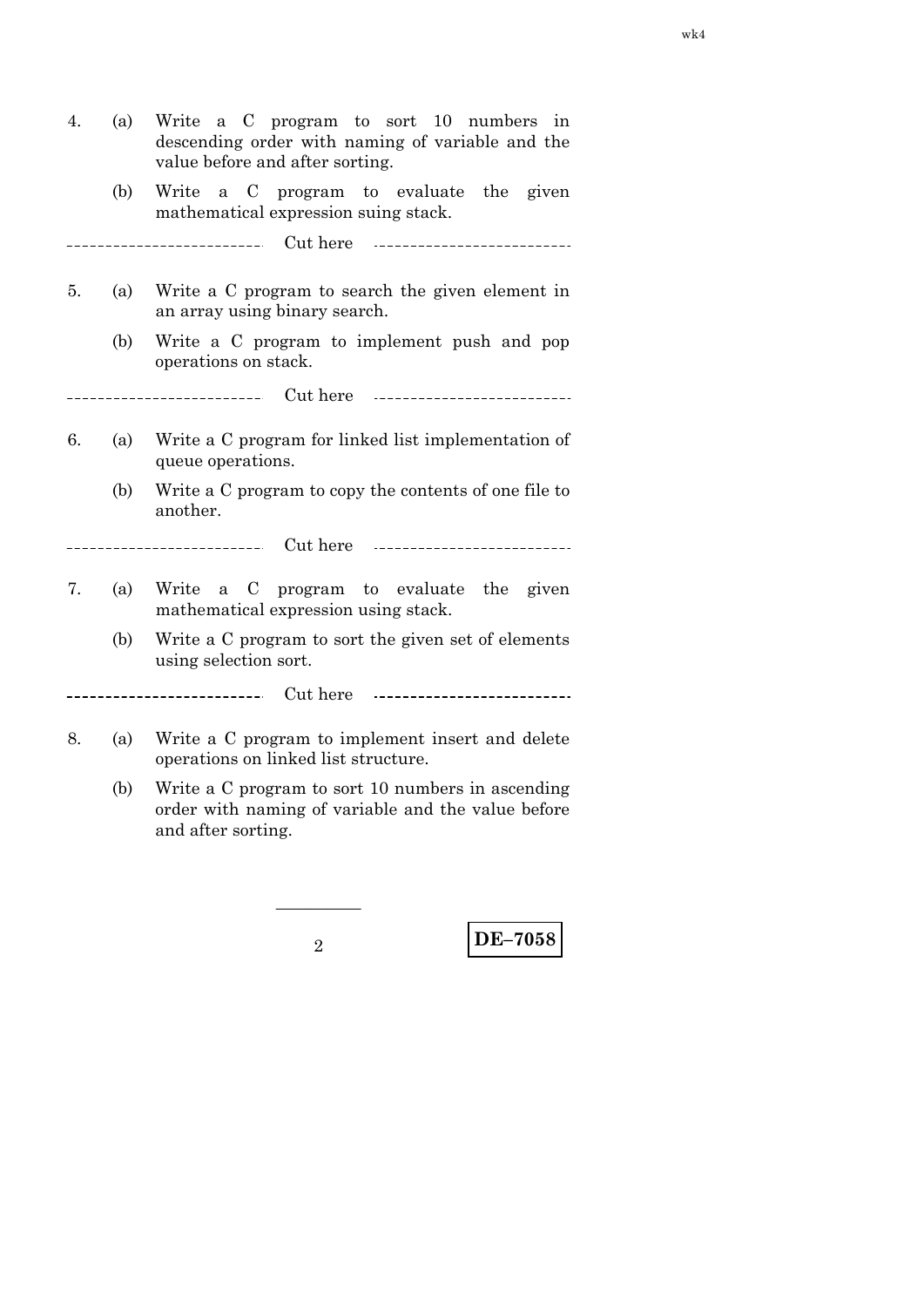| Sub. Code |  |
|-----------|--|
| 23        |  |

# DISTANCE EDUCATION

M.Sc. (SE) (5 Years Integrated) DEGREE EXAMINATION, MAY 2018.

### OBJECT ORIENTED PROGRAMMING AND C++

Time : Three hours Maximum : 100 marks

## SECTION  $A - (5 \times 8 = 40$  marks)

Answer any FIVE of the following questions.

- 1. Mention the principles of object oriented programming.
- 2. How to use functions in C++?
- 3. Define objects and classes with examples.
- 4. Explain the usage of ''inline'' function.
- 5. Give the purpose of pointers.
- 6. How to use new and delete operators?
- 7. What is meant by polymorphism?
- 8. Explain the concept of virtual function.

SECTION B —  $(4 \times 15 = 60$  marks)

Answer any FOUR of the following questions.

- 9. Discuss the data types supported in C++.
- 10. What are the operators allowed in C++? Give its hierarchy.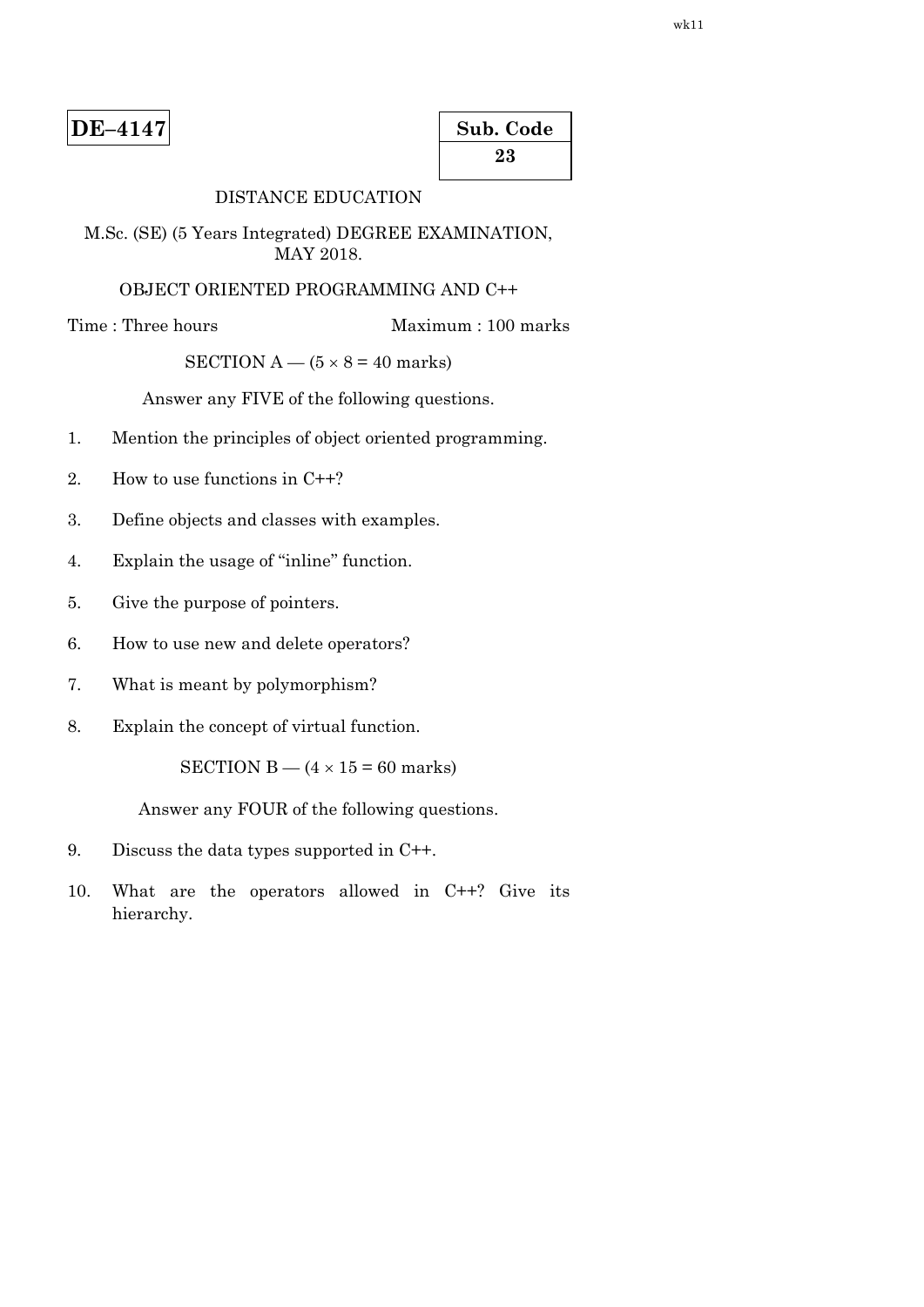- 11. Explain the concept of friend function. Discuss the rules to be kept in mind while using it.
- 12. Explain the usage of copy constructor.
- 13. Write a program in C++ to implement the concept of overloading unary operators.
- 14. What is inheritance? Discuss its types.
- 15. Compare and contrast static binding with dynamic binding.

–––––––––––––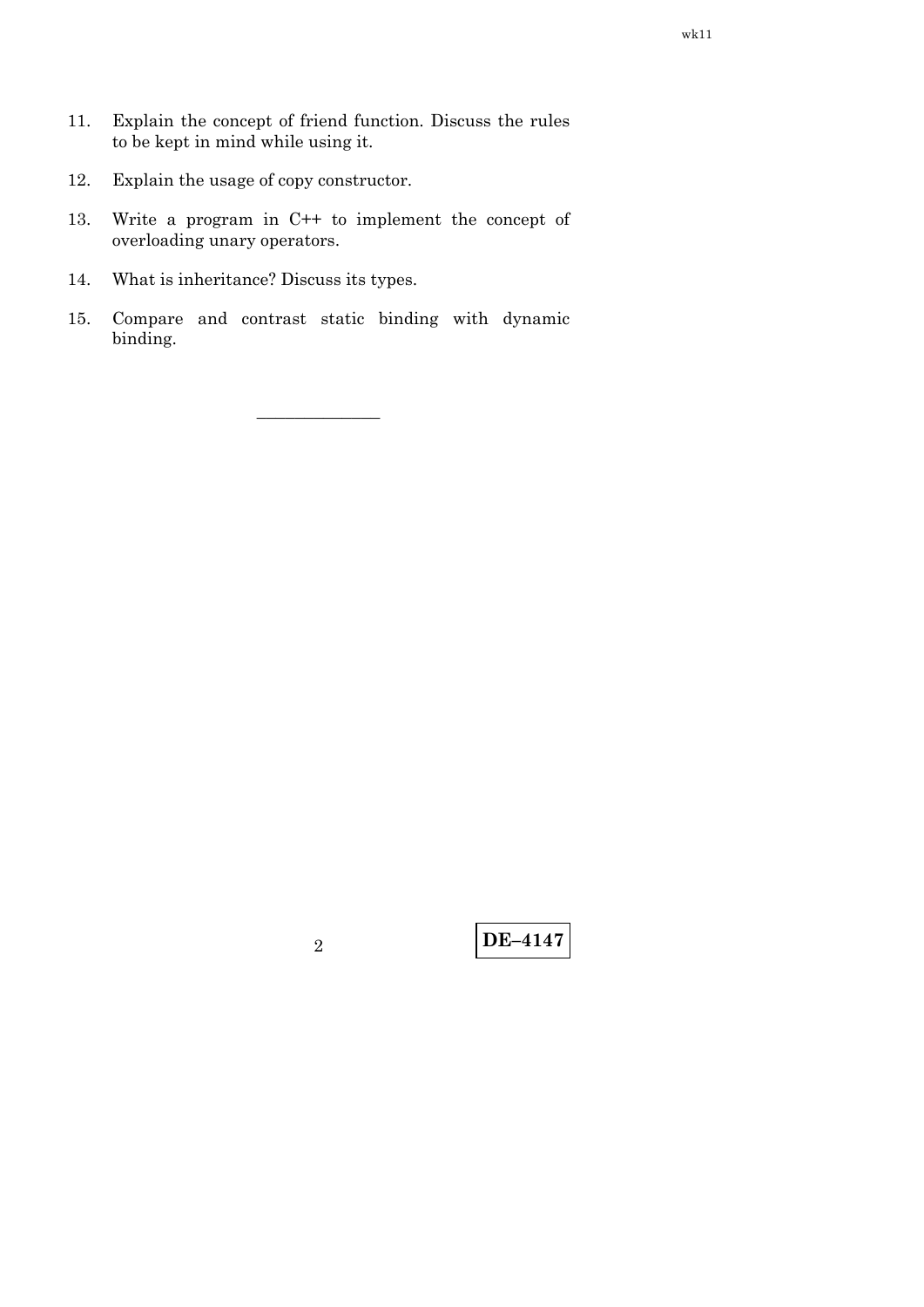**DE-4148** 

| Sub. Code |  |
|-----------|--|
| 24        |  |

# DISTANCE EDUCATION

M.Sc. (SE) 5 Years Integrated DEGREE EXAMINATION, MAY 2018.

#### OPERATING SYSTEMS

Time : Three hours Maximum : 100 marks

SECTION  $A - (5 \times 8 = 40$  marks)

Answer any FIVE questions.

- 1. Explain the concept of Shell, Protection and Input/Output in Operating Systems.
- 2. Describe the history of Operating systems.
- 3. Discuss on the concept of Semaphores, Monitors and Message Passing in IPC.
- 4. Explain the methods of Deadlock Detection and Recovery.
- 5. Describe the components of I/O Software Layers.
- 6. Discuss on the concept of Segmentation in Memory management.
- 7. Explain the different kinds of Directory systems and their functions.
- 8. Describe the concept of File System Reliability.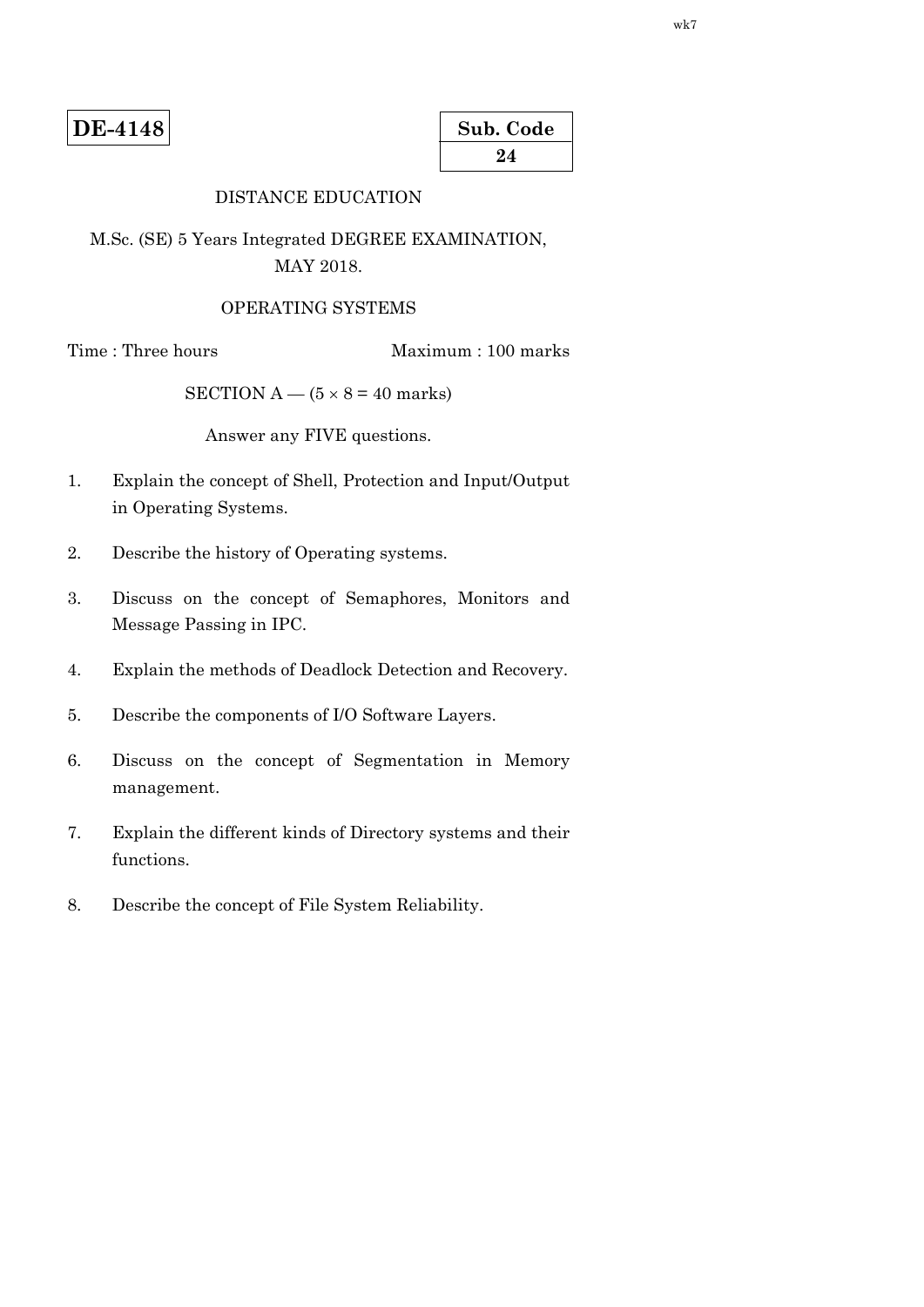SECTION B —  $(4 \times 15 = 60$  marks)

Answer any FOUR questions.

- 9. Discuss on the System calls for Process, File, and Directory management.
- 10. Explain the Process model, creation termination, hierarchies, states and implementation.
- 11. Describe the working principles of I/O hardware in detail.
- 12. Discuss on the Deadlock Avoidance techniques.
- 13. Explain the concept of Virtual memory in detail.
- 14. Describe the any four Page replacement algorithms.
- 15. Discuss on the concept of Shared files and Disk space management.

——————

**DE-4148** <sup>2</sup>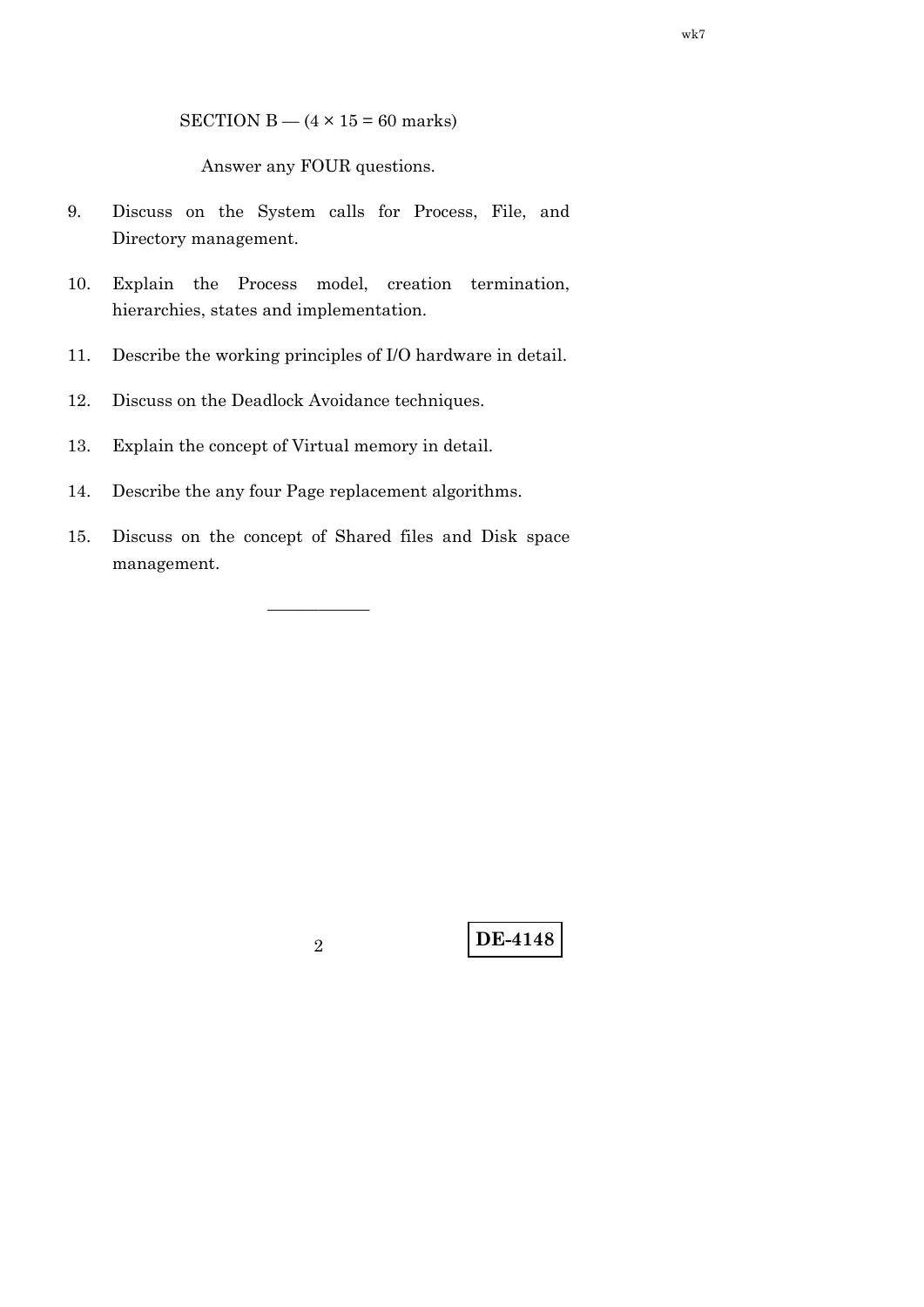| Sub. Code |  |
|-----------|--|
| 25        |  |

#### DISTANCE EDUCATION

M.Sc. (Software Engineering) 5 Years Integrated DEGREE EXAMINATION, MAY 2018.

#### RELATIONAL DATABASE MANAGEMENT SYSTEM

Time : Three hours Maximum : 100 marks

SECTION  $A - (5 \times 8 = 40$  marks)

Answer any FIVE questions.

- 1. How DBMS in better than file management system?
- 2. Describe the different kinds of mapping operations.
- 3. Give an overview of oracle architecture and write the benefits of oracle.
- 4. What are the aggregate functions offered by SQL and explain.
- 5. How can you create and modify a table?
- 6. What is candidate key and composite key? Also write the differences between primary key and foreign key.
- 7. Explain the concept of relational model.
- 8. Explain any four embedded SQL statements.

SECTION B  $-$  (4  $\times$  15 = 60 marks)

Answer any FOUR questions.

- 9. What are the possible schemas that we can have in database systems? Explain them.
- 10. Describe the data manipulation facilities with examples.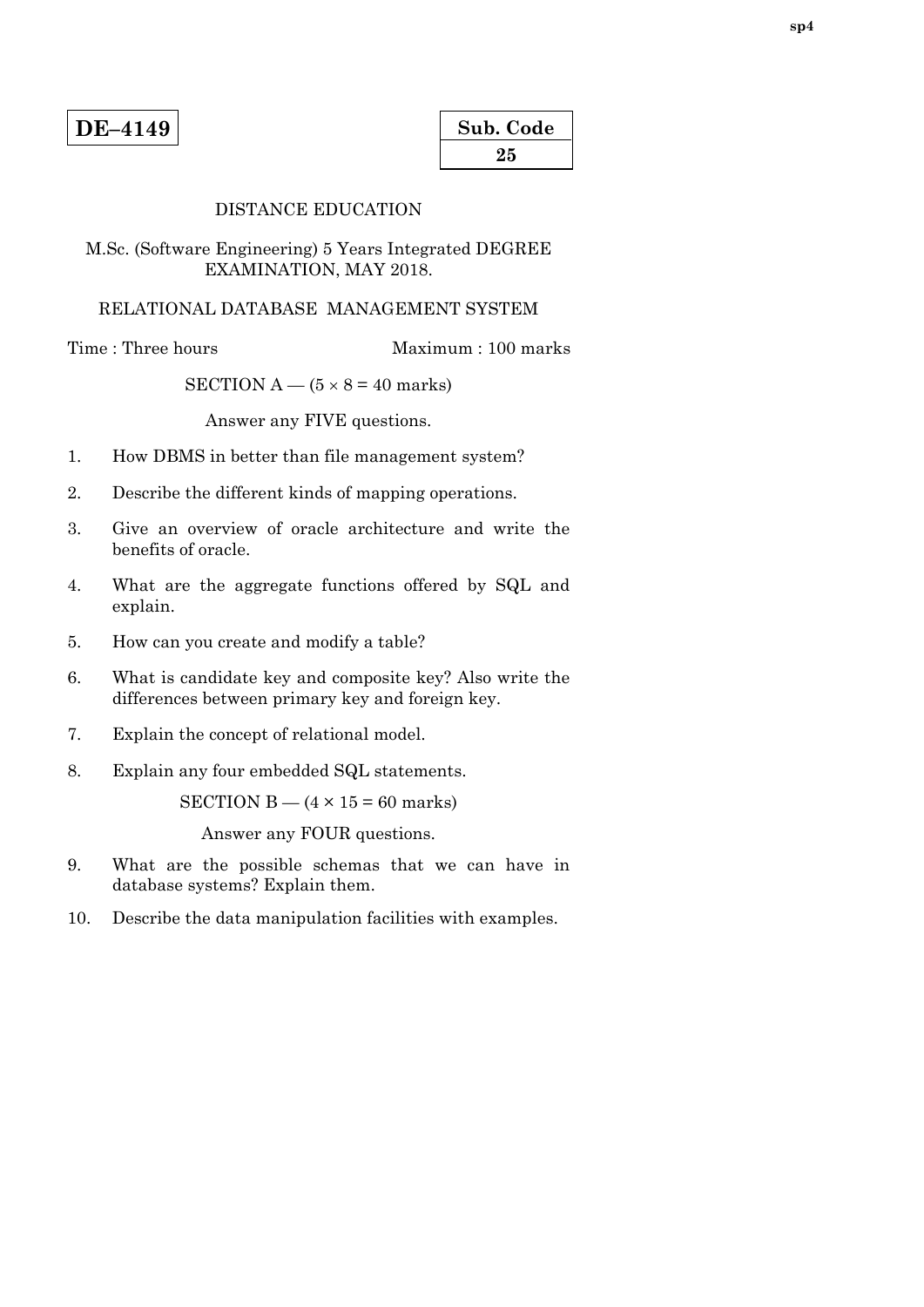- 11. Explain the different types of databases.
- 12. List out the set operations available in SQL and explain them.
- 13. With an example, explain how can you copy and rename a table.
- 14. Explain the client/server system and write the properties of relational database.

–––––––––––––––

15. Explain how can you work with NULL values.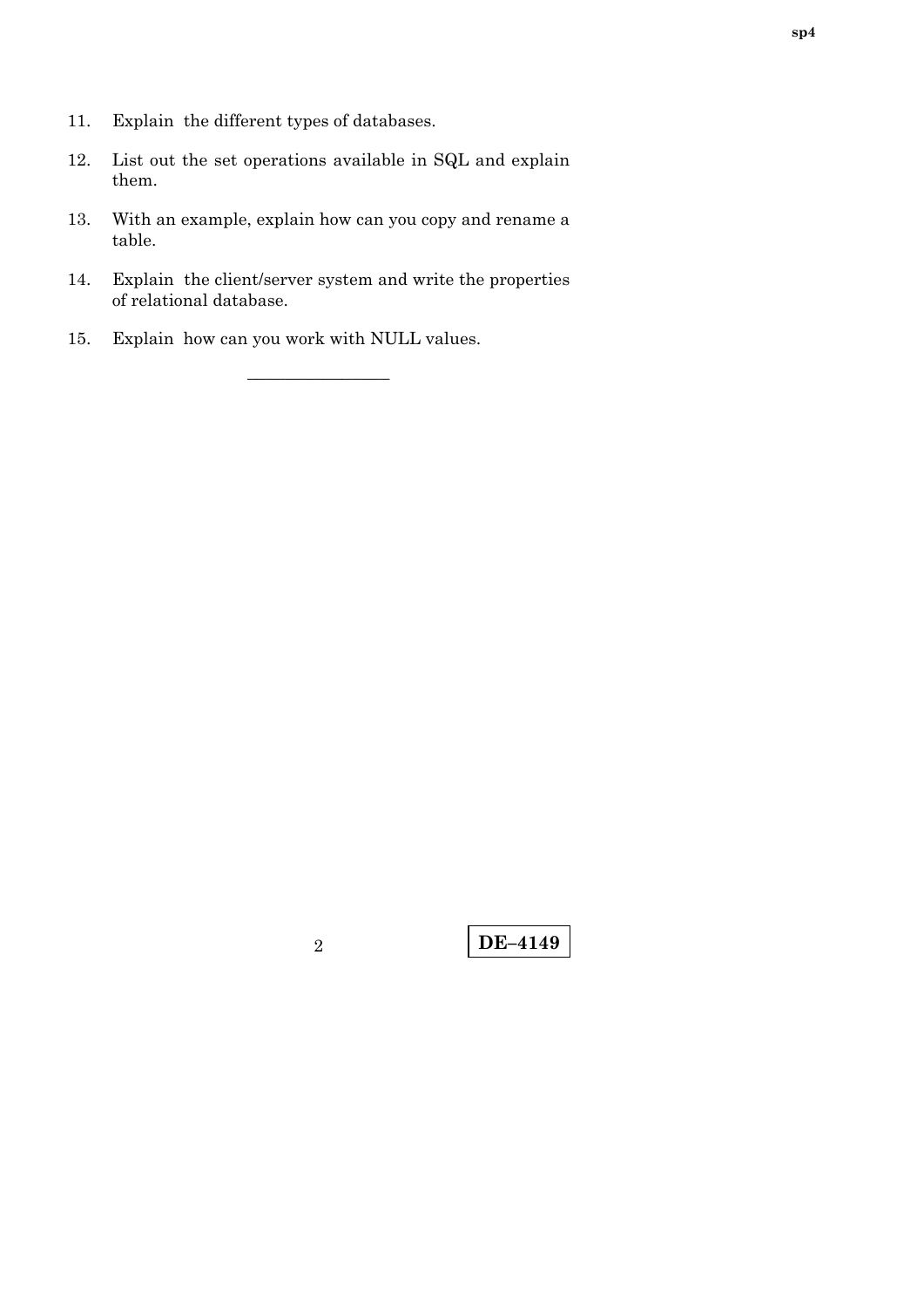| Sub. Code |  |
|-----------|--|
| 26        |  |

## DISTANCE EDUCATION

M.Sc. (Software Engineering) (5 Years Integrated) DEGREE EXAMINATION, MAY 2018.

 $C++LAB$ 

Time : Three hours Maximum : 100 marks

# ONE question should be given to each candidate by LOT system.

Each sub-division carries 50 marks.

- 1. (a) Create a class DONOR that contains donor number, name, age, address, sex, blood group. Write a program using C++ to print out the number, name and address of the donors for the following categories.
	- (i) Blood donors having A+ blood group
	- (ii) Female donors in the age group between 16 and 25
	- (b) Write a program using polymorphism to calculate the square of any two numbers of type int, float, double and long.

-----------------------Cut here

- 2. (a) Write a menu driven C++ program to add and subtract given two matrices of order  $m \times n$  defined in a class, using operator overloading.
	- (b) Writ a C++ program to implement four function (addition, subtraction, division and multiplication) Calculator.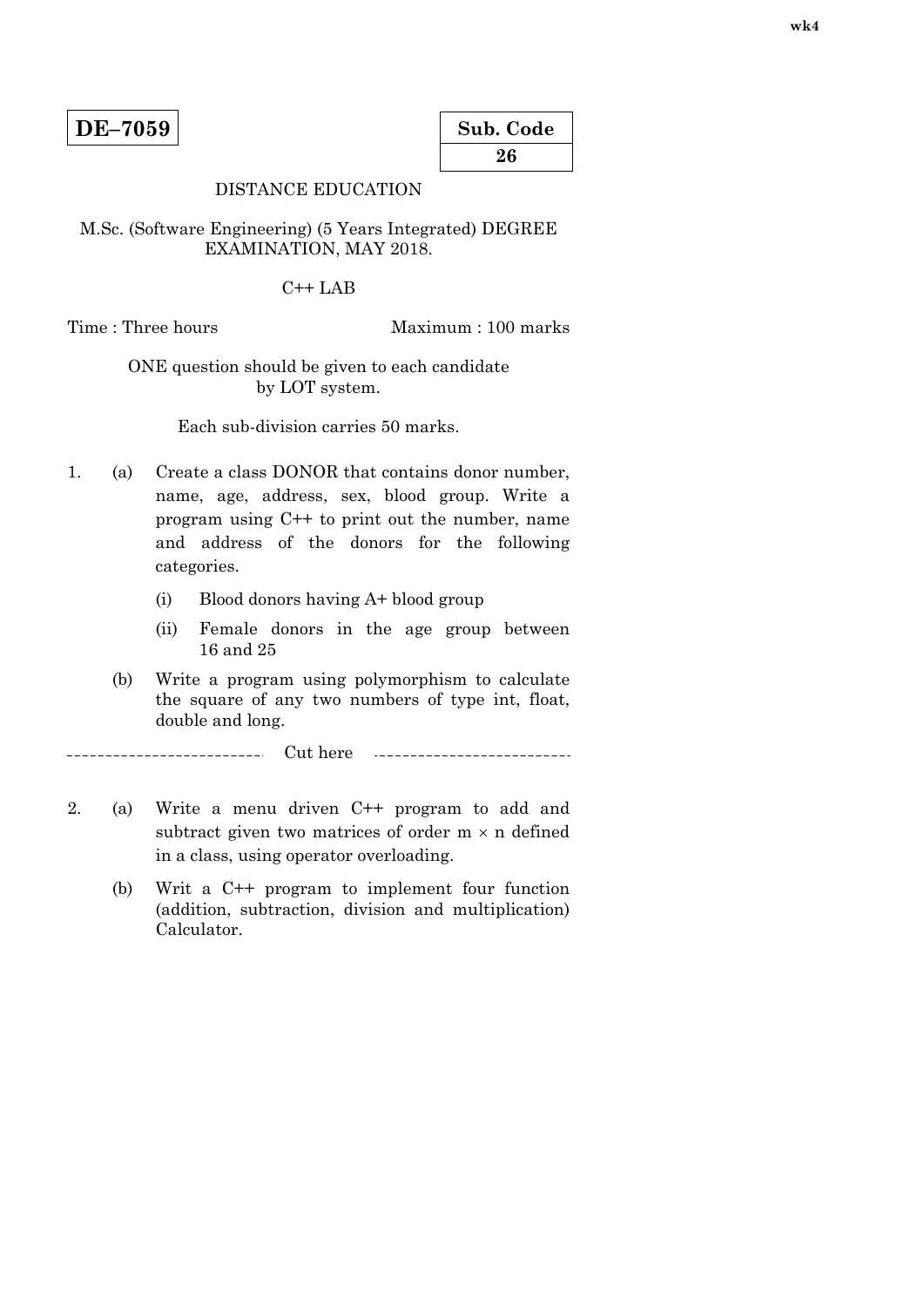- 3. (a) Using pointers, create a class and write a program to get the n names and display them in sorted order.
	- (b) Rasing a number n to power p is the same as multiplying by itself p times. Write a function called power ( ) that takes a double value for n, an int value for p and returns the result as double value. Use default argument of 2 for p, so that if this argument is omitted, the number will be squared. Write a main ( ) function that gets values from the user to test this function.

Cut here 

 $\overline{\phantom{a}}$ 

 $\overline{a}$ 

- 4. (a) Create a class employee that contains a employee number, name and address. Write a menu driven C++ program to get 'n' number of employee details and display all details in employee name-wise sorted order.
	- (b) Write a program in C++ to perform complex number arithmetic operations using operator overloading.

Cut here

- 5. (a) Using dynamic constructors, write a C++ program to concatenate two given strings.
	- (b) Define a class to represent a bank account with data members – name of the depositor, account number, type of account and member functions – deposit amount and withdraw amount. Show name and balance. Write a program to test this class.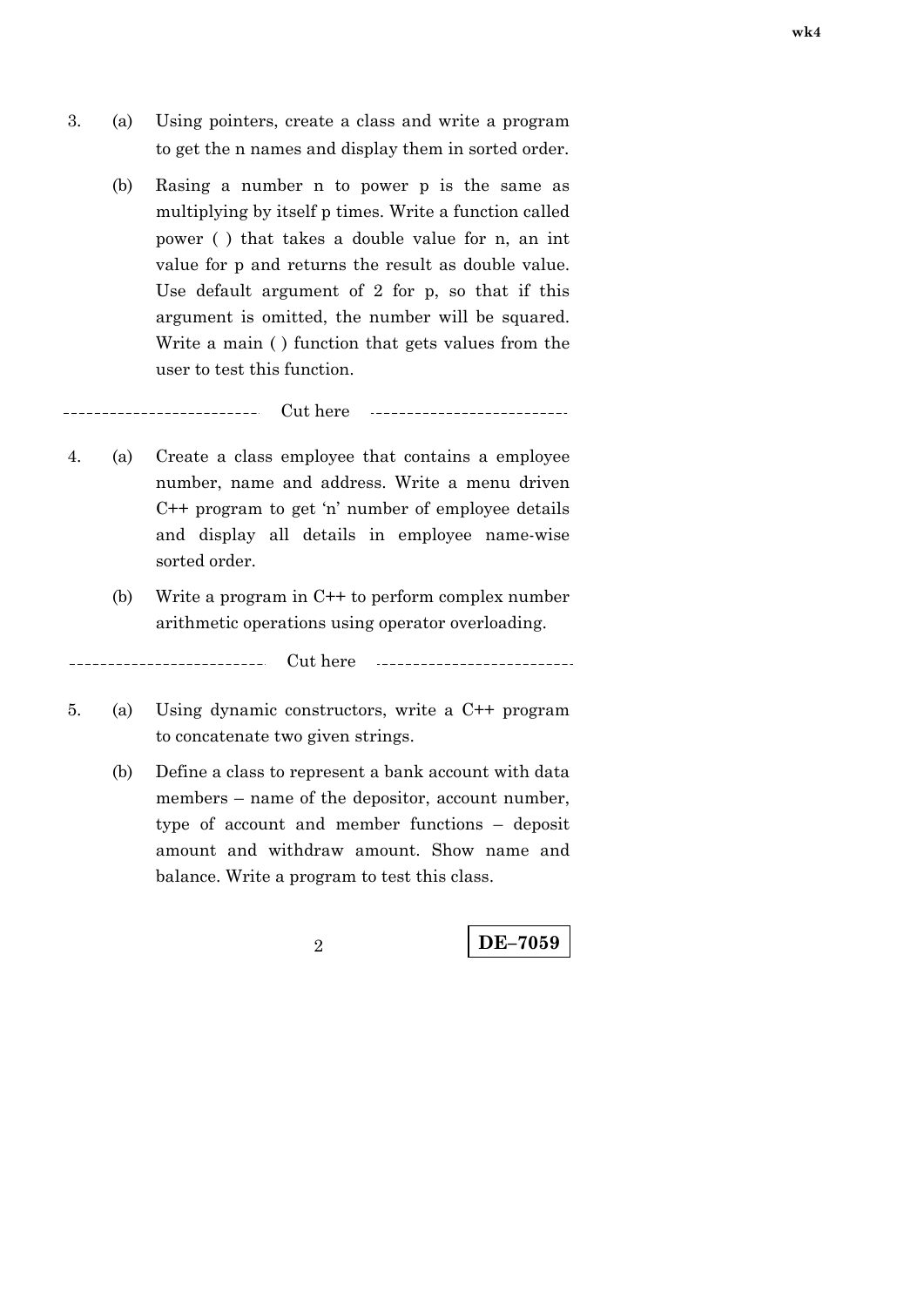- 6. (a) Write a program to process students marks with the help of classes. The class has private variables for names, mark1, mark2 and mark3. It has two member functions – get data( ) to get input and result( ) to print the results. All subject marks must be  $\geq 50$  for pass otherwise fail.
	- (b) Imagine a publishing company that markets both books and audio – cassette versions of its works. Create a class publication that stores the title (a string) and price (float) of a publication. From this class derive two classes – Book, which adds a page count (int) and TAPE which adds a length count (int). Each of these three classes should have a getdata( ) function to get its data from the user at the keyboard and a putdata( ) function to display its data. Write a main( ) function to test the book and tape classes by creating instances of them, asking the uses to fill their data with getdata( ) and then display the data with putdata( ).

Cut here \_\_\_\_\_\_\_\_\_\_\_\_\_\_\_ 

7. (a) Write a C++ program to find the difference and total length of given two various tubes specifies in meters and centimeters using operator overloading.

 $\overline{a}$ 

 $\overline{a}$ 

 (b) Write a C++ program to overload the + operator to provide string addition.

Cut here ---------------------------

- 8. (a) Create a class EMPLOYEE that contains employee number, name, designation, basic pay, LIC and PF. Include a member function to getdata from user for 'n' employees. Write a C++ program to prepare the pay slips for 'n' number of employees in a neat format.
	- (b) Write a C++ program to find the smallest of three numbers using inline function.

———————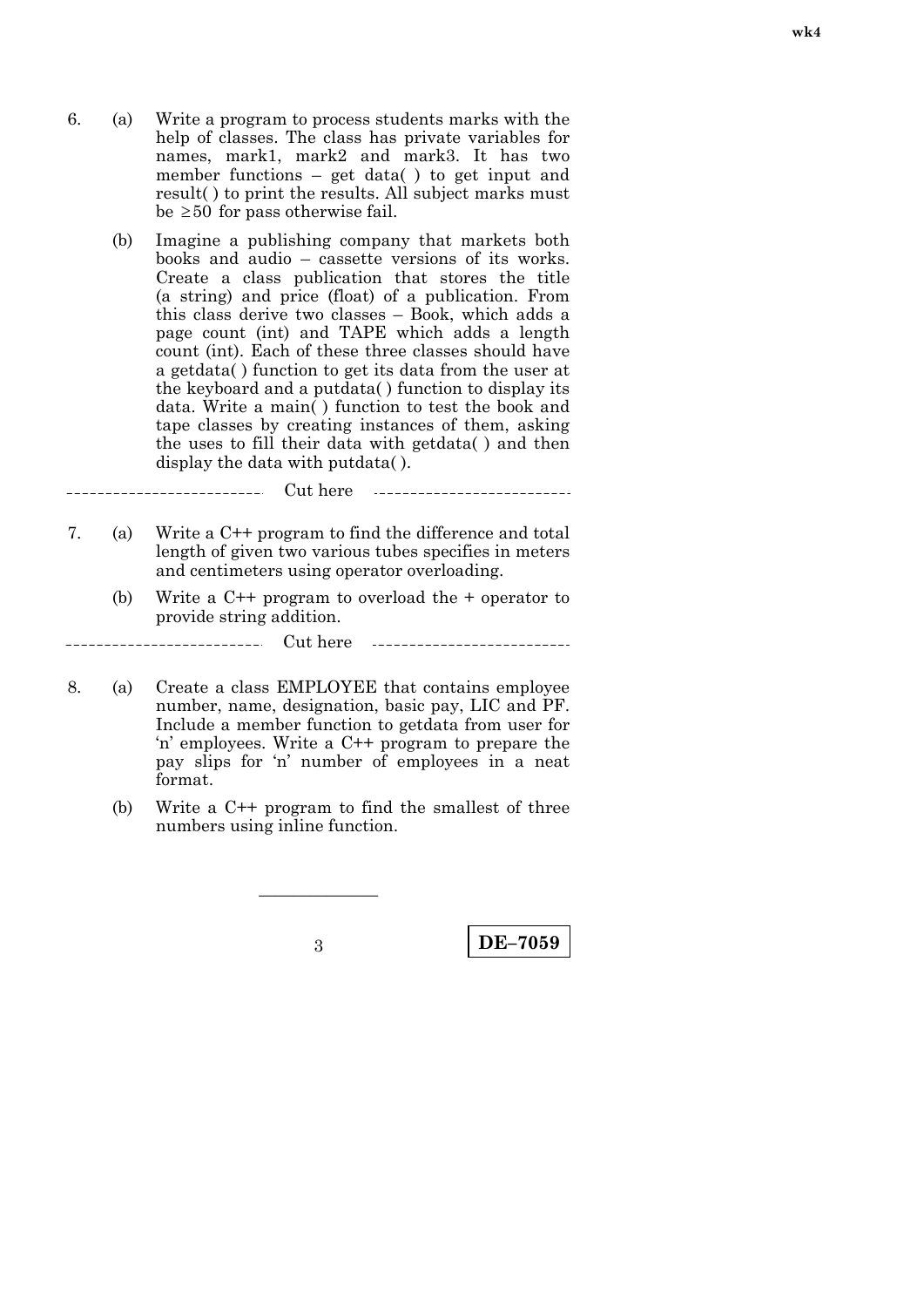| Sub. Code |  |
|-----------|--|
| 27        |  |

# DISTANCE EDUCATION

## M.Sc. (Software Engineering) (5 Years Integrated) DEGREE EXAMINATION, MAY 2018.

## RELATIONAL DATABASE MANAGEMENT SYSTEMS – LAB

Time : Three hours Maximum : 100 marks

 Examiner should select and give ONE question to each candidate by lot system.

1. (a) A daily sales file contains records with the following fields:

> Dept no, data, item description, sales price for each item, quantity, cost of each item

> Write a program to list all the input data and compute total amount of sales and profit for each sale. Accumulate and print total sales and profit. Show the output report in a neat format.

 (b) Write a program to prepare a EB bill for a customer. Assume your own database.

\_\_\_\_\_\_\_\_\_\_\_\_\_\_\_\_\_\_\_\_\_\_\_\_\_\_\_\_ Cut here \_\_\_\_\_\_\_\_\_\_\_\_\_\_\_\_\_\_\_\_\_\_\_\_\_\_\_\_\_

2. (a) A newspaper vendor buys newspapers on wholesale from a distributor for Rs. 4 and sale them in retail for Rs. 4.50. At the end of the day the unsold papers are retuned to distributor for Rs. 1 per paper. Write a program to prepare a report for the newspaper vendor in a neat format.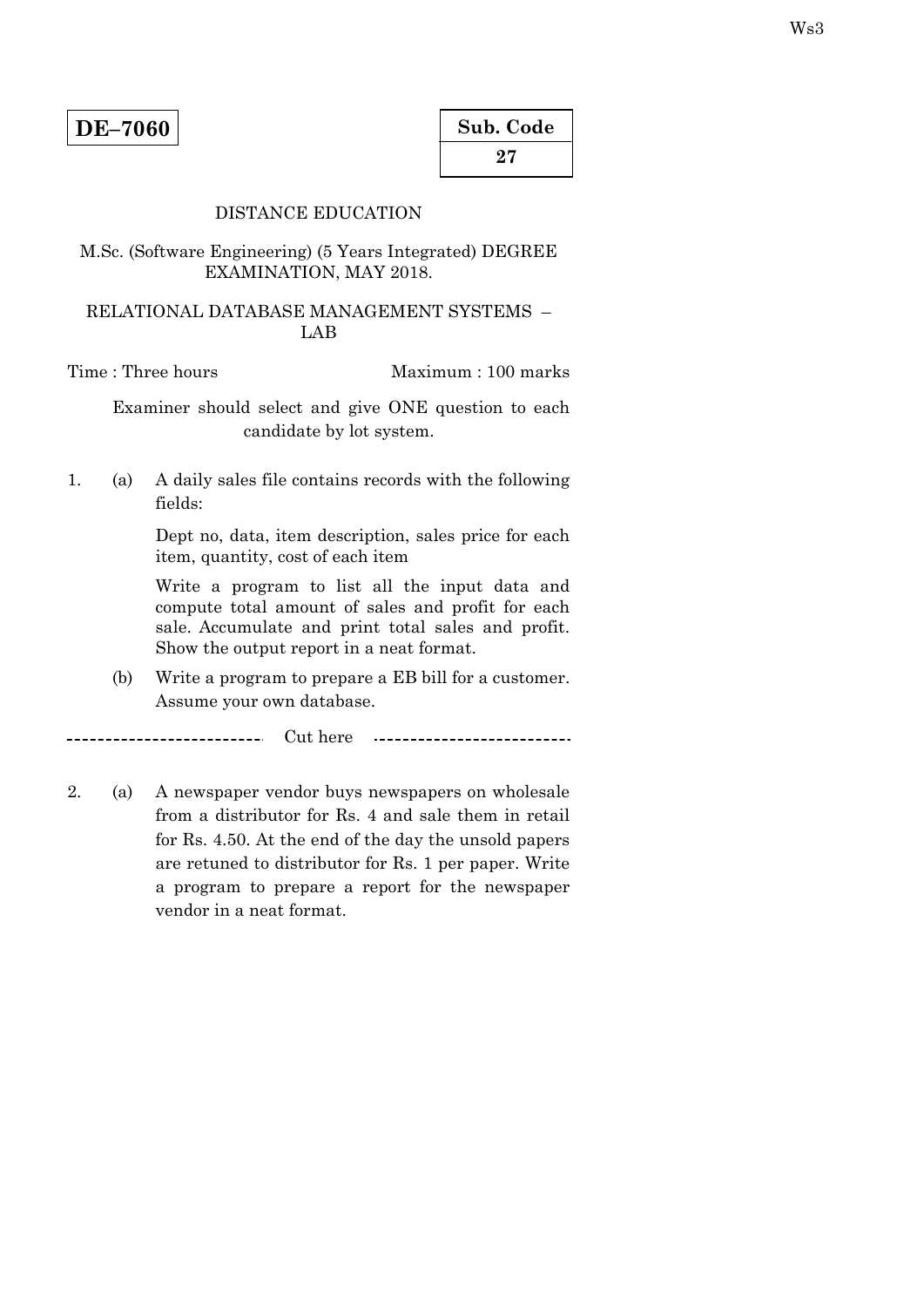(b) Write a program to process the  $X<sup>th</sup>$  class results for the following conditions:

Tamil, English, Maths, Science, Social  $>$  = 40; pass otherwise fail

Assume your own database.

Cut here \_\_\_\_\_\_\_\_\_\_\_\_\_\_\_ 

3. (a) An examination has been conducted to a class of 10 students and the following are given as inputs.

Five test marks, reg no, name

Write a program to do the following:

Assign a letter grade to each student based on the average score and list register number, average score, grade. The minimum pass for each subject is 50. Assume your own grading system.

 (b) Write a program to evaluate the HRA, IT, GPAY and NETPAY.

Base Table is PAY and the corresponding fields are:

 empno, name, basic pay, DA, HRA, IT, GPAY and **NETPAY** 

 Input from the table is empno, name, basic pay and DA.

Cut here  $\mathcal{L} = \mathcal{L}$ 

4. (a) A company XYZ Ltd. states monthly salary to its employee. It consists of Basic salary, allowance and deduction.

DA = 72% of Basic salary

HRA = 10% of Basic salary

Deductions

 $PF = 20\%$  of basic + DA

LIC = payable by an employee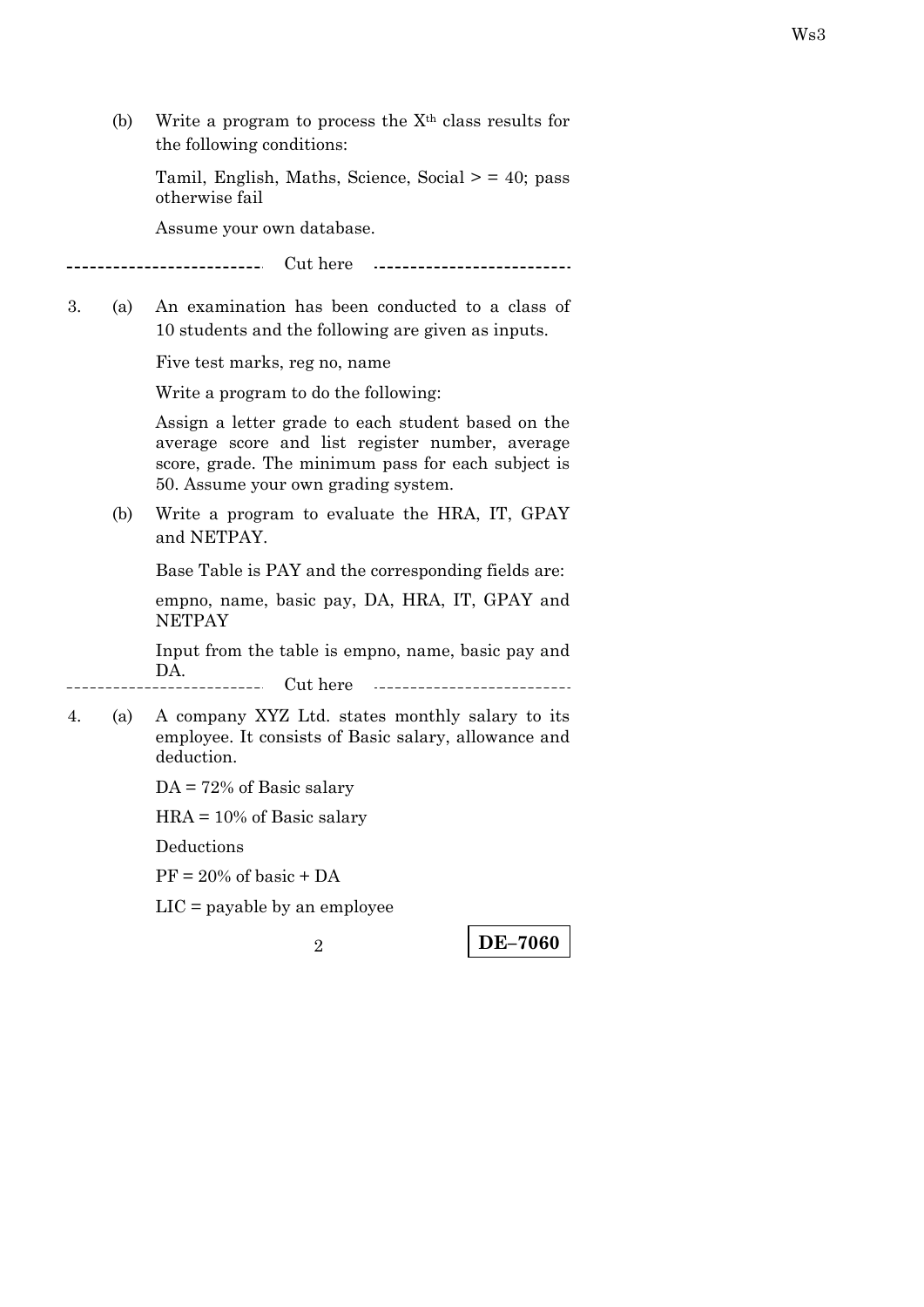$Loan = if any payable by an employee$ 

Create a master table of 10 records with the following fields:

Employee no., name, designation, basic salary, HRA, DA, LIC premium number and Bank A/c no.

A transaction file contains:

Employee no., PF, LIC premium no., loan recovery.

Write a program to prepare a report in a neat format.

 (b) The base table is having the column of Reg no., marks and rank. Enter Regno. And marks in the base table upto 10 records. Write a program to update the base table while allocating ramk.

Cut here ---------------------------\_ \_ \_ \_ \_ \_ \_ *\_* .

- 5. (a) Write a program to prepare a mark statement of a student using student table and mark table. Assume your own data.
	- (b) Write a program to calculate the commission for the given basic.

If basic  $> 10,000$  commission is 20%

If basic  $> 5,000$  and  $\leq 10,000$  commission is 10%

————————

Otherwise commission is 5%

Assume your own data.

**DE–7060** 3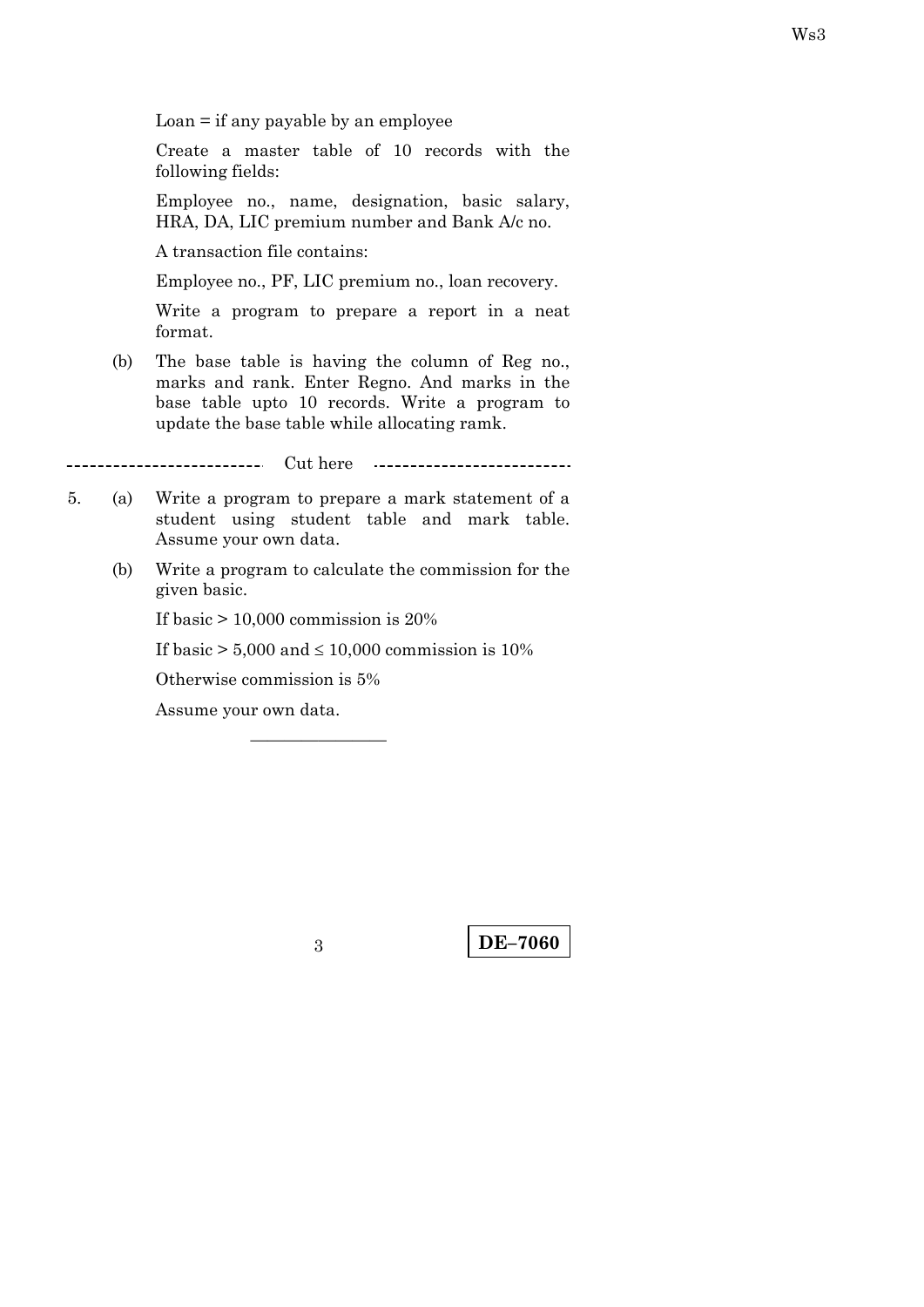| $DE-4150$ |
|-----------|
|-----------|

| Sub. Code |  |
|-----------|--|
| 31        |  |

# DISTANCE EDUCATION

M.Sc. (Software Engineering) (5 Years Integrated) DEGREE EXAMINATION, MAY 2018.

#### COMPUTER NETWORKS

Time : Three hours Maximum : 100 marks

SECTION  $A - (5 \times 8 = 40$  marks)

Answer any FIVE questions.

- 1. Describe the different types of services offered by the layers.
- 2. Explain error-detecting codes with an example.
- 3. Describe the hierarchical routing algorithm.
- 4. Explain the UDP protocol.
- 5. Draw the basic model of web and explain how the web works.
- 6. Write the steps in JPEG and explain.
- 7. Describe the different scenarios for releasing a connection.
- 8. How routing and switching is established in ATM Networks?

SECTION B —  $(4 \times 15 = 60$  marks)

Answer any FOUR questions.

- 9. Explain the OSI reference model.
- 10. Describe the design issues of data link layer.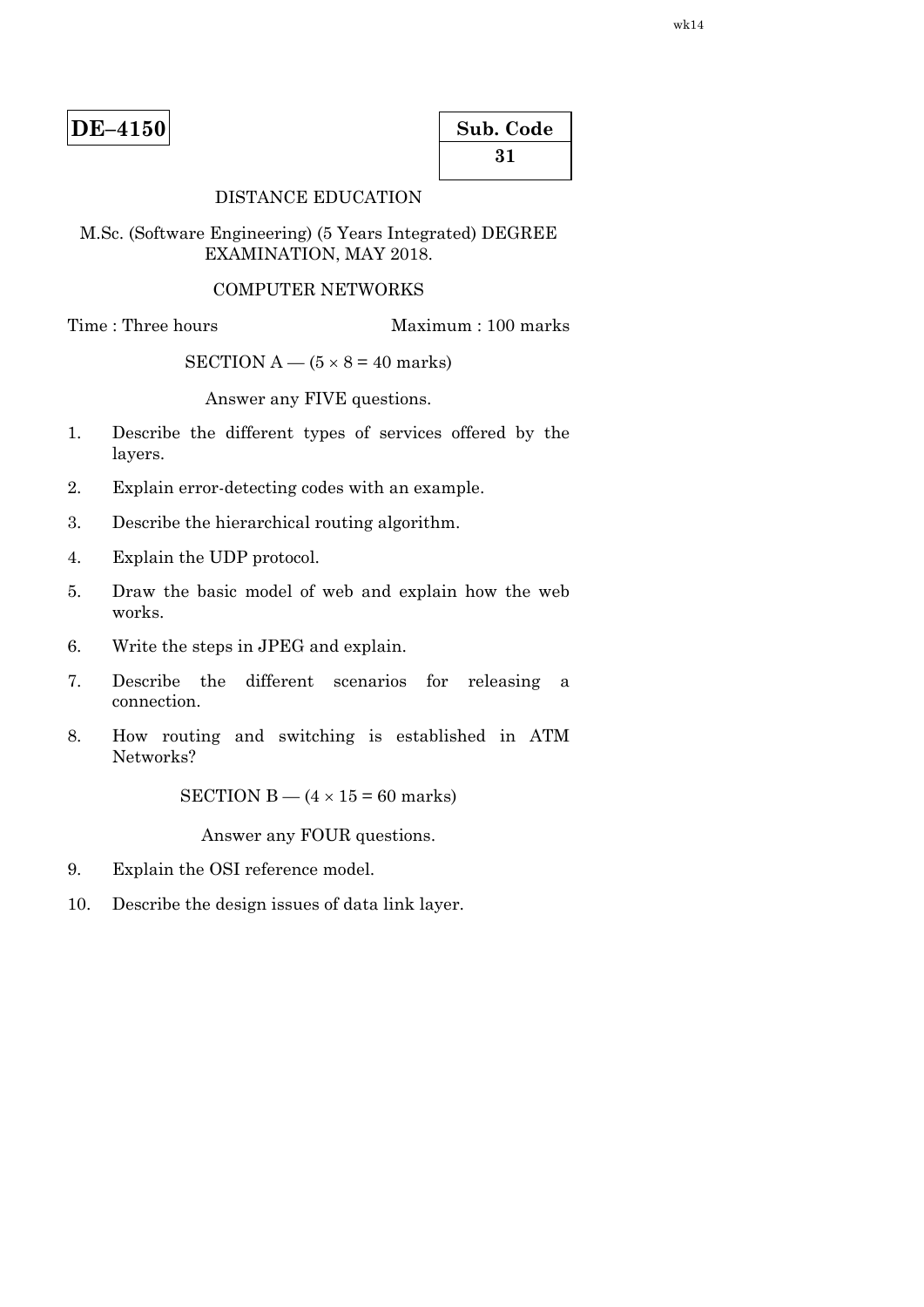- 12. Describe the elements of transport protocols.
- 13. Explain the RSA algorithm with an example.
- 14. Describe the one-bit sliding window protocol.
- 15. Describe the satellites that are placed in different regions.

–––––––––––––––

**DE–4150** <sup>2</sup>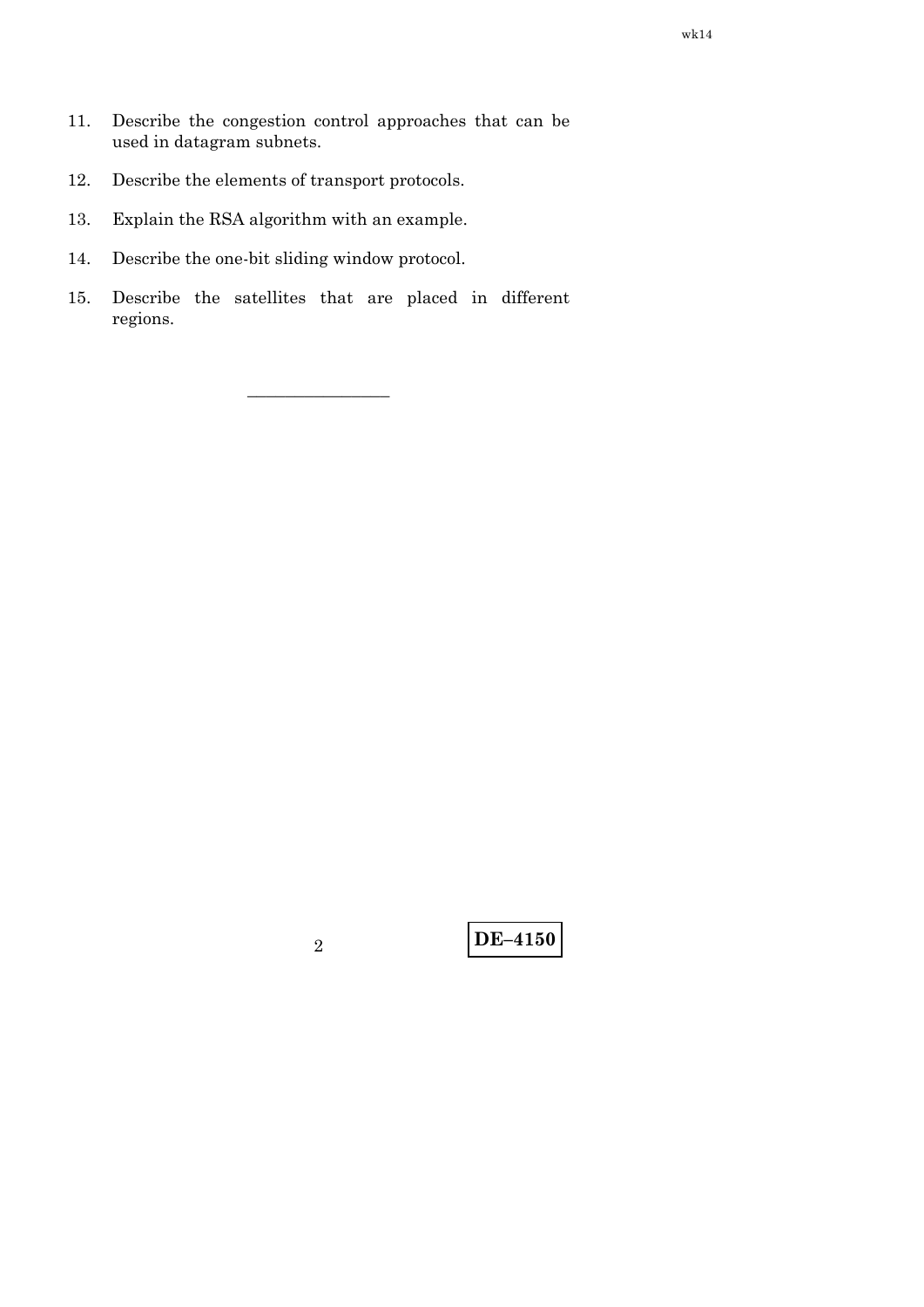| Sub. Code |  |
|-----------|--|
| 32        |  |

# DISTANCE EDUCATION

M.Sc. (Software Engineering) (5 Years Integrated) DEGREE EXAMINATION, MAY 2018.

#### INTERNET AND JAVA PROGRAMMING

Time : Three hours Maximum : 100 marks

SECTION  $A - (5 \times 8 = 40$  marks)

Answer any FIVE questions.

- 1. Explain about online chatting and message.
- 2. What are the features of java? Explain.
- 3. (a) Write a HTML code to design your class time table.
	- (b) What is event in javascript? Explain the event handling mechanism.
- 4. Write an applet program to design menu.
- 5. Explain about Introspection and Customization in Java Beans.
- 6. Discuss about various types of JDBC drivers.
- 7. Briefly explain about multi dimensional arrays in java.
- 8. Write short note on :
	- (a) Interfaces
	- (b) Abstract classes.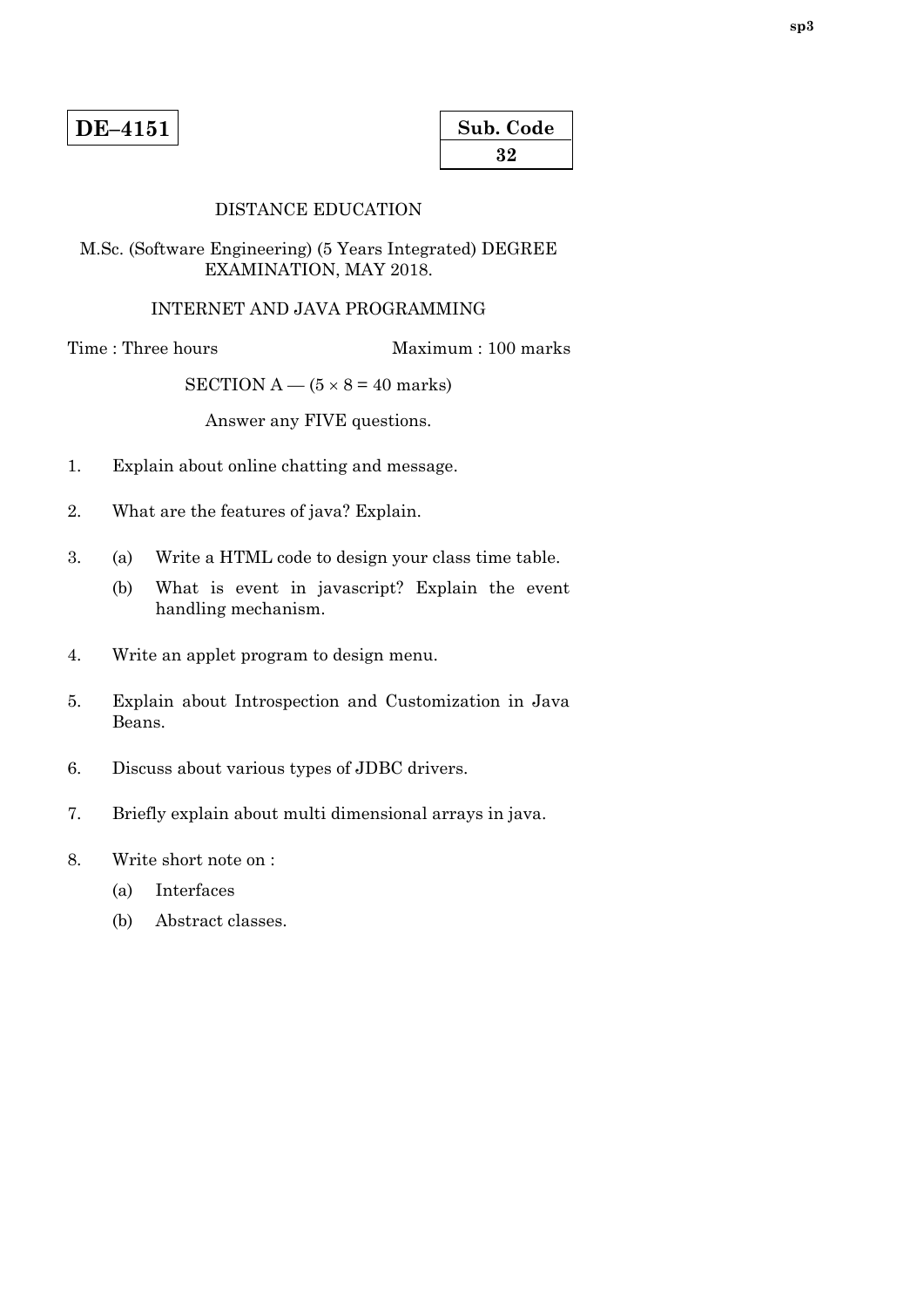SECTION B  $-$  (4  $\times$  15 = 60 marks)

Answer any FOUR questions.

- 9. (a) Explain in detail about sending and receiving e-mail.
	- (b) Briefly explain about Usenet Newsgroup.
- 10. Explain in detail about various looping statements in java. Give example.
- 11. Write short note on :
	- (a) Java Servlets
	- (b) Layout managers in AWT.
- 12. (a) Explain about various types of HTML list tags. Give example. (8)
	- (b) What are the data types in JavaScript? Explain. (7)
- 13. Explain in detail about handling I/O Stream classes with example.
- 14. Define Inheritance. Discuss about different types of inheritance with example Java program.
- 15. Write short note on :
	- (a) TCP/IP Sockets (8)
		-
	- (b) Architecture of Remote Method Invocation (RMI). (7)

–––––––––––––––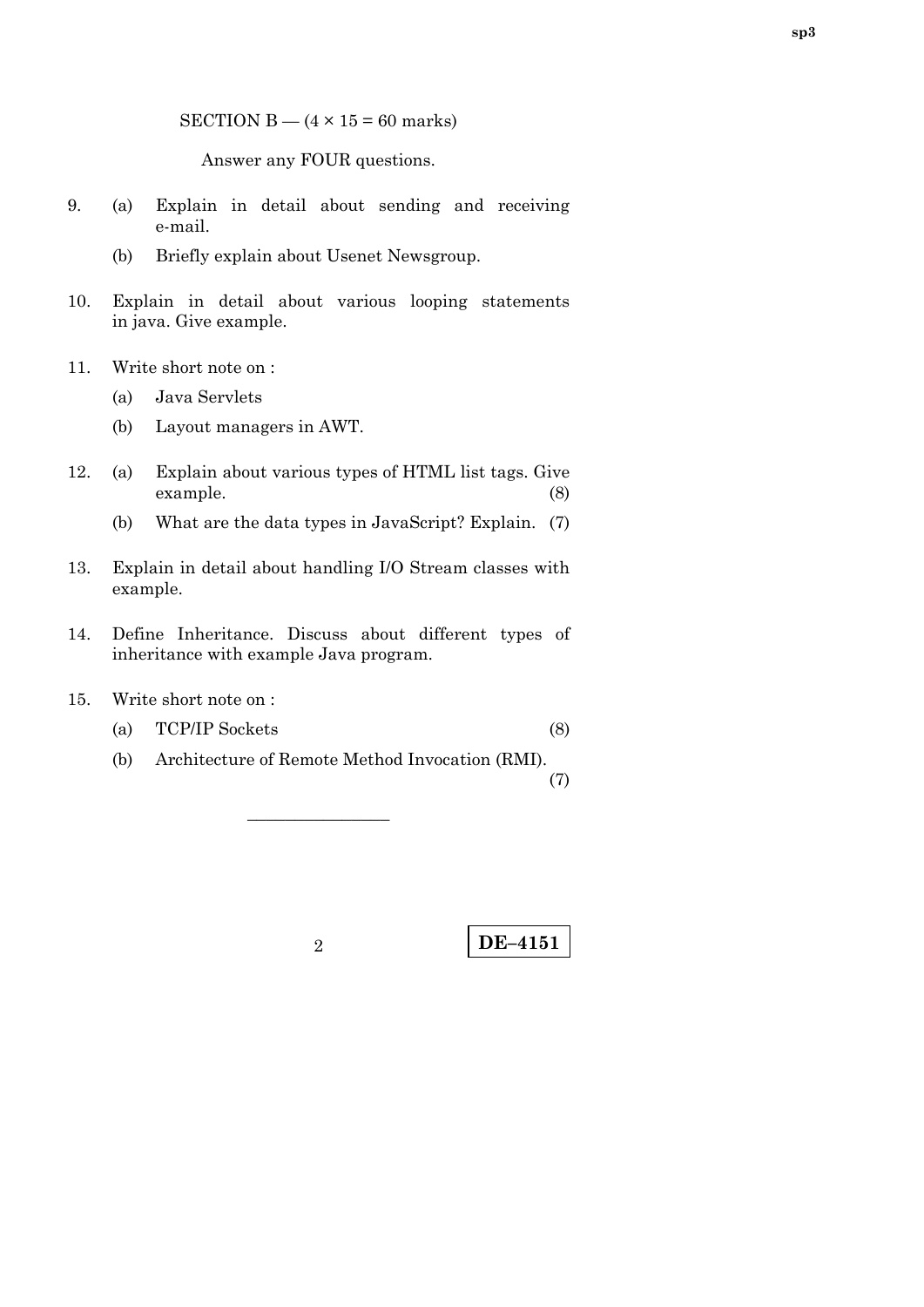| Sub. Code |  |  |  |
|-----------|--|--|--|
| 33        |  |  |  |

## DISTANCE EDUCATION

# M.Sc. (Software Engineering) (5 Years Integrated) DEGREE EXAMINATION, MAY 2018.

# SOFTWARE ENGINEERING

Time : Three hours Maximum : 100 marks SECTION  $A - (5 \times 8 = 40$  marks)

Answer any FIVE of the following.

| 1.  | Brief the influence of the size factor on a project<br>development.<br>(8)                   |
|-----|----------------------------------------------------------------------------------------------|
| 2.  | Write a note on Spiral Model.<br>(8)                                                         |
| 3.  | Brief the role of Cost factor in developing a project<br>(8)                                 |
| 4.  | Elucidate the Project Planning activities.<br>(8)                                            |
| 5.  | Write a note on Quality standards of a software.<br>(8)                                      |
| 6.  | What is meant by software review? Explain.<br>(8)                                            |
| 7.  | about any two techniques for<br>software<br>Discuss<br>requirement specification.<br>(8)     |
| 8.  | Briefly discuss on the Black Box Testing.<br>(8)                                             |
|     | SECTION B $-$ (4 $\times$ 15 = 60 marks)                                                     |
|     | Answer any FOUR of the following.                                                            |
| 9.  | Describe the Linear Sequential model.<br>(15)                                                |
| 10. | How do you estimate the various costs involved in a<br>project development? Discuss.<br>(15) |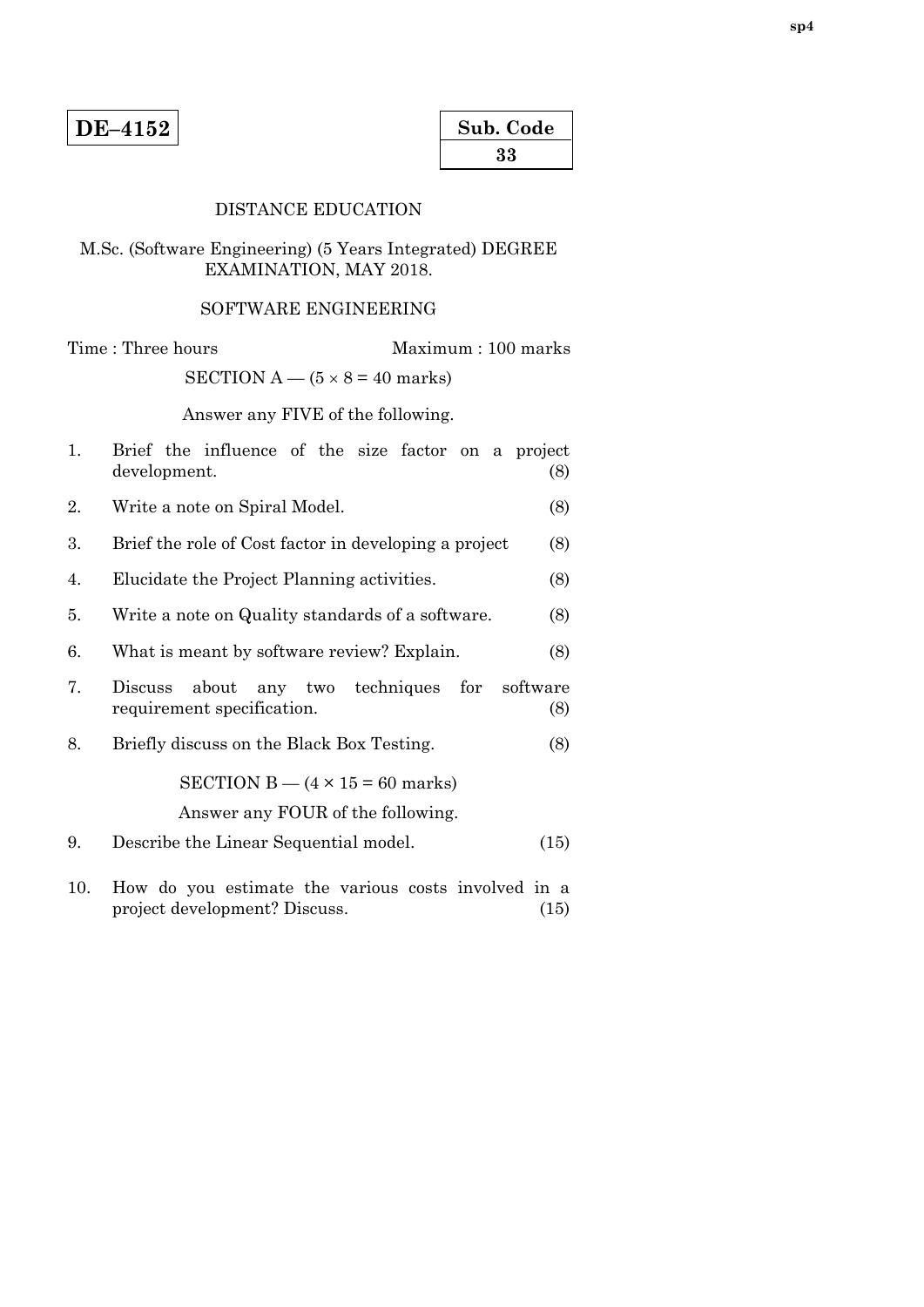| 11. |                         | Discuss, in brief, about the Risk Management.                     | (15) |
|-----|-------------------------|-------------------------------------------------------------------|------|
| 12. |                         | Illustrate the Structure Analysis of a project.                   | (15) |
| 13. |                         | Discuss the basic design principles of Class-Based<br>Components? | (15) |
| 14. |                         | Describe the Objectives of Architectural Design.                  | (15) |
| 15. | Describe the following: |                                                                   |      |
|     | (a)                     | Unit testing.                                                     | (5)  |
|     | (b)                     | Integration testing.                                              | (5)  |
|     | (c)                     | System testing.                                                   | (5)  |

–––––––––––––––

**DE–4152** <sup>2</sup>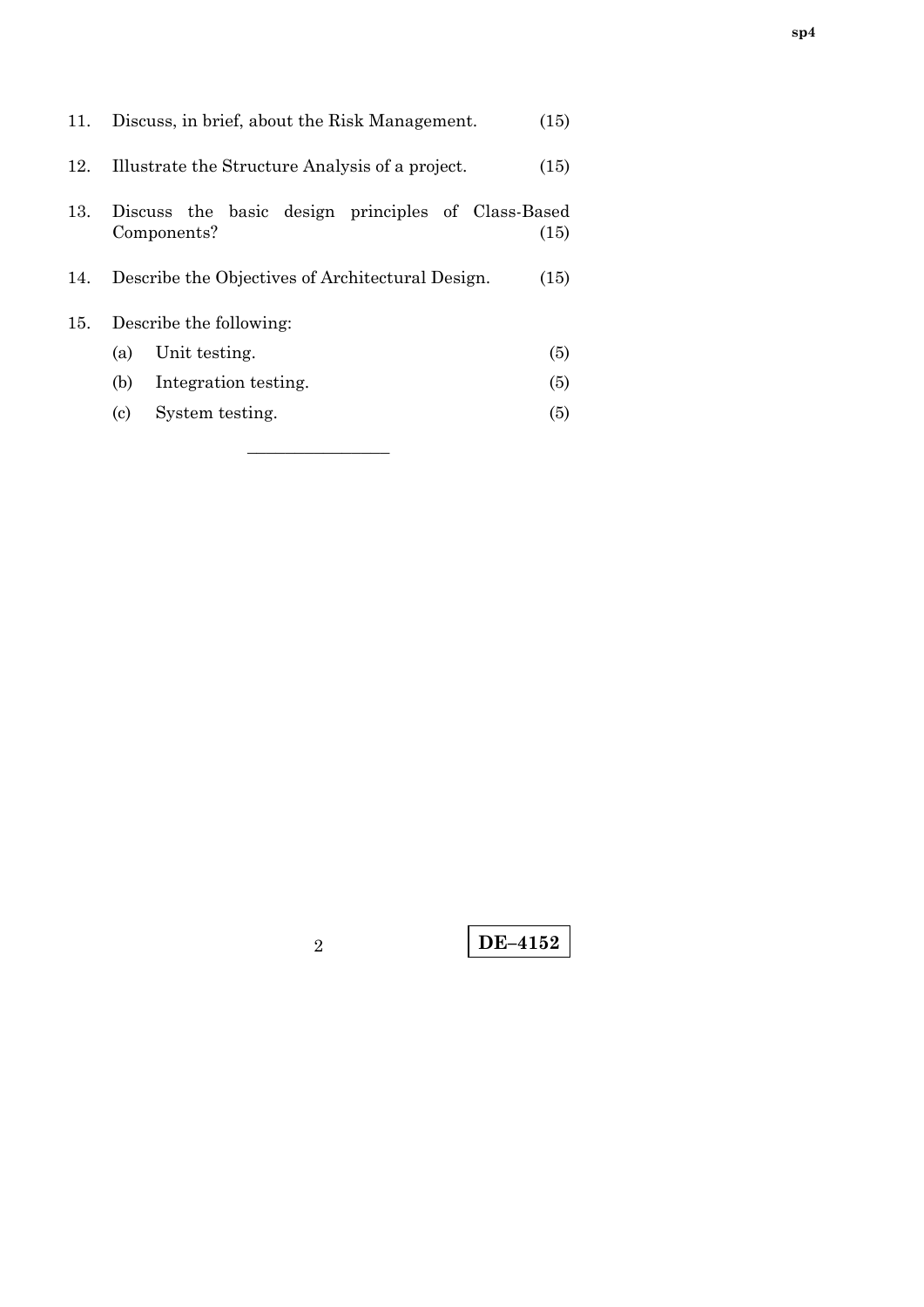**DE-4153** 

| Sub. Code |  |
|-----------|--|
| 34        |  |

# DISTANCE EDUCATION

M.Sc. (SE) (5 Years Integrated) DEGREE EXAMINATION, MAY 2018.

## COMPUTER GRAPHICS AND MULTIMEDIA

Time : Three hours Maximum : 100 marks

## PART  $A - (5 \times 8 = 40$  marks)

Answer any FIVE of the following questions.

- 1. Write short notes on I/O devices.
- 2. Describe the DDA algorithm.
- 3. What are the Basic transformations? Explain briefly.
- 4. Explain about Viewing pipeline.
- 5. Describe about Projections.
- 6. Discuss about the Components of multimedia.
- 7. How to develop a Multimedia project?
- 8. Write short notes on various Multimedia applications.

PART B —  $(4 \times 15 = 60$  marks)

Answer any FOUR of the following questions.

- 9. Explain about an Output primitives.
- 10. Describe about the types of Clipping.
- 11. Explain about the Hidden surface in 3D concepts.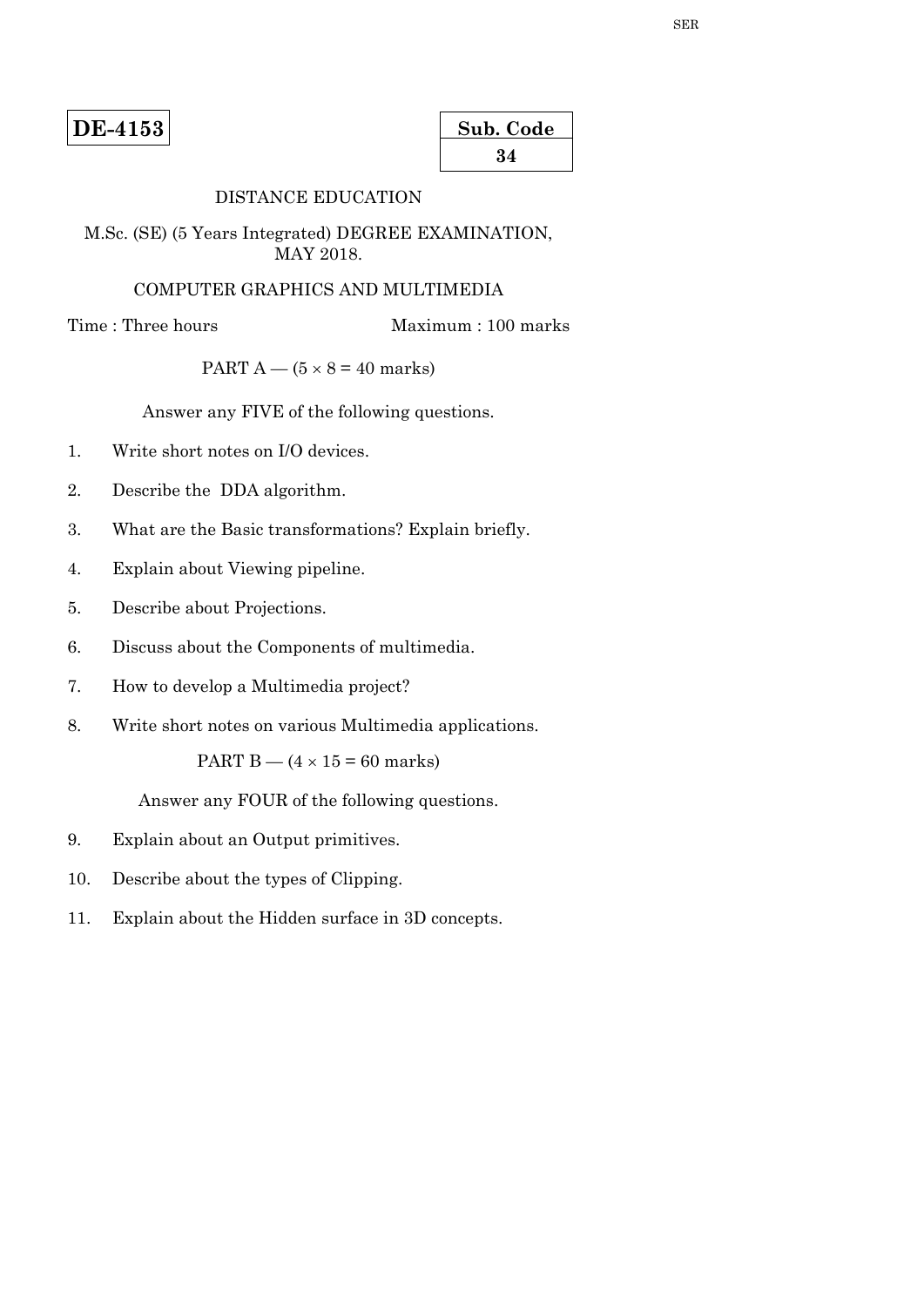- 12. Discuss about the Visualization and Rendering.
- 13. Describe the Multimedia hardware and software.
- 14. Explain about Text in multimedia with suitable example.

\_\_\_\_\_\_\_\_\_\_\_\_\_\_\_\_\_

15. Discuss about Video conferencing.

**DE-4153** <sup>2</sup>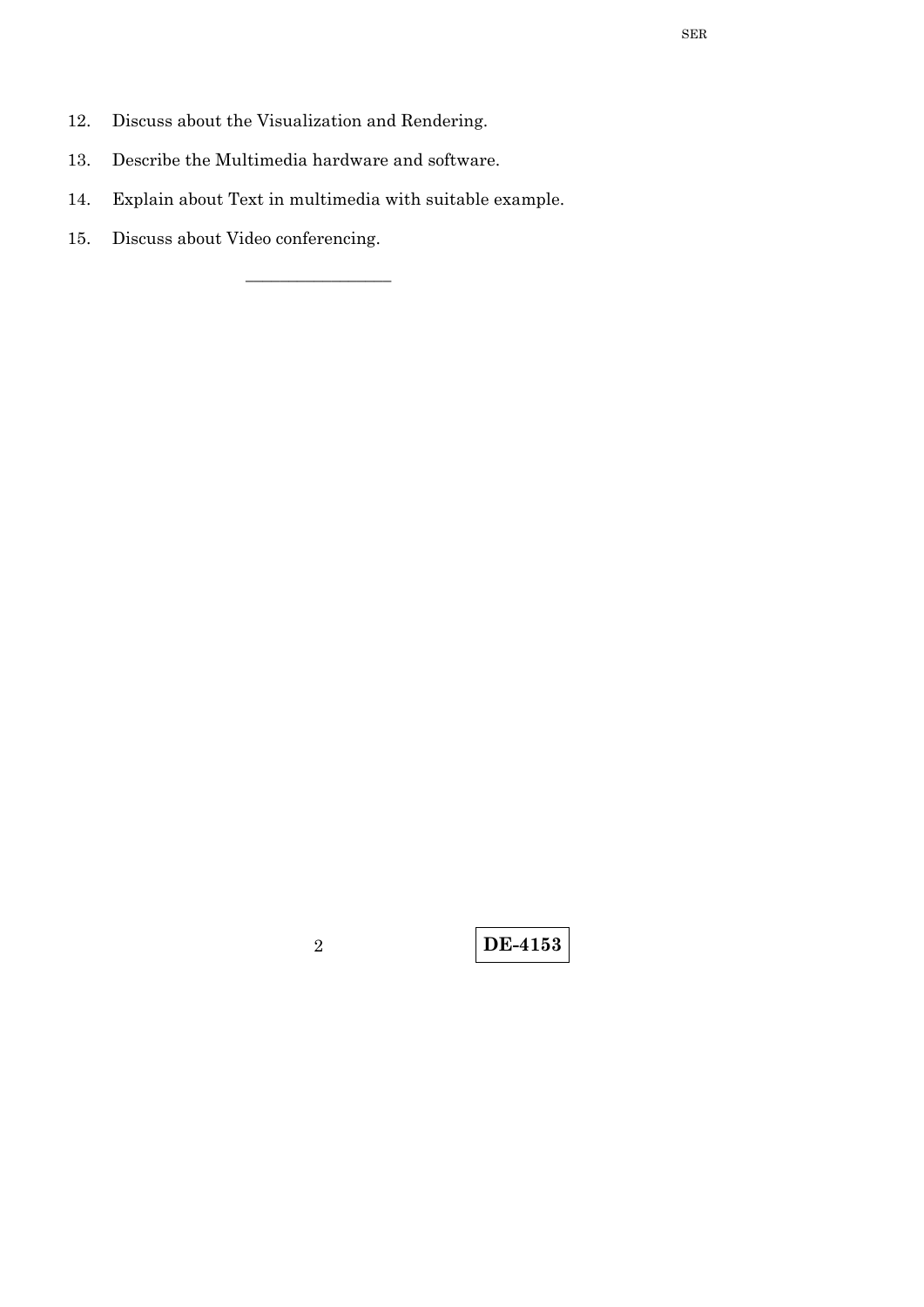| Sub. Code |  |  |  |
|-----------|--|--|--|
| 35        |  |  |  |

## DISTANCE EDUCATION

M.Sc. (Software Engineering) (5 Year Integrated) DEGREE EXAMINATION, MAY 2018.

### UNIX AND SHELL PROGRAMMING

Time : Three hours Maximum : 100 marks

SECTION A —  $(5 \times 8 = 40$  marks)

Answer any FIVE of the following.

- 1. Explain about any four disk utility commands in Unix operating system. (8)
- 2. Discuss the text processing commands in Unix operating system.  $(8)$
- 3. Explain the Filter and Pipe concepts in Unix Operating System. (8)
- 4. Discuss the pre-defined variable in Unix programming with examples. (8)
- 5. Discuss the Associative arrays in C shell programming with examples. (8)
- 6. Write a note on the following :
- $(a)$  Field  $(4)$
- (b) Record. (4)
- 7. Discuss the C shell features with examples. (8)
- 8. Explain about the positional parameters in Unix with examples. (8)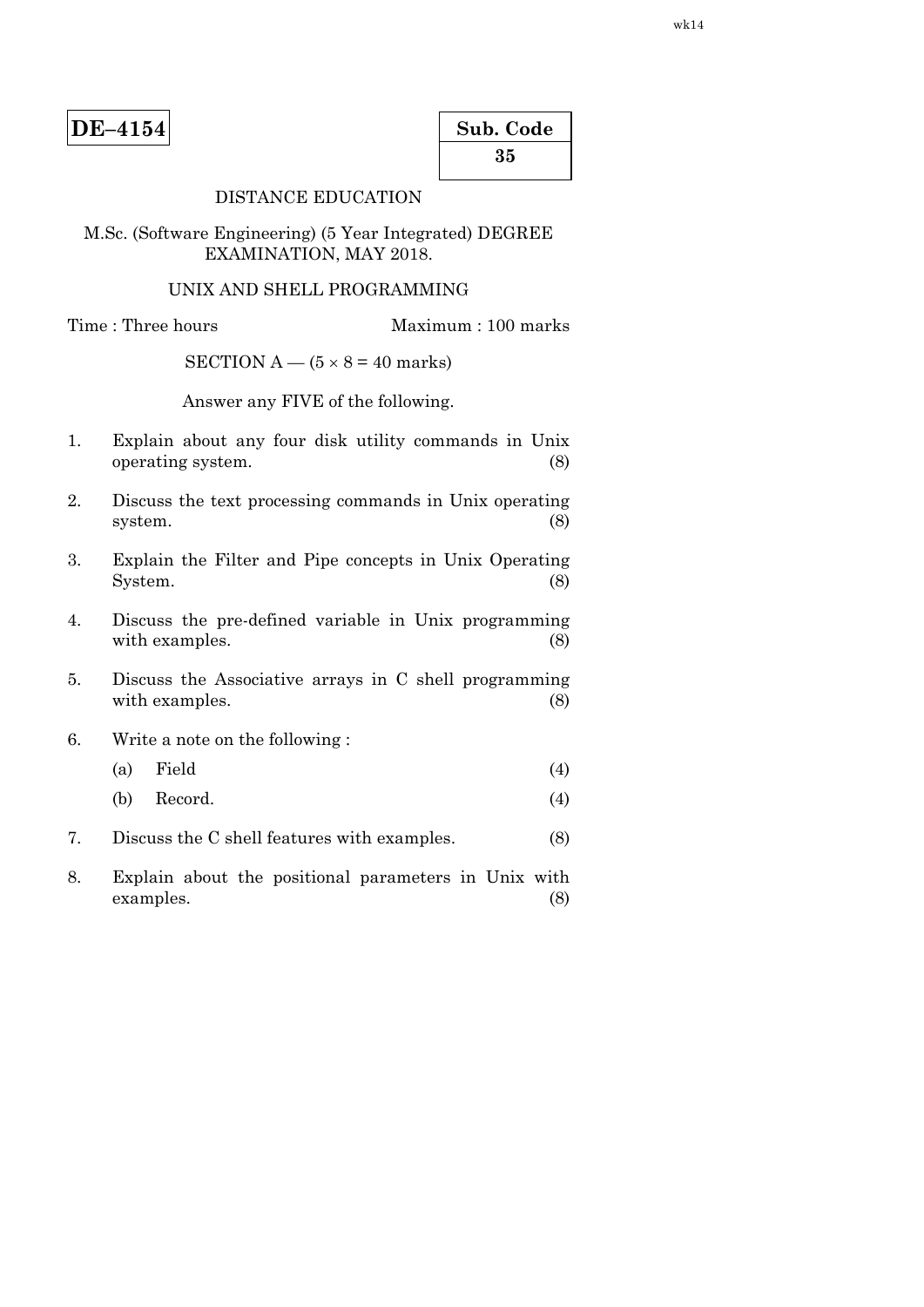|     | Answer any FOUR of the following.                                                           |              |  |
|-----|---------------------------------------------------------------------------------------------|--------------|--|
| 9.  | Discuss the following with examples.                                                        |              |  |
|     | Security by file permission<br>(a)                                                          | (5)          |  |
|     | (b)<br>Process utilities                                                                    | (5)          |  |
|     | (c)<br>Backup utilities.                                                                    | (5)          |  |
| 10. | Explain the kernel system of the Unix operating system.                                     | (15)         |  |
| 11. | Write a shell program to reverse a string.                                                  | (15)         |  |
| 12. | Write a C shell program to sort a set of N numbers.                                         | (15)         |  |
| 13. | Describe the working principles of various looping<br>structures in Unix shell programming. | (15)         |  |
| 14. | Write a note on the following:                                                              |              |  |
|     | File structures<br>(a)                                                                      | (5)          |  |
|     | (b)<br>Debugging scripts                                                                    | (5)          |  |
|     | Expression.<br>(c)                                                                          | (5)          |  |
| 15. | Discuss the various directory API commands<br>examples.                                     | with<br>(15) |  |

SECTION B —  $(4 \times 15 = 60$  marks)

–––––––––––––––

**DE–4154** <sup>2</sup>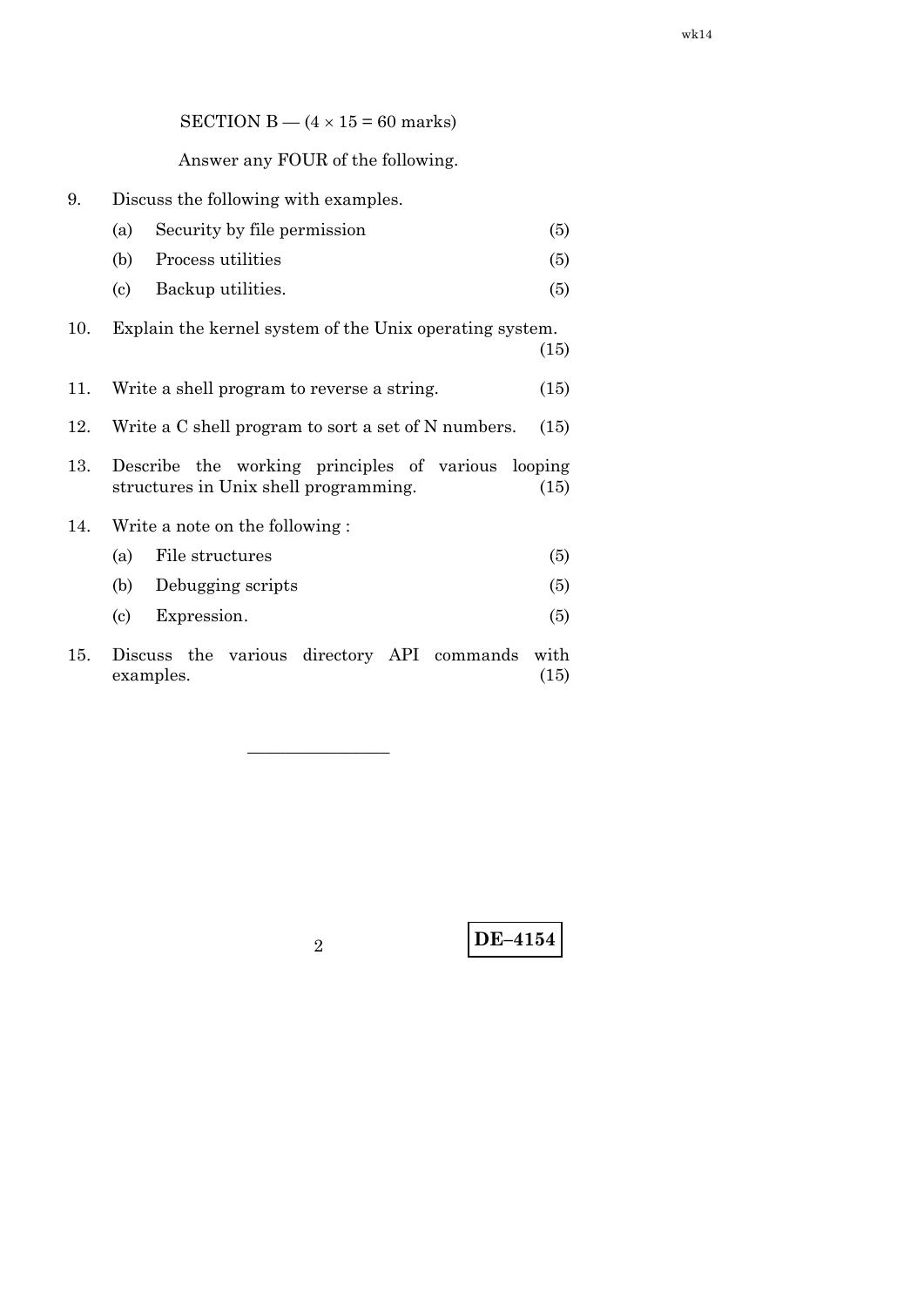# DISTANCE EDUCATION

M.Sc. (Software Engineering) (5 Year Integrated) DEGREE EXAMINATION, MAY 2018.

#### INTERNET AND JAVA - LAB

Time : 3 hours Maximum : 100 marks

The Examiner has to choose any ONE question.

Each subdivision carries 50 marks.

- 1. (a) Design and develop a Web page for n College. The Web page should contains the information related to various Departments in the college and courses offer by them.
	- (b) Write an HTML program by incorporating "BOLD, ITALICS, SMALL, SUPERSCRIPT, UNDERLINE" in a document.

<u>. . . . . . . . . . . . .</u> Cut here

2. (a) Write a Swing program to create buttons with

- (i) Tool tip text
- (ii) Image
- (iii) Border
- (iv) Short cut key.
- (b) Write a VB script to perform the following:
	- (i) Get a password
	- (ii) Check the given password
	- (iii) Change the existing password.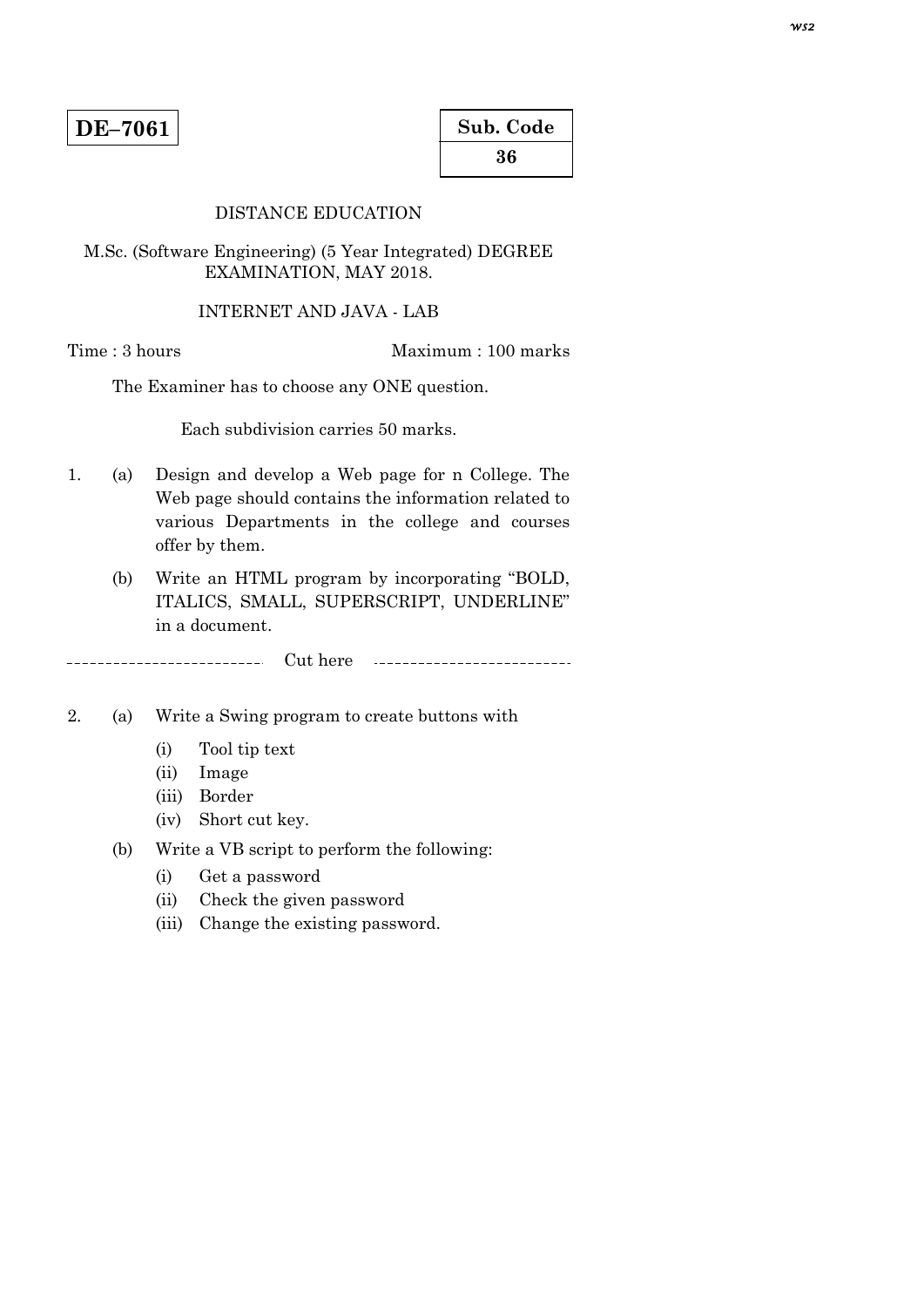- 3. (a) Write a Java script to create a colour palette and display the text in the colour chosen from the palette with proper background colour.
	- (b) Create a form in HTML containing the following fields and then perform the validation of each field using VBScript.

Name - textbox (validation : Only text)

Address - textbox (validation : number with text)

 Date of Birth - a combo box (one for each, day, month and year)

Email — textbox (validation Only text with symbol).

. . . . . . . . . . . . . . Cut here 

- 4. (a) Write a Java Script to create a window by using the confirm message.
	- (b) Develop a single page advertisement in HTML for a shop to be opened shortly.

Cut here ...........................

5. (a) Create a Web page in the format of the front page of a News Paper using Text link in HTML. Align the Text with colours.

1

(b) Write a Swing program to create a Tabbed panel.

---------Cut here 

- 6. (a) Create a Web page with the message 'M.Sc. SOFTWARE ENGINEERING, ALAGAPPA UNIVERSITY'.
	- (b) Write a Java script to create an Order Form to purchase the House article.

**DE–7061** 2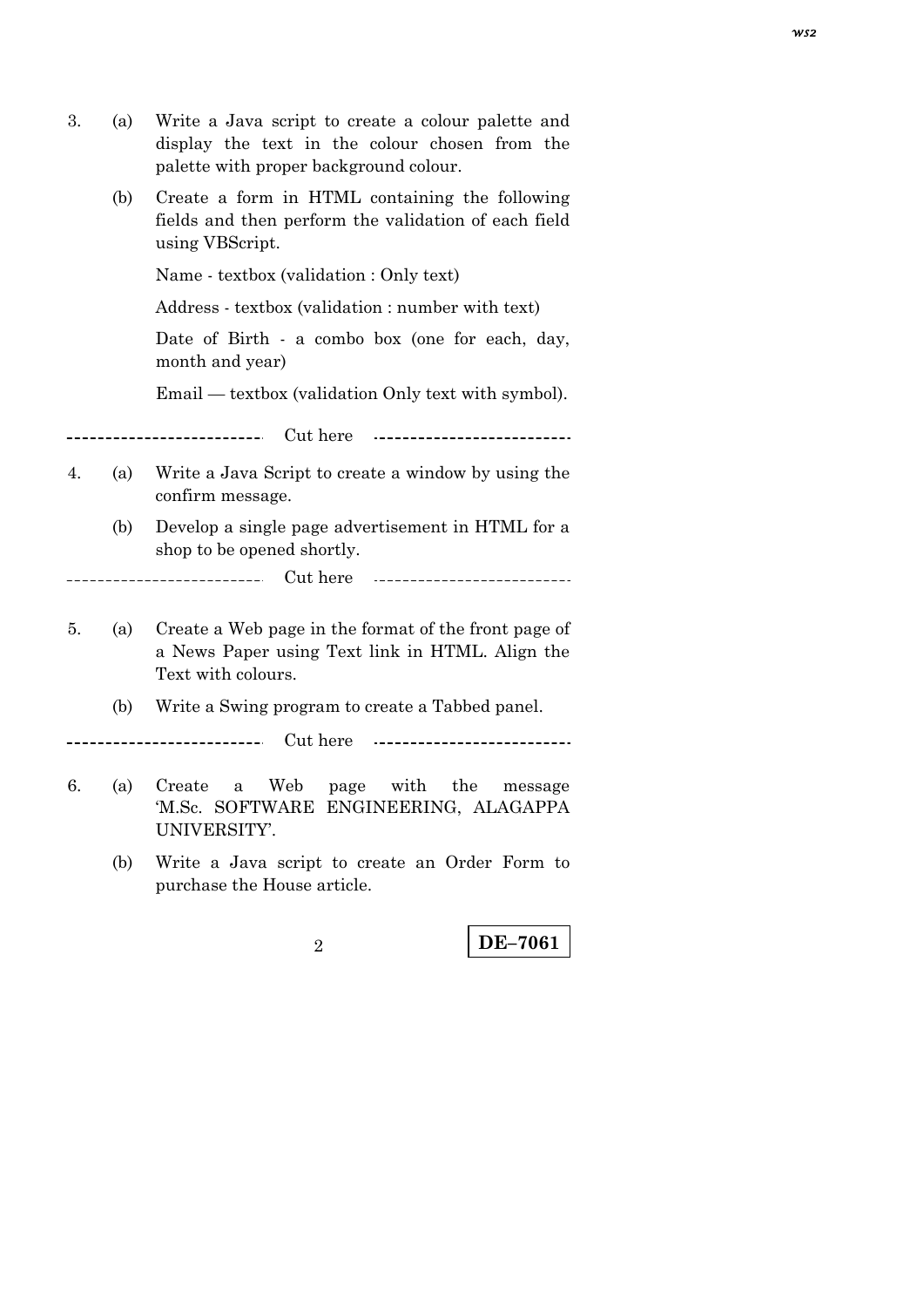- 7. (a) Write a VBScript to perform the following:
	- (i) Display the current date.
	- (ii) Find the difference between the two dates.
	- (iii) Find age of a person for his date of birth submitted.

Use the date format like DD/MM/YY.

 (b) Design and develop a Web page for a College. The Web page should contains the information related to various Departments in the college and courses offer by them.

Cut here ---------------------------

- 8. (a) Design and develop a Web page for a College. The Web page should contains the information related to various Departments in the college and courses offer by them.
	- (b) Write a Java Script to create a window by using the confirm message.

Cut here \_\_\_\_\_\_\_\_\_\_\_\_\_\_ 

- 9. (a) Write a Swing program to create buttons with
	- (i) Tool tip text
	- (ii) Image
	- (iii) Border
	- (iv) Short cut key.
	- (b) Create a Web page in the format of the front page of a News Paper using Text link in HTML. Align the Text with colours.

**DE–7061** 3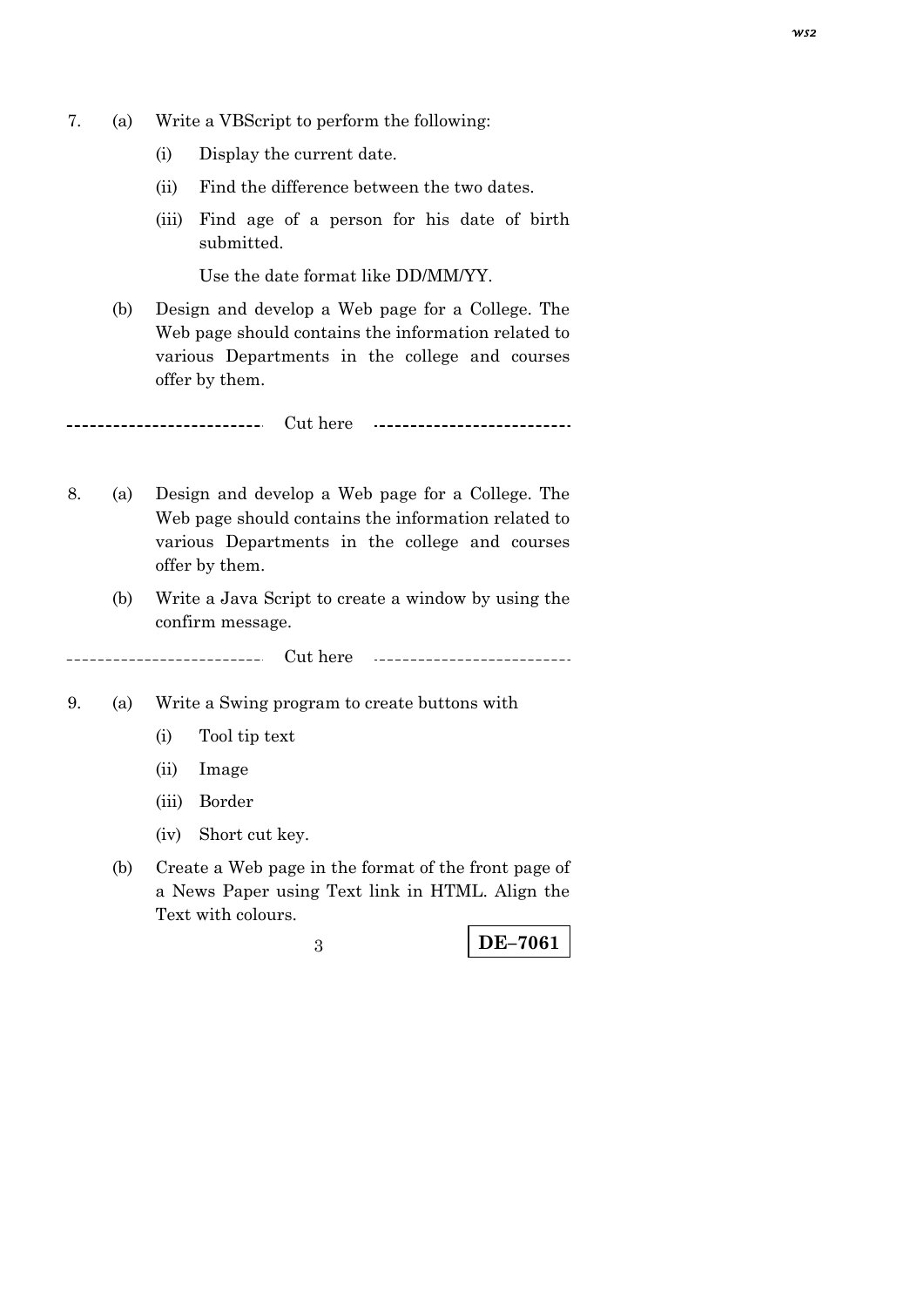10. (a) Write an HTML program by incorporating "BOLD, ITALICS, SMALL, SUPERSCRIPT, UNDERLINE' in a document.

————————

 (b) Write a VBScript, which displays a Calender for the given Month and Year.

**DE–7061** <sup>4</sup>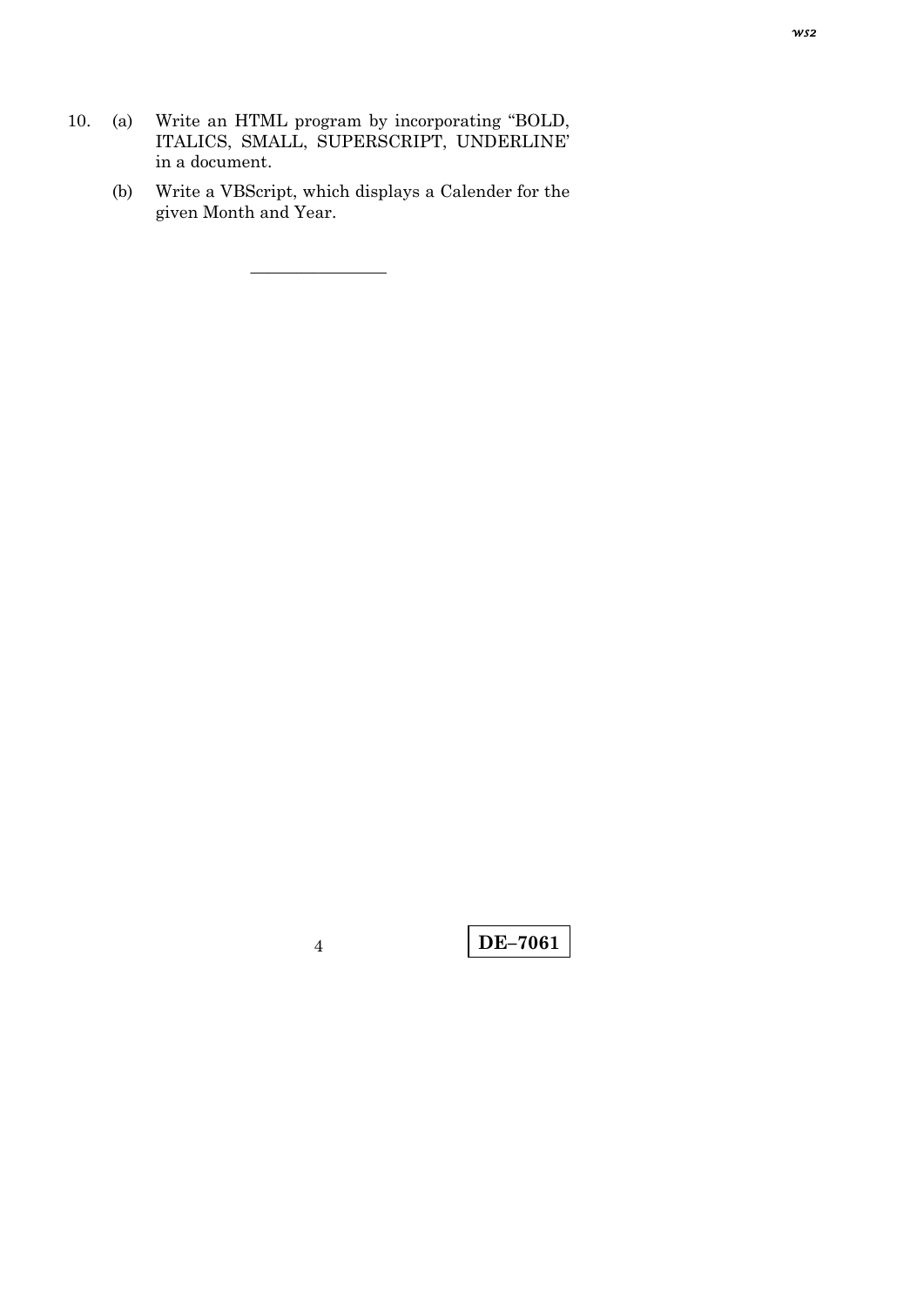| Sub. Code |  |
|-----------|--|
| 37        |  |

# DISTANCE EDUCATION

M.Sc. (Software Engineering) (5 Years Integrated) DEGREE EXAMINATION, MAY 2018.

## UNIX AND SHELL PROGRAMMING LAB

Time : Three hours Maximum : 100 marks

Examiner should select and give ONE question to each candidate by lot system.

- 1. (a) Write a shell program which accepts the name of a file from the standard input and then perform the following tests on it :
	- (i) Enter 10 names into the file
	- (ii) Sort the names in existing file
	- (iii) List out the sorted and unsorted file
	- (iv) Quit.
	- (b) Develop a program for four-function calculator by using yacc command.

Cut here \_\_\_\_\_\_\_\_\_\_\_\_\_\_\_\_

- 2. (a) Write a shell program to sum up the series :
- $\frac{1}{1!} + \frac{2}{2!} + \frac{3}{3!} + \dots + \frac{20}{20!}$ 3! 3 2! 2 1!  $\frac{1}{1!} + \frac{2}{9!} + \frac{3}{9!} + \dots$ 
	- (b) Write a menu driven shell program to copy edit, rename and delete a file.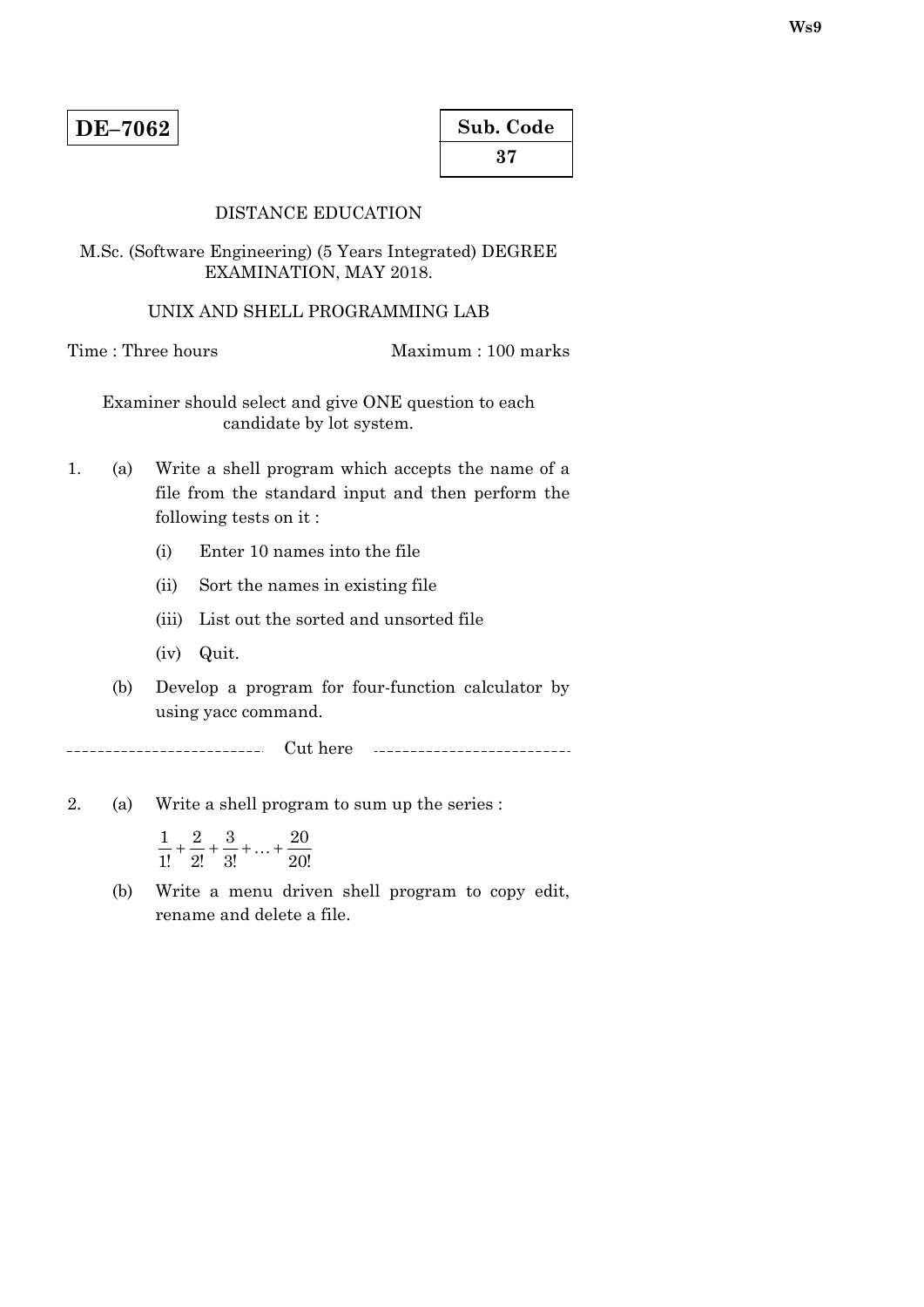- 3. (a) Write a menu driven shell program to perform the following tasks.
	- (i) Enter a paragraph of 5 sentences in a file
	- (ii) Search a given whole word in the existing file
	- (iii) Quit.
	- (b) Develop a shell programs that periodically monitors the disk for the existence of a file and then executes the program once the file has been located, using UNTIL statement.

 $\overline{a}$ Cut here <u> 111111111111111</u> ...........................

- 4. (a) Write and execute a shell program to print monthly payslips for employees in an organizations. Assume your own data and generate accordingly.
	- (b) Write a shell program to find the sum of series :

 $\left(\frac{1}{1^2}\right) + \left(\frac{2}{2^2}\right) + \left(\frac{3}{3^2}\right) + \ldots + \left(\frac{10}{10^2}\right)$ ſ  $\left(2^{2}\right)^{1}\left(2^{2}\right)^{1}\left(3^{2}\right)^{1}$   $\cdots$   $\left(10^{2}\right)$ 10 3 3 2 2  $\frac{1}{1^2}$  +  $\left(\frac{2}{2^2}\right)$  +  $\left(\frac{3}{3^2}\right)$  + ... +  $\left(\frac{10}{10^2}\right)$ .

Cut here <u>. . . . . . . . . . . . . . . . . .</u>

- 5. (a) Write and execute a shell program to generate leave status report of an organization.
	- (b) Write a shell program that accepts the name of a file from the standard input and then perform the following tests on it :
		- (i) File existence
		- (ii) File writable
		- (iii) File readable
		- (iv) Both readable and writable.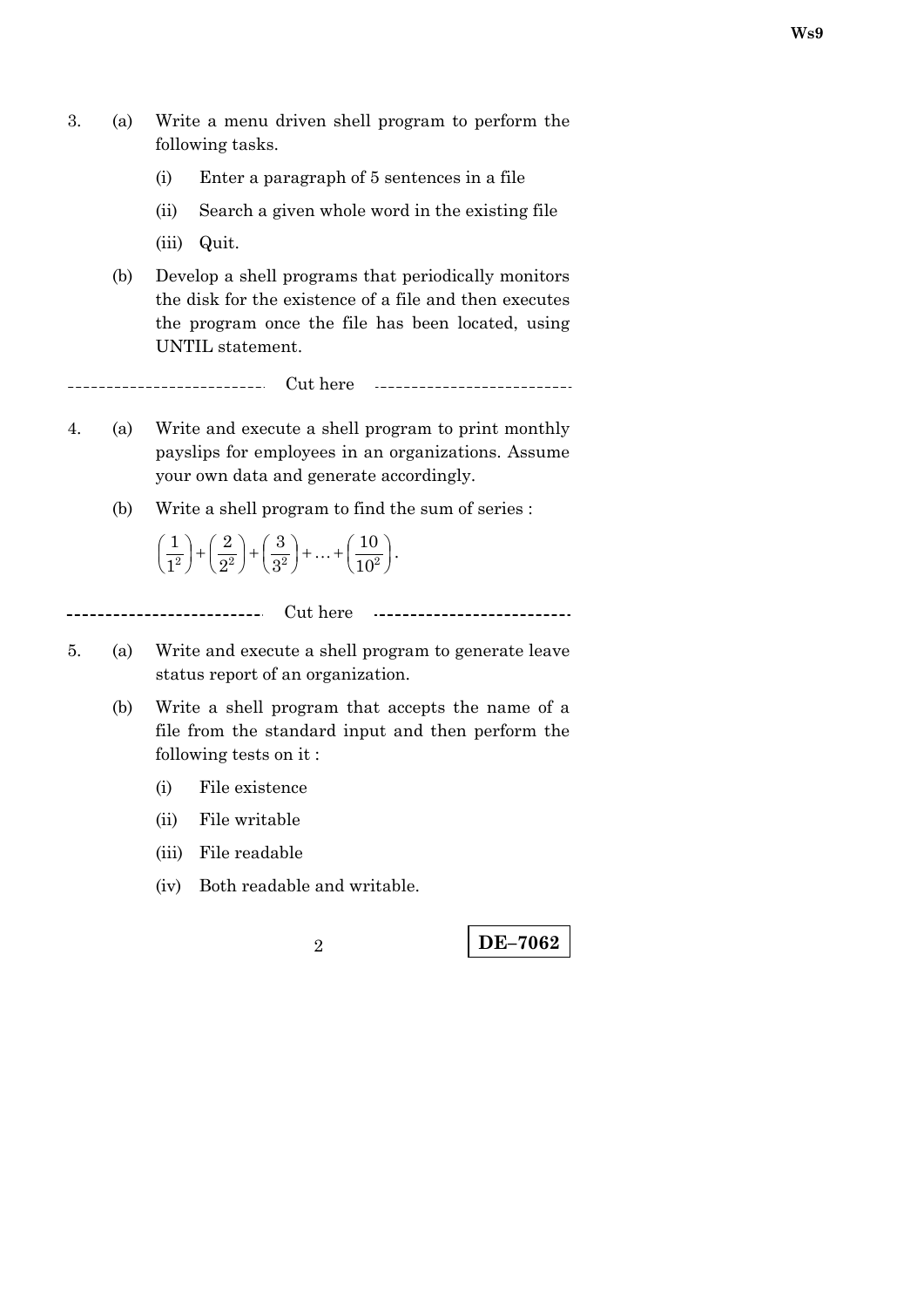| 6. | (a) | A hospital maintains patient details. Develop a<br>shell program to list the following:<br>Blood group-wise patients<br>(i)<br>(ii)<br>Patients list age-wise (between 40 and 60)<br>Exit.<br>(iii) |
|----|-----|-----------------------------------------------------------------------------------------------------------------------------------------------------------------------------------------------------|
|    | (b) | Write and execute a shell program to send mail to<br>groups of users by extracting their id's<br>from<br>/etc/group file.                                                                           |
|    |     |                                                                                                                                                                                                     |
| 7. | (a) | Write a menu driven shell program for the<br>following:                                                                                                                                             |
|    |     | Today's date<br>(i)                                                                                                                                                                                 |
|    |     | (ii) Users of system                                                                                                                                                                                |
|    |     | (iii) Quit.                                                                                                                                                                                         |
|    | (b) | Write a shell program to read and write the content<br>of a file to another file.                                                                                                                   |
|    |     |                                                                                                                                                                                                     |
| 8. | (a) | Write a shell program to prepare Electricity Bill for<br>domestic consumers :                                                                                                                       |
|    |     | $0 - 100$ units $-$ Rs. 4.00/unit                                                                                                                                                                   |
|    |     | $101 - 200$ units $-$ Rs. 5.00/unit                                                                                                                                                                 |
|    |     | Above 200 units $-$ Rs. 6.00/unit                                                                                                                                                                   |
|    |     | Prepare the Electricity Bill in the following format:                                                                                                                                               |
|    |     | Customer number                                                                                                                                                                                     |
|    |     | Customer name                                                                                                                                                                                       |
|    |     | Previous reading<br>$\mathbb{R}^n$                                                                                                                                                                  |
|    |     | Current reading :                                                                                                                                                                                   |
|    |     | Amount to be paid<br>$\overline{\phantom{a}}$ :                                                                                                                                                     |
|    | (b) | Develop a shell program using 3 arguments to take<br>the pattern as well as input and output file names.<br>If the nottenn is found display as "Pottern Fund"                                       |

If the pattern is found, display as "Pattern Fund", Else display as ''Error message''. Also check if right number of arguments are entered.

————————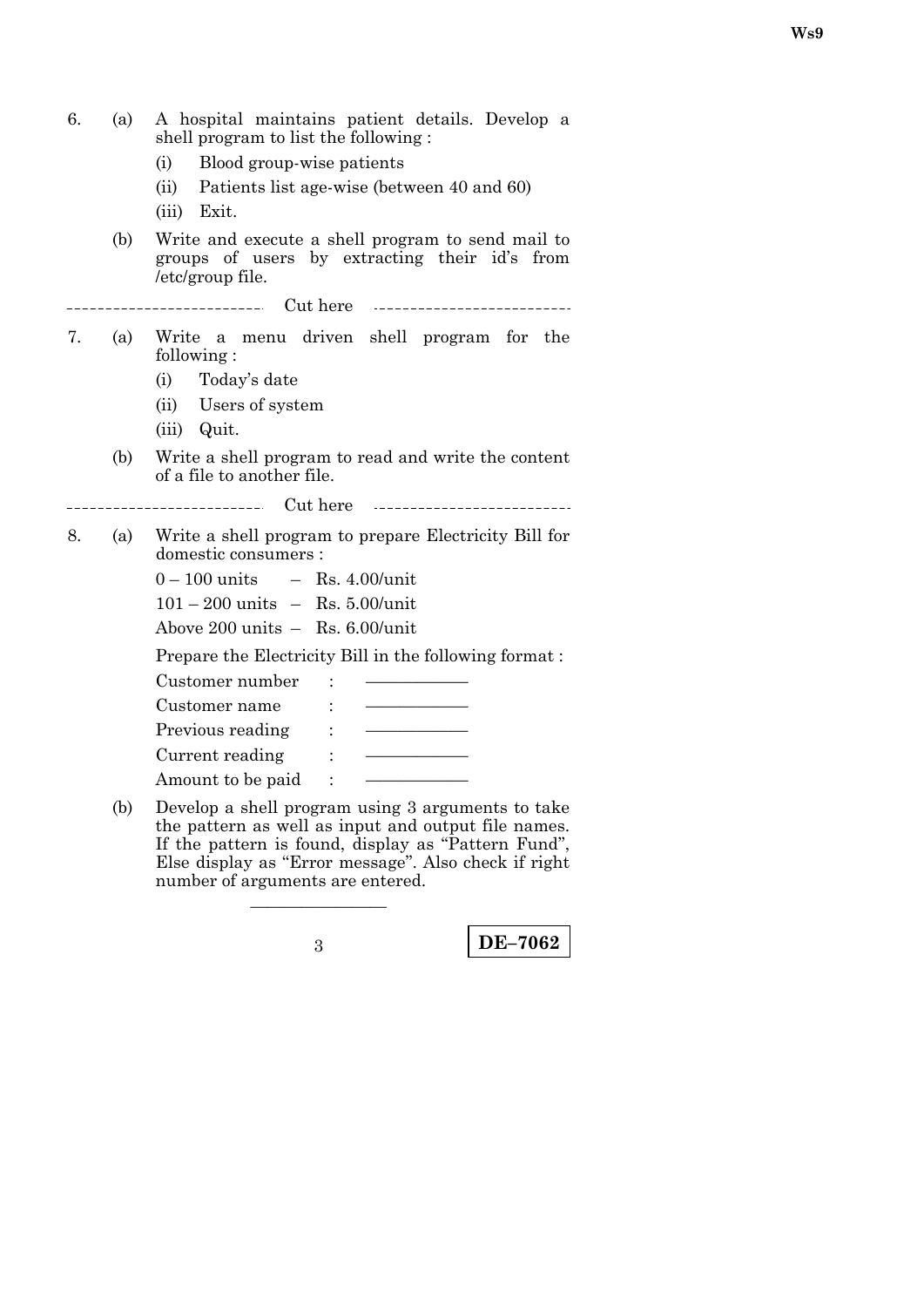| Sub. Code |  |
|-----------|--|
| 41        |  |

# DISTANCE EDUCATION

M.Sc. (SE) (5 Years Integrated) DEGREE EXAMINATION, MAY 2018.

#### VISUAL PROGRAMMING

Time : Three hours Maximum : 100 marks

SECTION  $A - (5 \times 8 = 40$  marks)

Answer any FIVE questions.

- 1. Explain in detail about textboxes and labels in Visual Basic.
- 2. Discuss about File System Controls in Visual Basic.
- 3. Explain about grid controls in Visual Basic.
- 4. Write short note on VC++ Document View Architecture.
- 5. How will you read and write documents in VC++? Explain.
- 6. Write short note on : Using Splitter Windows.
- 7. How will you communicate with other applications in VC++? Explain.
- 8. Discuss about various Dialog Boxes in VC++. Give example.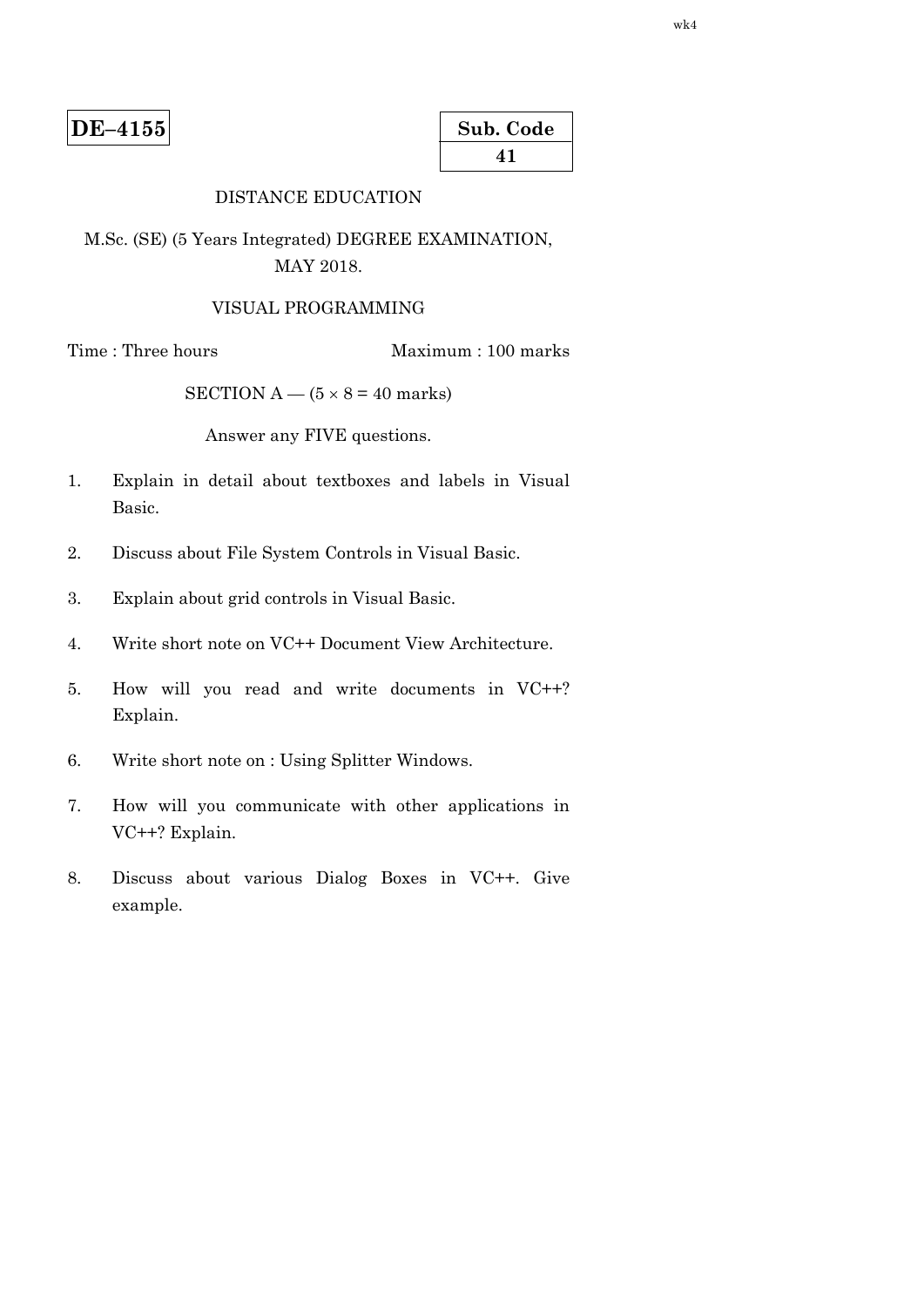SECTION B  $-$  (4  $\times$  15 = 60 marks)

Answer any FOUR questions.

- 9. Explain various looping statements in Visual Basic with example.
- 10. Discuss about different types of operator in Visual Basic. Give example.
- 11. Design a database and access the database using data control in VB.
- 12. Discuss about various VC++ components and Resources.
- 13. Describe the methods for mouse and keyboard events. Give example.
- 14. (a) How will you manage database using ODBC in VC++. Explain. (10)
	- (b) Explain about Object Linking and Embedding in  $VC++.$  (5)
- 15. (a) Write a VC++ applications for creating simple Notepad applications. (7)

————————

 (b) Explain the steps to create simple calculator using  $VC++.$  (8)

**DE–4155** <sup>2</sup>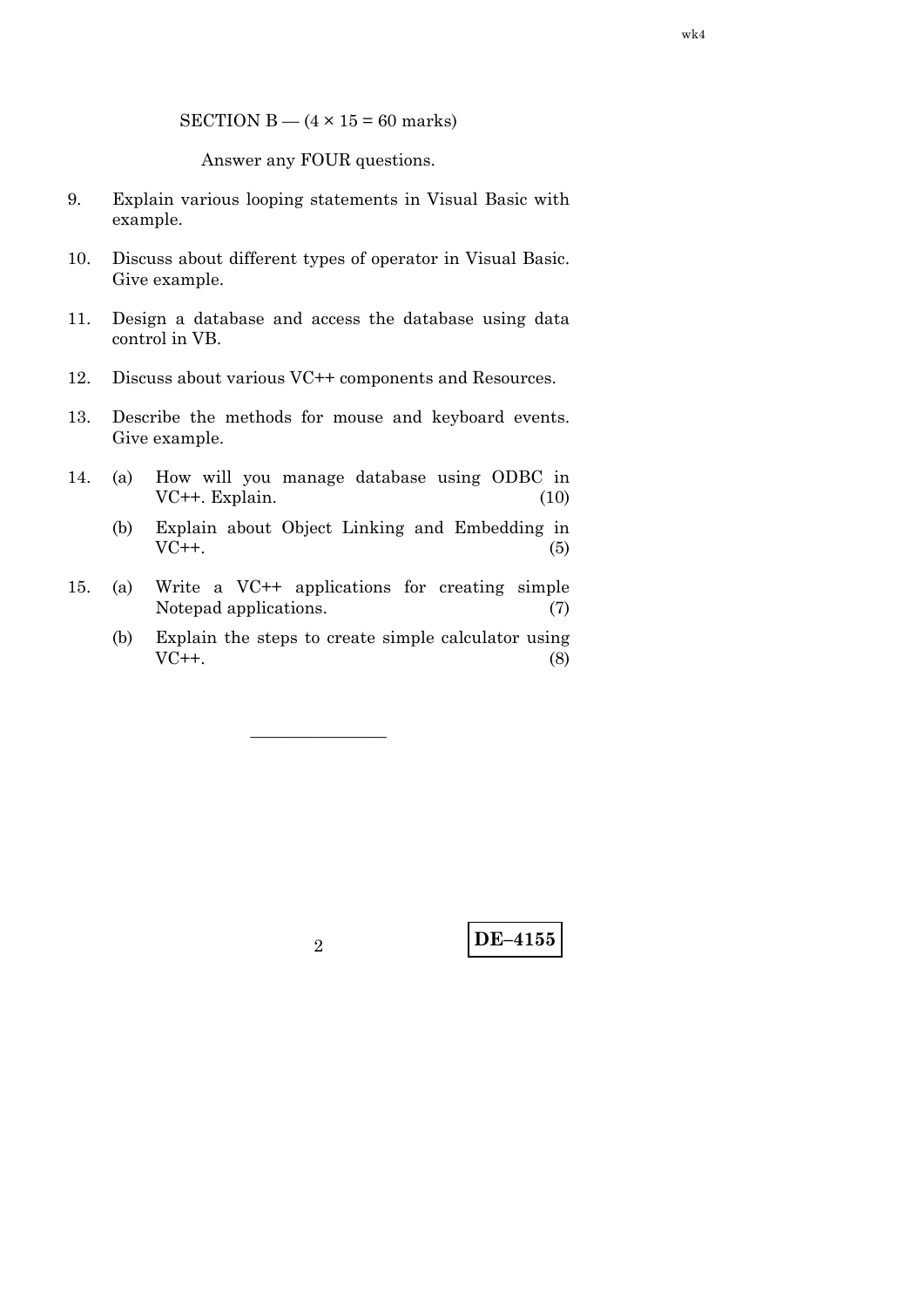# DISTANCE EDUCATION

# M.Sc (Software Engineering)(5 Years Integrated) DEGREE EXAMINATION, MAY 2018.

# SOFTWARE PROJECT MANAGEMENT AND METRICS

Time : Three hours Maximum : 100 marks

SECTION A —  $(5 \times 8 = 40$  marks)

Answer any FIVE questions.

- 1. Write about waterfall model of conventional software management.
- 2. Elucidate the pragmatic view of peer inspections that improves software economics.
- 3. Distinguish inception phase form elaboration phase.
- 4. Give a note on engineering artifacts sets.
- 5. What are major milestones of process checkpoints? Discuss.
- 6. Narrate the concept of evolutionary with breakdown structures.
- 7. Discuss the project organizations and its evolution.
- 8. List out the management indicators that are inevitable for project control and process instrumentation.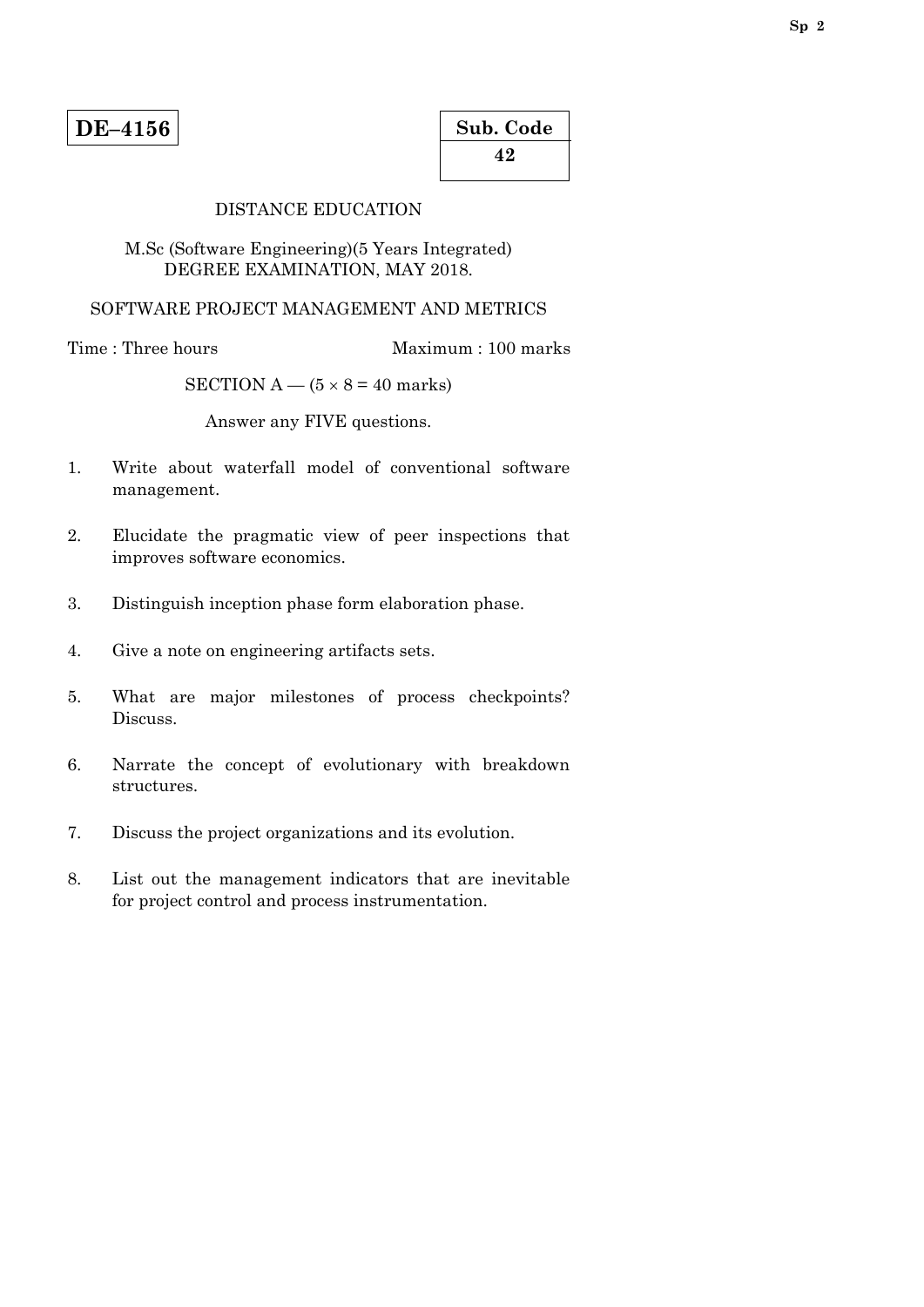SECTION B  $-$  (4  $\times$  15 = 60 marks)

Answer any FOUR questions.

- 9. Write notes on the following:
	- (a) Software economics (7)
	- (b) Pragmatic software cost estimation (8)
- 10. What are the major components to be focussed to reduce the software product size? Explain in detail.
- 11. Summarize the old and new ways of software management renaissance.
- 12. Describe the process of management artifacts and pragmatic artifacts.
- 13. Give a detailed description on model based software architecture.
- 14. Explain the different project environment of process automation.
- 15. What are modern project profiles that are important to have good software project? Explain in detail.

–––––––––––––

**Sp 2**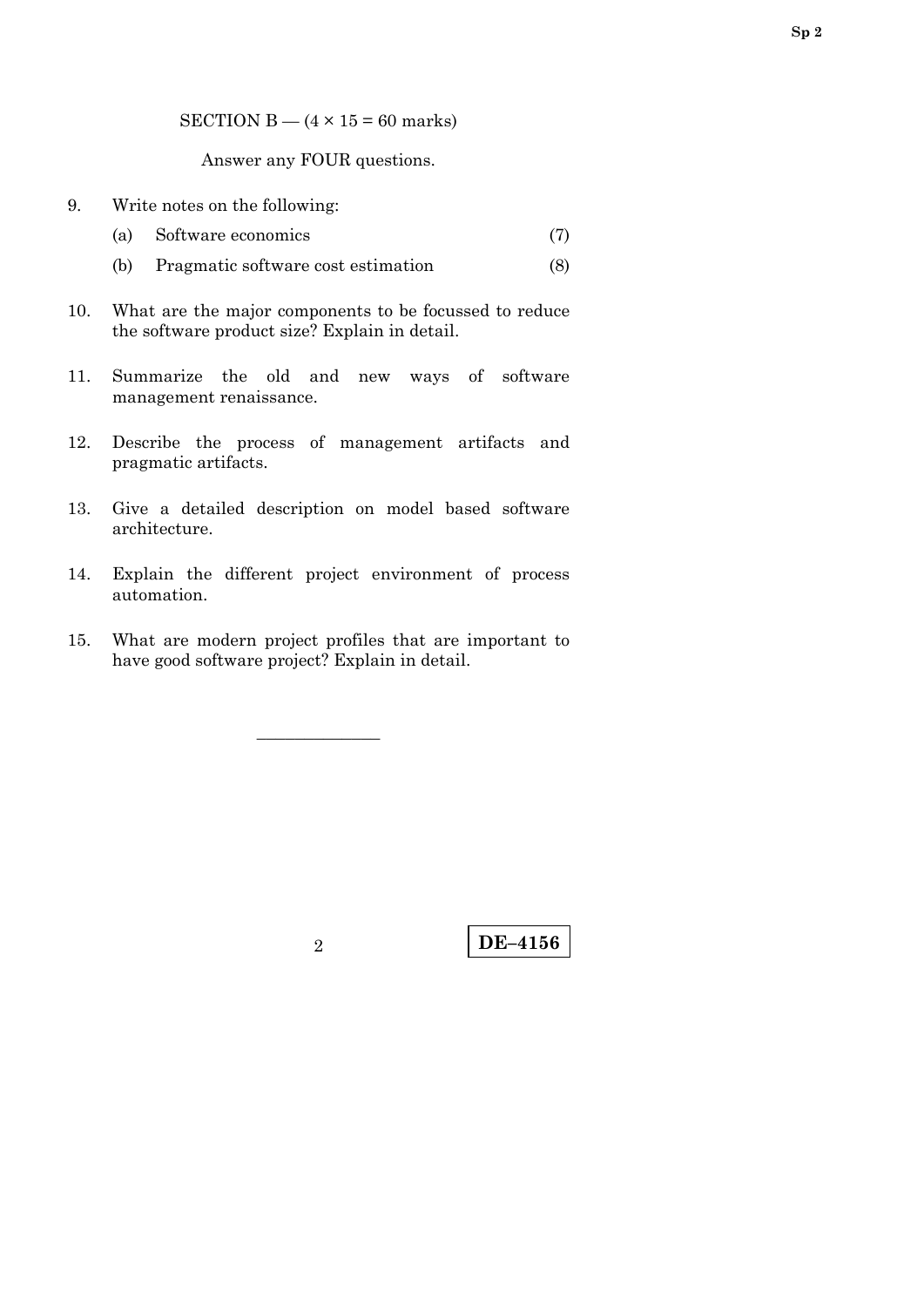| Sub. Code |
|-----------|
| 43        |

# DISTANCE EDUCATION

# M.Sc. (Software Engineering) (5 Years Integrated) DEGREE EXAMINATION, MAY 2018.

## WEB TECHNOLOGY

Time : Three hours Maximum : 100 marks

SECTION A —  $(5 \times 8 = 40$  marks)

Answer any FIVE questions.

- 1. Discuss the important tags that are used for creating a HTML page.
- 2. Write about DOM and SAX.
- 3. Give a brief introduction on EJB.
- 4. Illustrate and explain the persistent and constrained properties of Java beans.
- 5. With a sample code, explain the means of handling HTTP request and responses.
- 6. Write about Java X servlet package.
- 7. Elucidate the process of conditional processing with implicit JSP objects.
- 8. What are the specific database actions of a JSP page? Explain.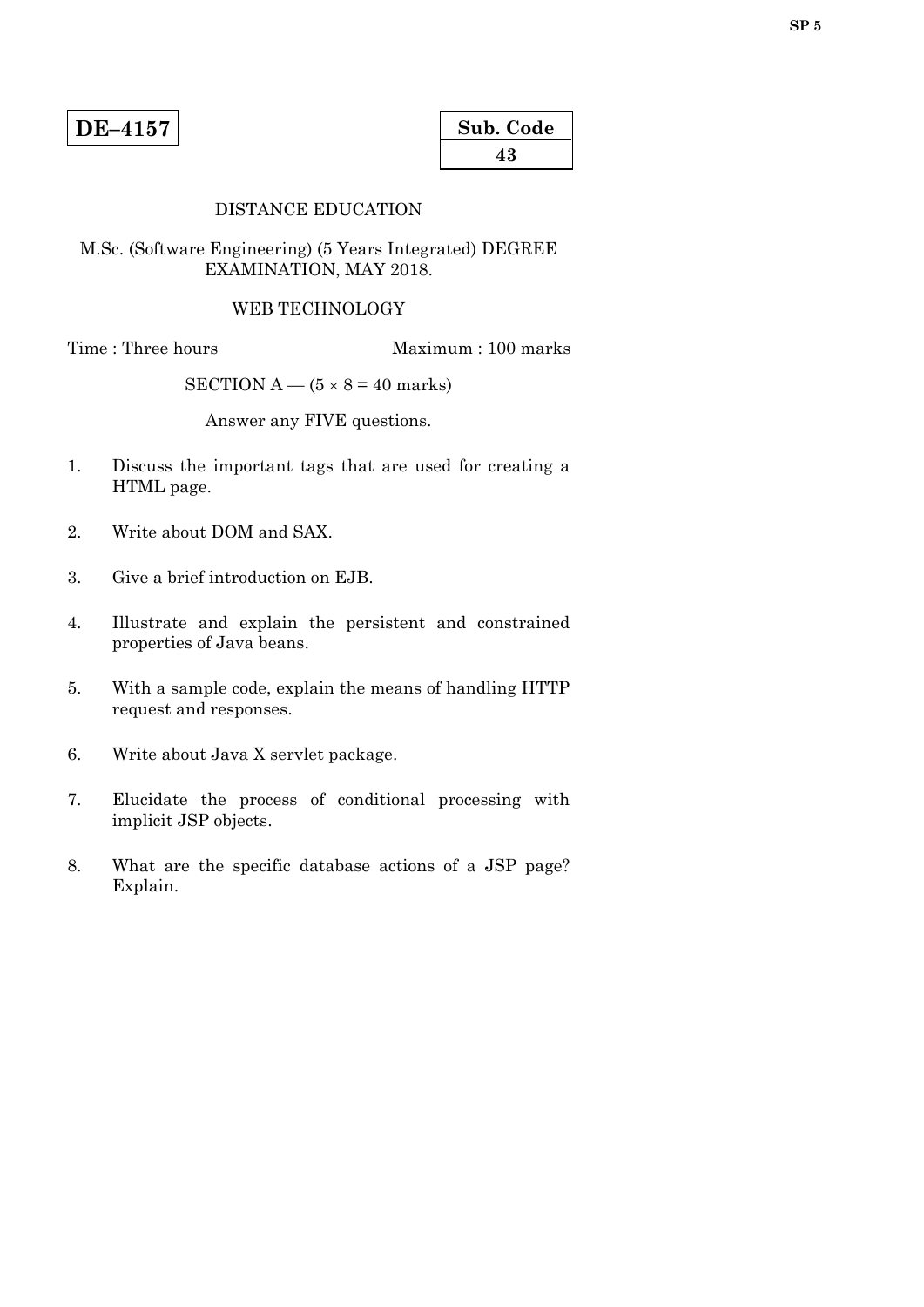SECTION B  $-$  (4  $\times$  15 = 60 marks)

Answer any FOUR questions.

- 9. Give a neat description on Javascript with dynamic HTML feature.
- 10. Narrate the features of Java beans, BDK and the advantages of Java beans.
- 11. Discuss the concept of document type definition that is used in XML. Also discuss the XML schemas.
- 12. Summarize the concept of TOMCAT web-server and life cycle of a servelet.
- 13. Write notes on the following concepts related to javaxservlets :
	- (a) Session tracking using cookeries. (9)
	- (b) Security issues. (6)
- 14. Describe the procedure of installing JSD kit in Tomcat-Server and testing process.
- 15. Explain the database programming and its access using JDBC. Illustrate.

–––––––––––––––

**DE–4157** <sup>2</sup>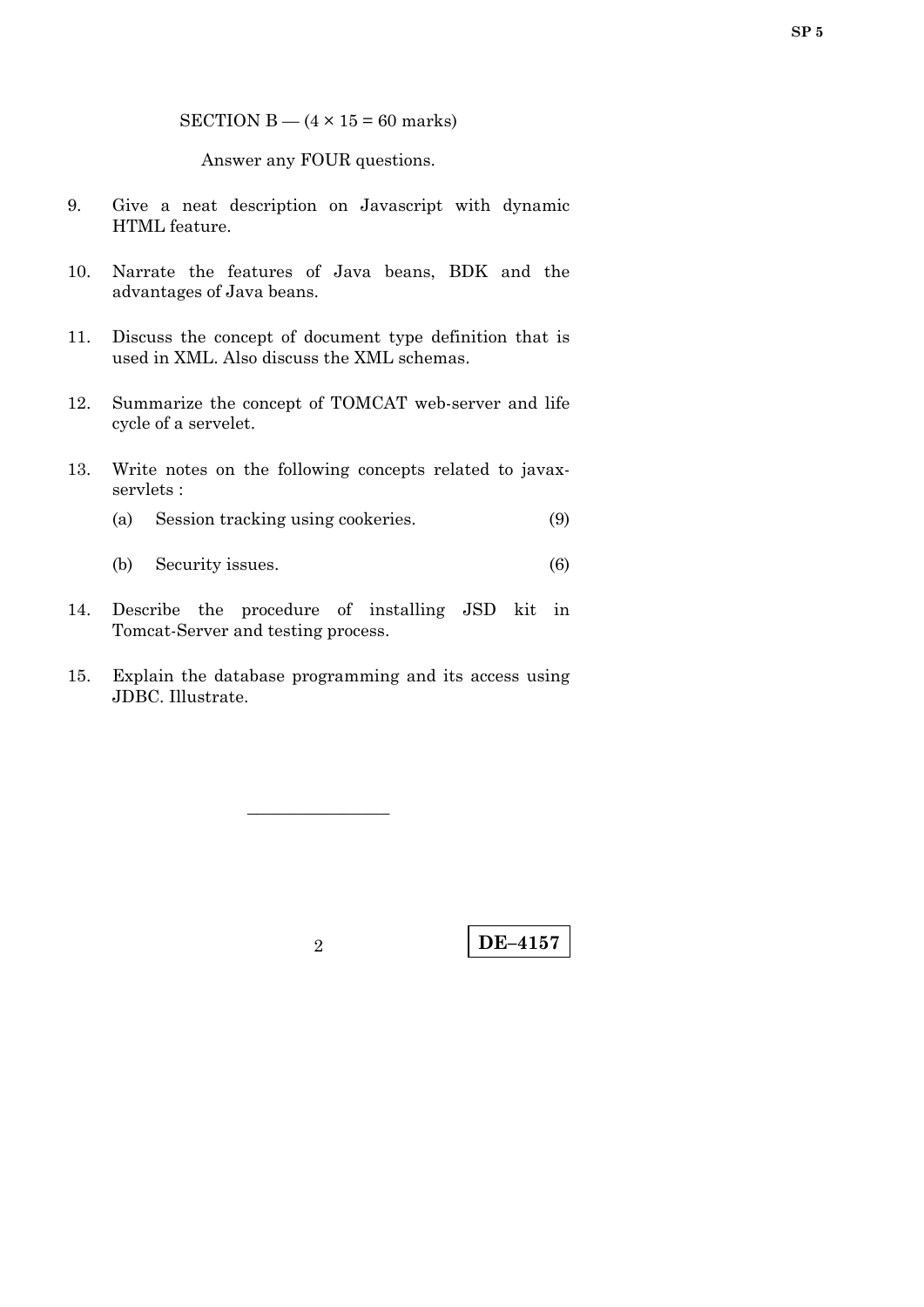| Sub. Code |  |
|-----------|--|
| 44        |  |

## DISTANCE EDUCATION

# M.Sc. (Software Engineering) (5 Year Integrated) DEGREE EXAMINATION, MAY 2018.

#### DATA WARE HOUSING AND MINING

Time : Three hours Maximum : 100 marks

PART  $A - (5 \times 8 = 40$  marks)

Answer any FIVE questions.

- 1. Give a note on data warehousing.
- 2. Discuss the concept of data cleaning.
- 3. Write about multidimensional and multirelational OLAP.
- 4. Write notes on K-nearest neighbour classifiers.
- 5. Summarize the grid based methods used for clustering.
- 6. Elucidate the frequent pattern based clustering methods.
- 7. Compare K-means partitioning method with K-medoids partitioning method.
- 8. Discuss the concept of web content mining.

PART B  $-$  (4  $\times$  15 = 60 marks)

Answer any FOUR questions.

- 9. Give a neat description on data mining functionalities.
- 10. Describe the concept of data warehouse architecture.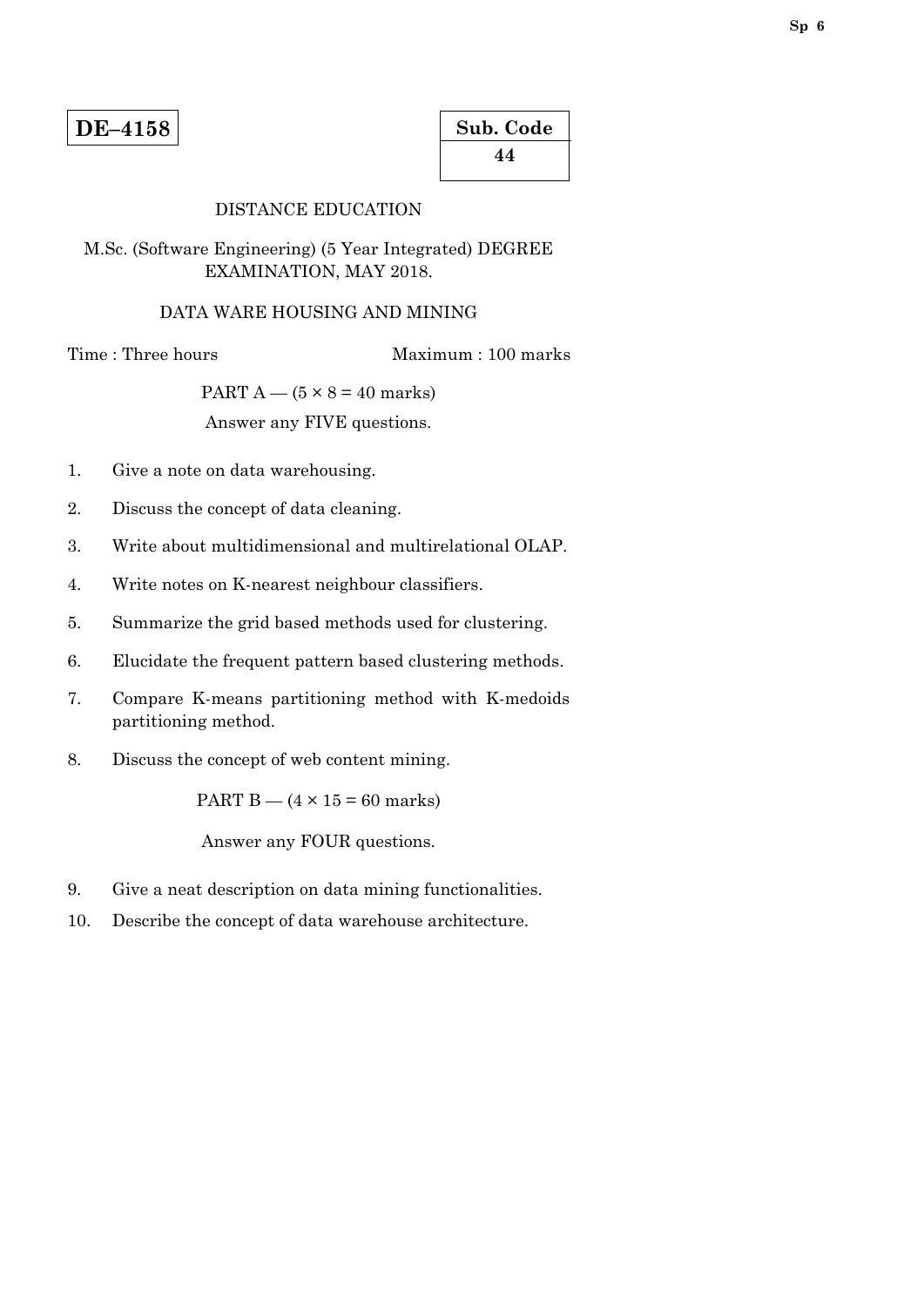- 11. Elucidate the process of classification by decision tree induction.
- 12. Explain in detail about the Bayesian classification methodology.
- 13. Give a detailed description on outlier analysis method.
- 14. Explain in detail about any three partitional algorithms.
- 15. Discuss on taxonomy of web knowledge mining and ontology based web mining.

–––––––––––––––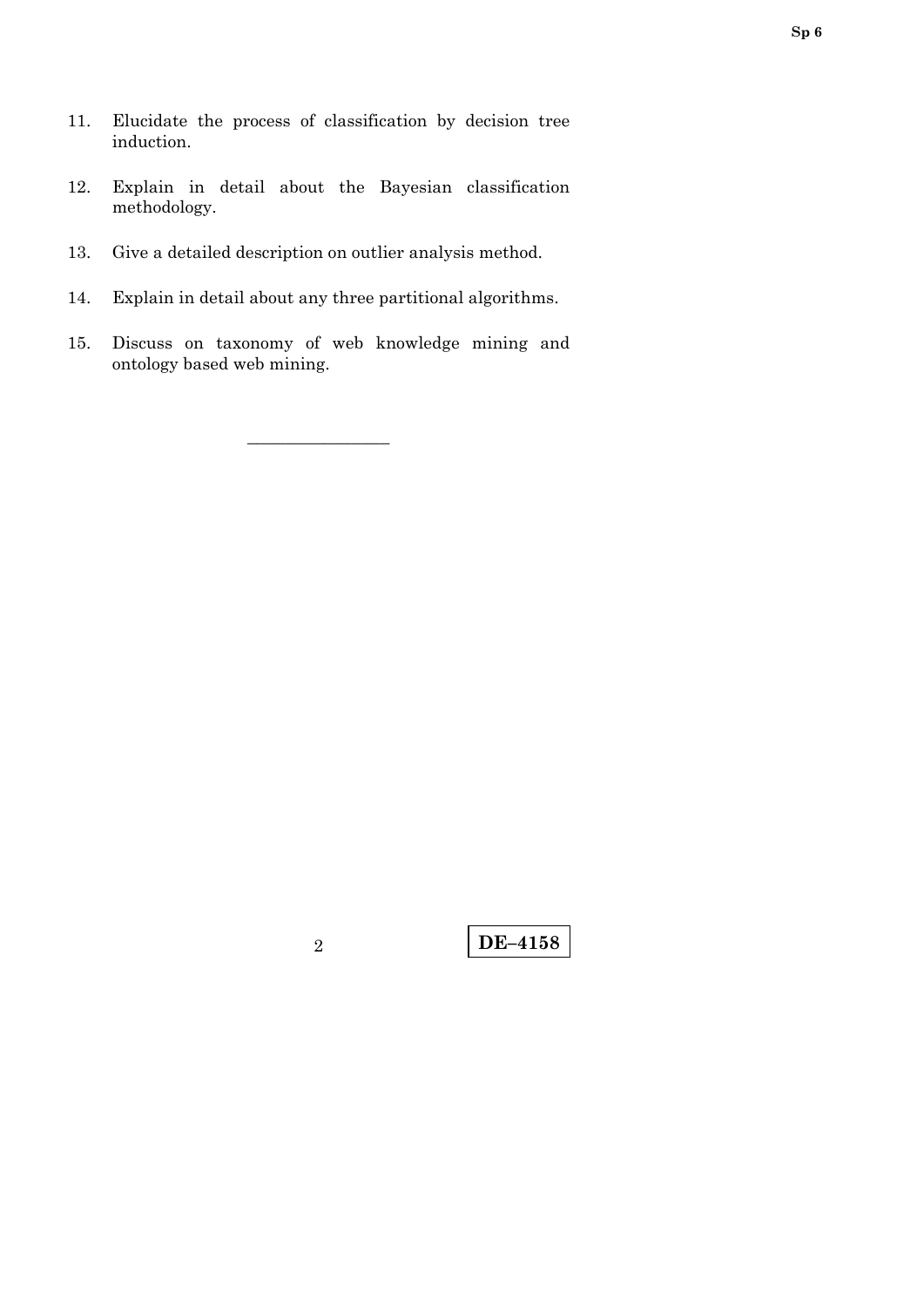| Sub. Code |  |
|-----------|--|
| 45        |  |

## DISTANCE EDUCATION

# M.Sc. (Software Engineering) (5 Years Integrated) DEGREE EXAMINATION, MAY 2018.

## DISTRIBUTED COMPUTING

Time : Three hours Maximum : 100 marks

SECTION A —  $(5 \times 8 = 40$  marks)

Answer any FIVE questions.

- 1. How can you implement intranet and describe the services of intranet?
- 2. Discuss about IP multicast.
- 3. Explain how multithreading helps us to maximize the throughput.
- 4. What are the uses of cryptography? Explain them briefly.
- 5. Describe the main design issues of for name services.
- 6. Describe the procedure for detecting global properties.
- 7. What are nested transactions? Also write its advantages.
- 8. How can you detect a distributed deadlock?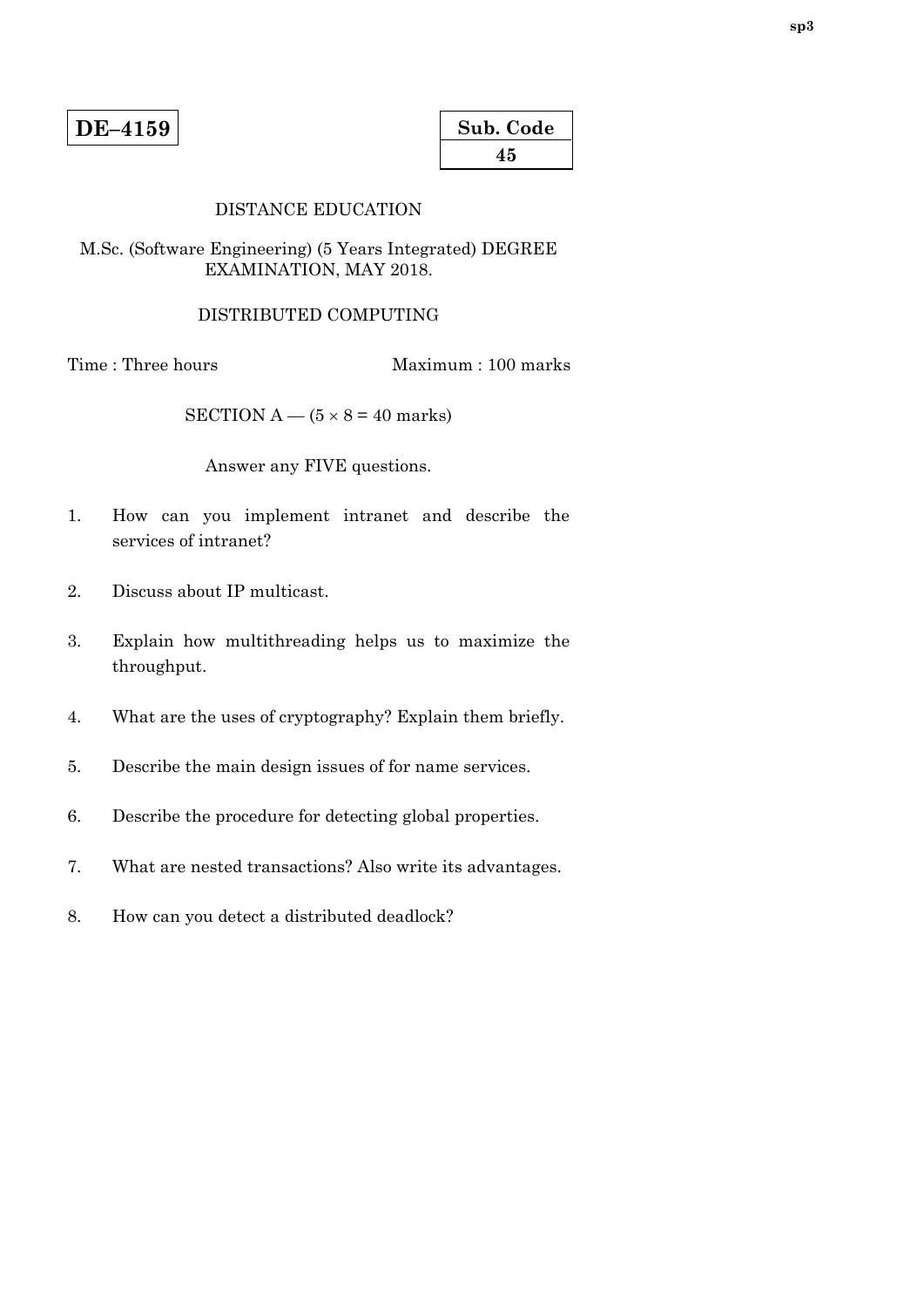SECTION B  $-$  (4  $\times$  15 = 60 marks)

Answer any FOUR questions.

- 9. What are the factors to be considered in order to derive the client-server model and explain.
- 10. Describe the main features of TCP/IP and write the advantages and limitations when used in distributed systems.
- 11. Explain the distributed object model and describe the design issues of RMI.
- 12. Draw the operating system layers and explain. Also describe the core functionality of OS.
- 13. Explain the architecture of SUN NFS.
- 14. Write about Logical time and Logical clocks in detail.

–––––––––––––––

15. Explain the distributed multimedia system.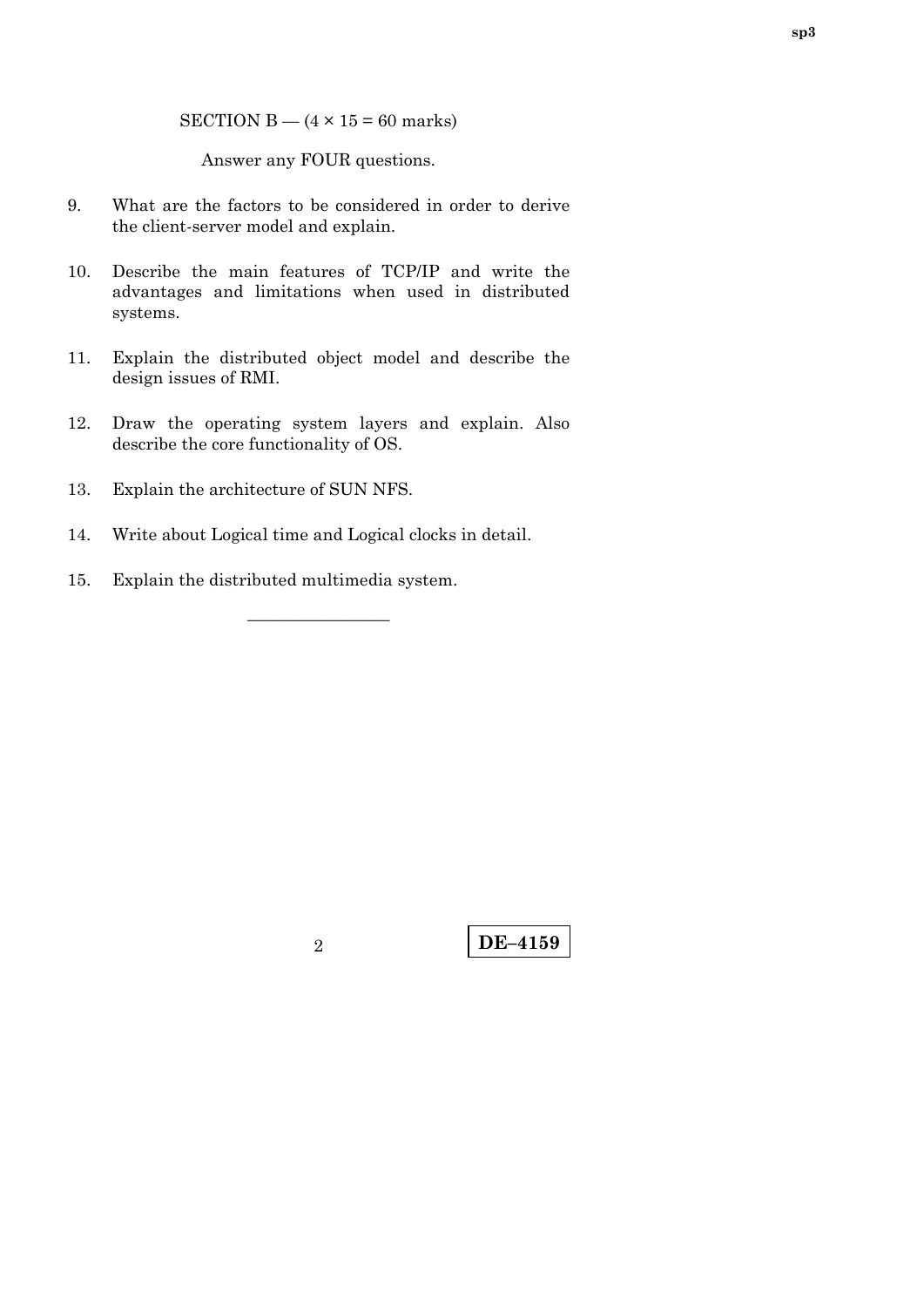| Sub. Code |  |
|-----------|--|
| 46        |  |

#### DISTANCE EDUCATION

# M.Sc. (SE) (5 Years Integrated) DEGREE EXAMINATION, MAY 2018.

#### VISUAL BASIC AND VC++ LAB

 $\overline{a}$ 

Time : Three hours Maximum : 100 marks

Each Student has to select ONE question by lot system.

- 1. (a) Write event procedure for the following :
	- (i) Display date and time in the label box at run time.
	- (ii) Find the power of a number (Accept base number and power number as inputs)
	- (iii) Temperature conversion (From Fahrenheit to Centigrade).

(Use Label, Textbox, command button)

(b) Write a Visual C++ program to create a window of desired size using MFC.

Cut here \_\_\_\_\_\_\_\_\_\_\_\_\_\_\_\_\_\_\_\_\_\_\_\_ 

- 2. (a) Write event procedure for the following :
	- (i) Reverse a string.
	- (ii) Determine whether the given string is palindrome or not.
	- (iii) Change the case of a string from lower to upper and vice-versa.

(Use Label, Textbox, command button)

 (b) Write a Visual C++ program to handle Windows messages in MFC program.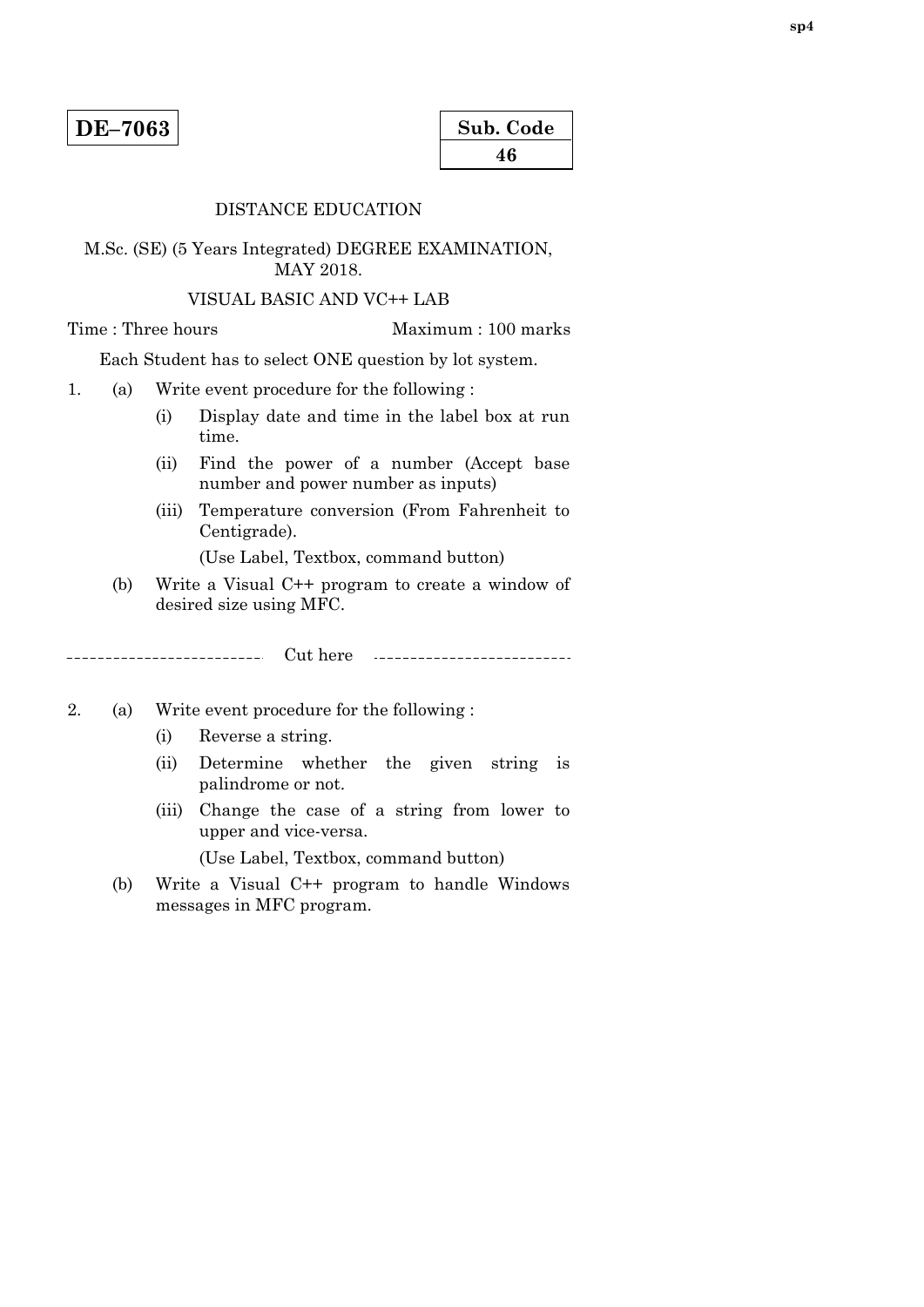- 3. (a) Create a form with Textbox, Combo box and Command Button and do the following operations :
	- (i) Add the University name in the combo box at run time.
	- (ii) Search and delete the particular University in the combo box.
	- (iii) In a message box, display the total number of University names available in the combo box.
	- (iv) Sort the University names in the alphabetical order.
	- (b) Write a Visual C++ program to fill background of the client area with a bitmap.

Cut here

- 4. (a) Using a control array, create a simple calculator which will do the following operation.
	- (i) Addition
	- (ii) Subtraction
	- (iii) Multiplication
	- (iv) Division
	- (v) Square
	- (vi) Power
	- (vii) Modulus
	- (b) Write a Visual C++ program to get the status of the shift and toggle keys using MFC.

**DE–7063** <sup>2</sup>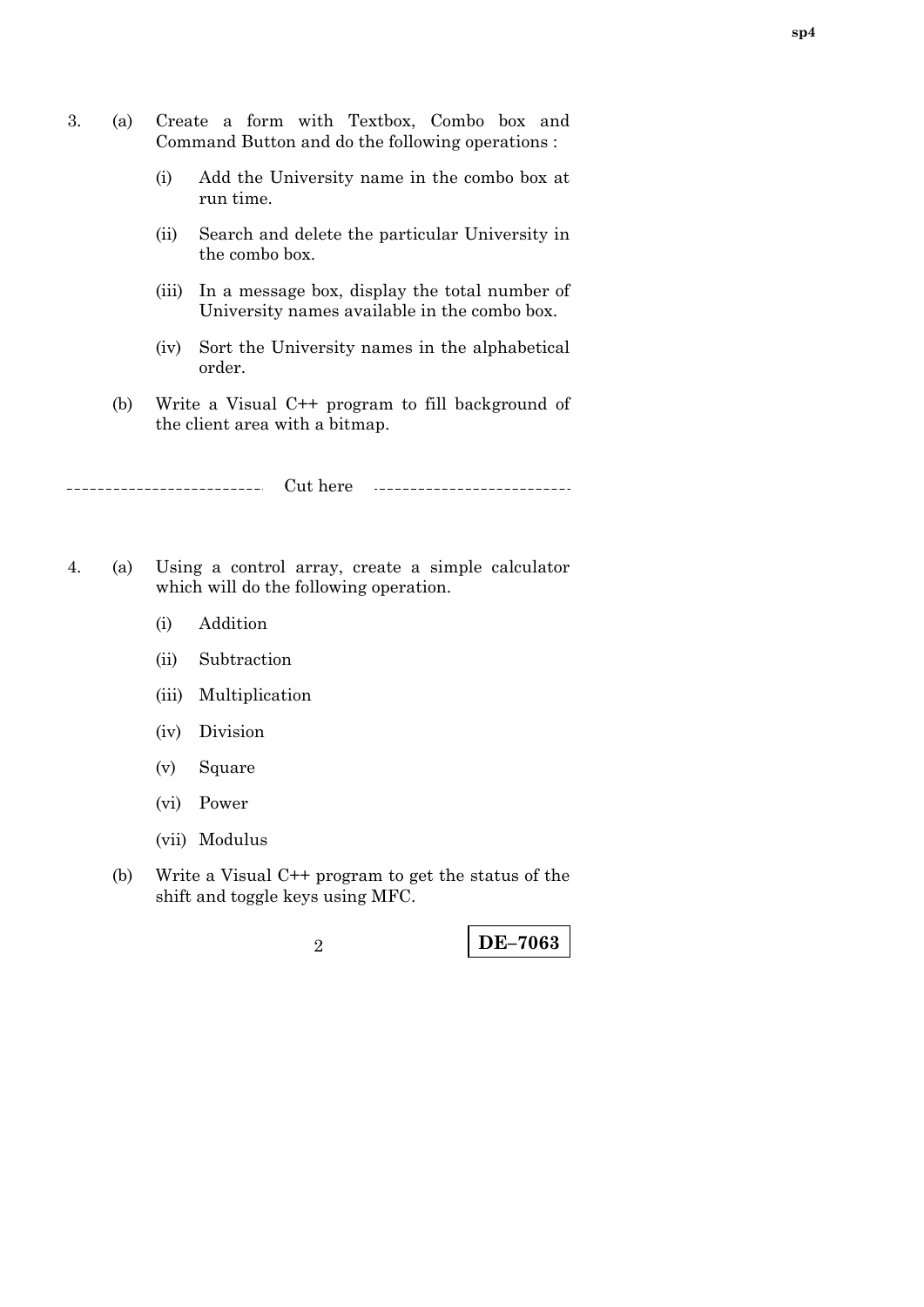- 5. (a) Create a pay table in employee database with Empno, Empname, Basicpay, HRA, DA, PF, LIC, GP and NP fields. Use the following formulae for computations.
	- $HRA = 10\% \text{ of } BP$
	- $DA = 5\% of BP$
	- PF 3%ofBP
	- $LIC = 5\% of BP$
	- GP BP+DA+HRA
	- $NP = GP-(PF+LIC)$

 Using Remote Data Access Object, Implement the following operations.

(i) Insert a record

-----------------------

- (ii) Search and delete a record.
- (iii) Modify the record.
- (iv) Display all the employee records whose names are starting with the letter "M".
- (b) Write a Visual C++ program to generate a status bar and show the status of Caps Lock, Num Lock, and Scroll Lock in it.

Cut here

- 6. (a) Create a table PATIENT in HOSPITAL database with the following fields: Patient number, Patient Name, Address, Blood group, Disease. Using ActiveX data access object, develop a hospital management system with the following operation.
	- (i) Insert a record into the table.
	- (ii) Search and delete a record
	- (iii) Modify the record
	- (iv) Display all the patients' details with the corresponding blood group from the combo box.
	- (b) Write a Visual C++ program to create a list box in window.

**DE–7063** <sup>3</sup>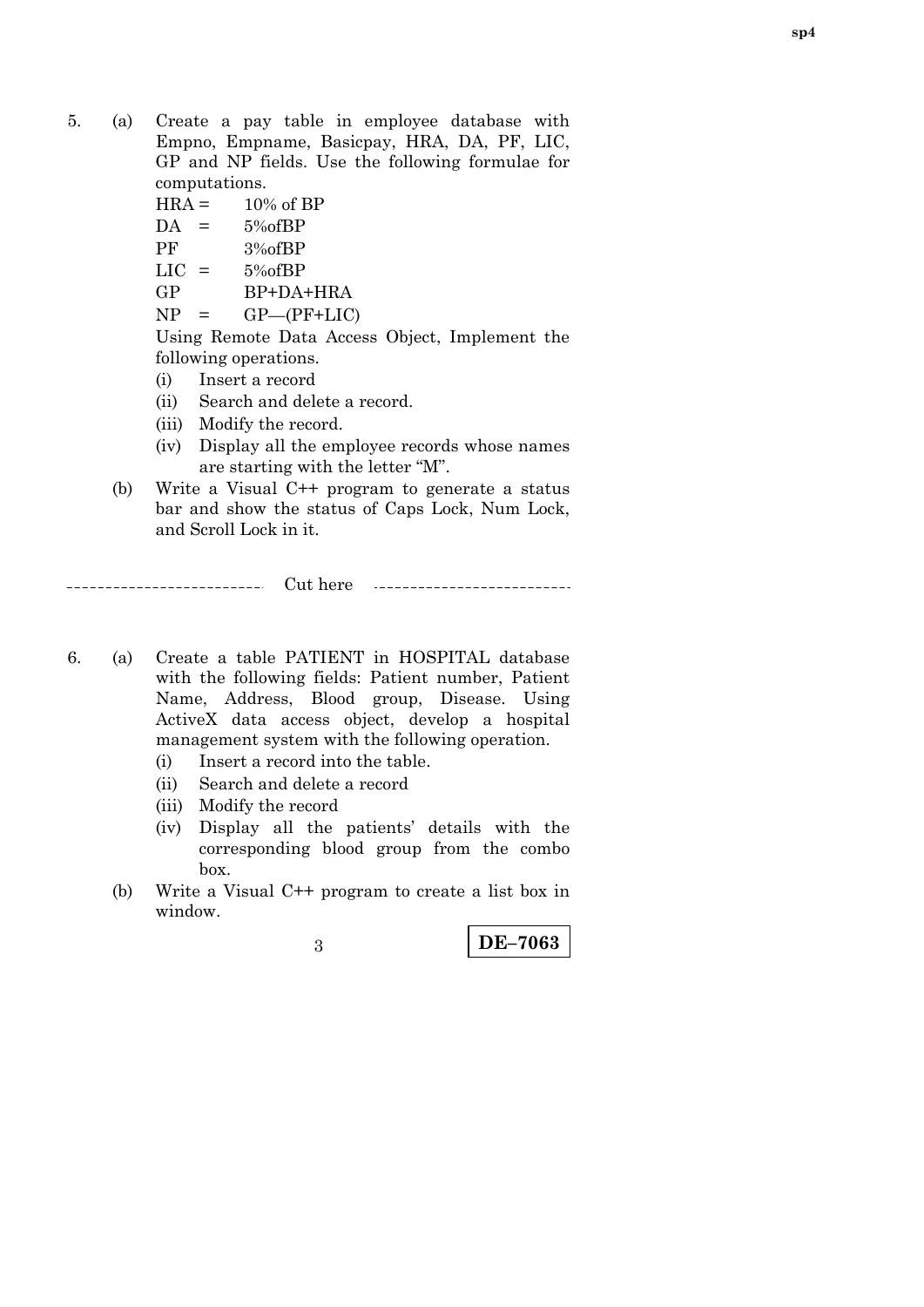- 7. (a) Write a VB program to perform the following operations over the records in a random Access file:
	- (i) Insert
	- (ii) Delete
	- (iii) Search
	- (b) Write a Visual C++ program to find out whether a mouse is attached or not; and if attached, how many buttons in it.

\_\_\_\_\_\_\_\_\_\_\_\_\_\_\_\_\_\_\_\_\_\_\_ Cut here 

- 8. (a) Develop a data report using Employee table and perform the following operations :
	- (i) Display all the Employee details.
	- (ii) Display all the employee details in each department and display total salary in each department.
	- (iii) Display all the employee details which starts with part of the employee name specified in Textbox.
	- (iv) Write a Visual C++ program to fill the background of the client area with a bitmap.

–––––––––––––––

**DE–7063** <sup>4</sup>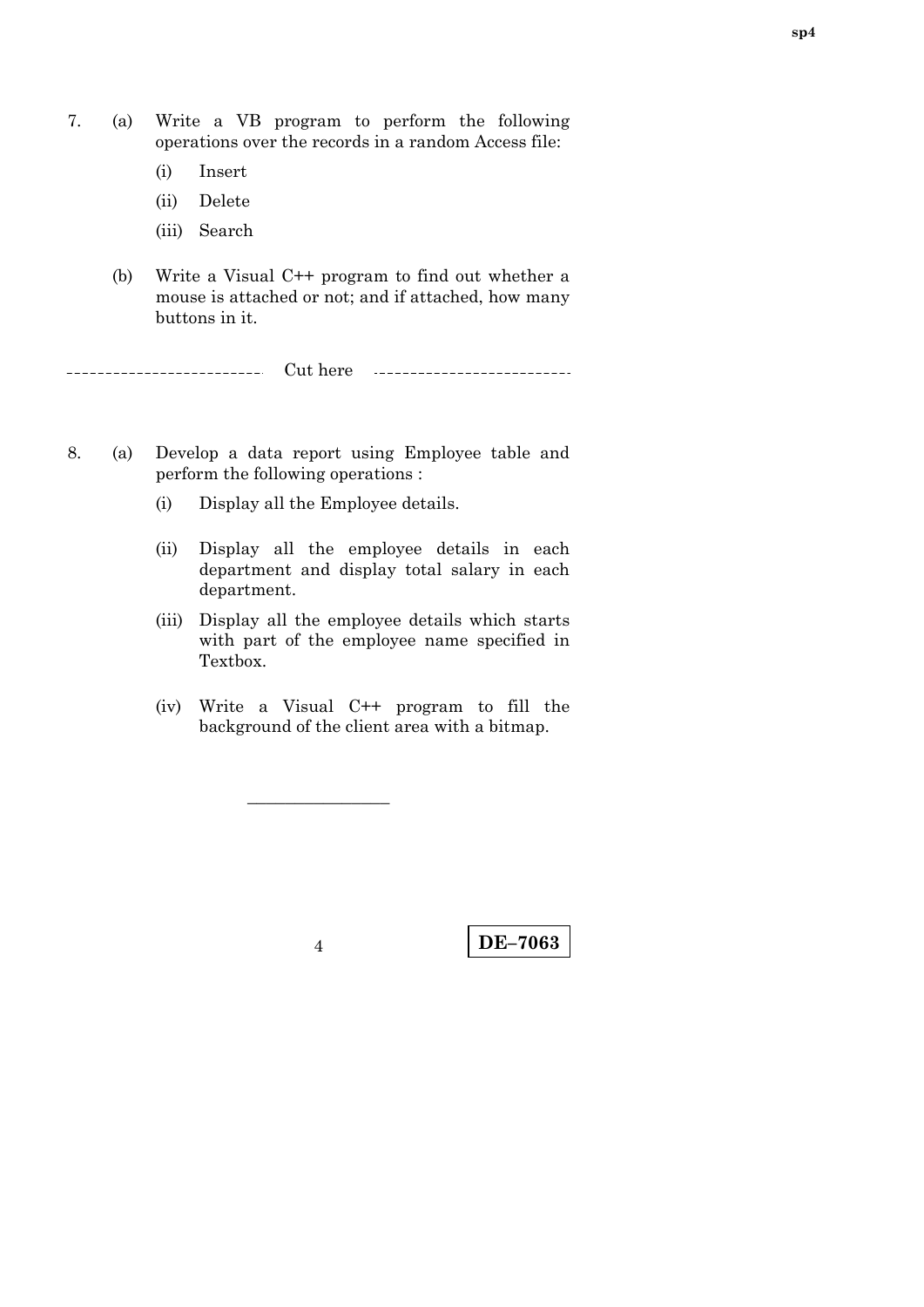# DISTANCE EDUCATION

M.Sc. (Software Engineering (5 Years Integrated)) DEGREE EXAMINATION, MAY 2018.

WEB TECHNOLOGY — LAB

Time : Three hours Maximum : 100 marks

 Examiner should select and give one question to each candidate to lot system.

- 1. (a) Create a webpage of your favorite leader using HTML. Design the page with attractive background color, text color and background image.
	- (b) Write an ASP program to prepare employee paybill using javascript.

Cut here  $- - - - - - - - \sim$   $\sim$   $\sim$ \_\_\_\_\_\_\_\_\_\_\_\_\_\_\_\_\_\_\_\_\_\_\_

- 2. (a) Create a webpage to print your bio-data using table format.
	- (b) Create an image animation using Javascript.

\_\_\_\_\_\_\_\_. Cut here

- 3. (a) Create a webpage of your favorite teacher. Design the page with attractive color combinations, with suitable headings and horizontal rules.
	- (b) Develop an application for JSP-Servlet communication.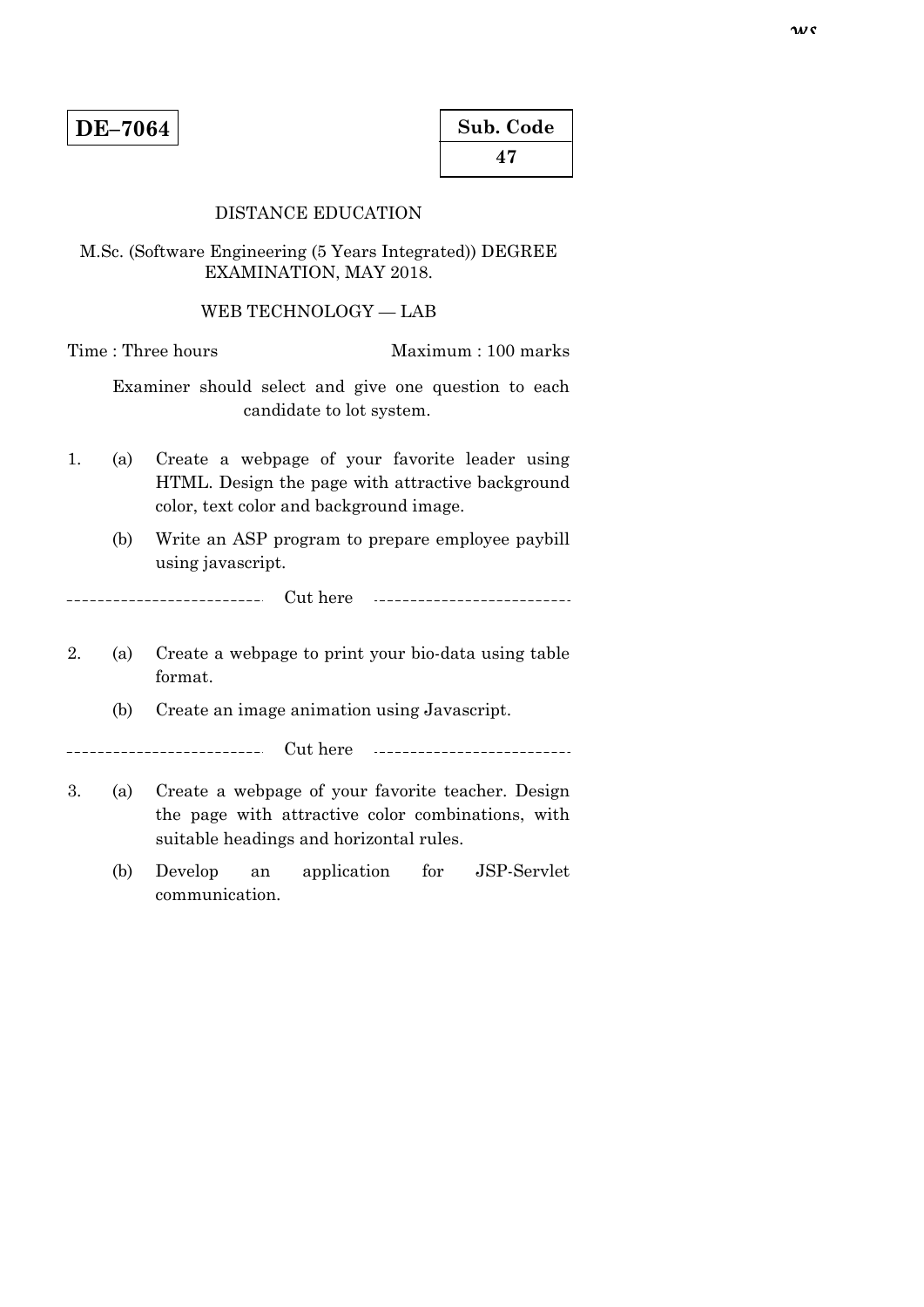4. (a) Write HTML document to create a webpage to display your higher secondary marksheet using table format. (b) Write servlet program to send Email message. -----------Cut here 5. (a) Write a servlet program to display "Hello World". (b) Write an XML document to display your bio-data. Write an XSL style sheet and attack the same to the XML document. Validate the document using DTD or XSD. Cut here \_\_\_\_\_\_\_\_\_\_\_\_\_\_\_\_\_\_\_\_\_\_\_\_\_ 1 6. (a) Write a HTML table with rows and columns and split them using rowspan and colspan. (b) Write a JSP program to display the list of books in a library using JDBC. Cut here 7. (a) Create a web page in the format of a news paper using text lines. Design the page using appropriate text and color formatting features. (b) Write an ASP program to prepare student marklist using Javascript. Cut here --------------------8. (a) Write a JSP program to display employee paybill using JDBC. (b) Create a home page of your college website using HTML.

————————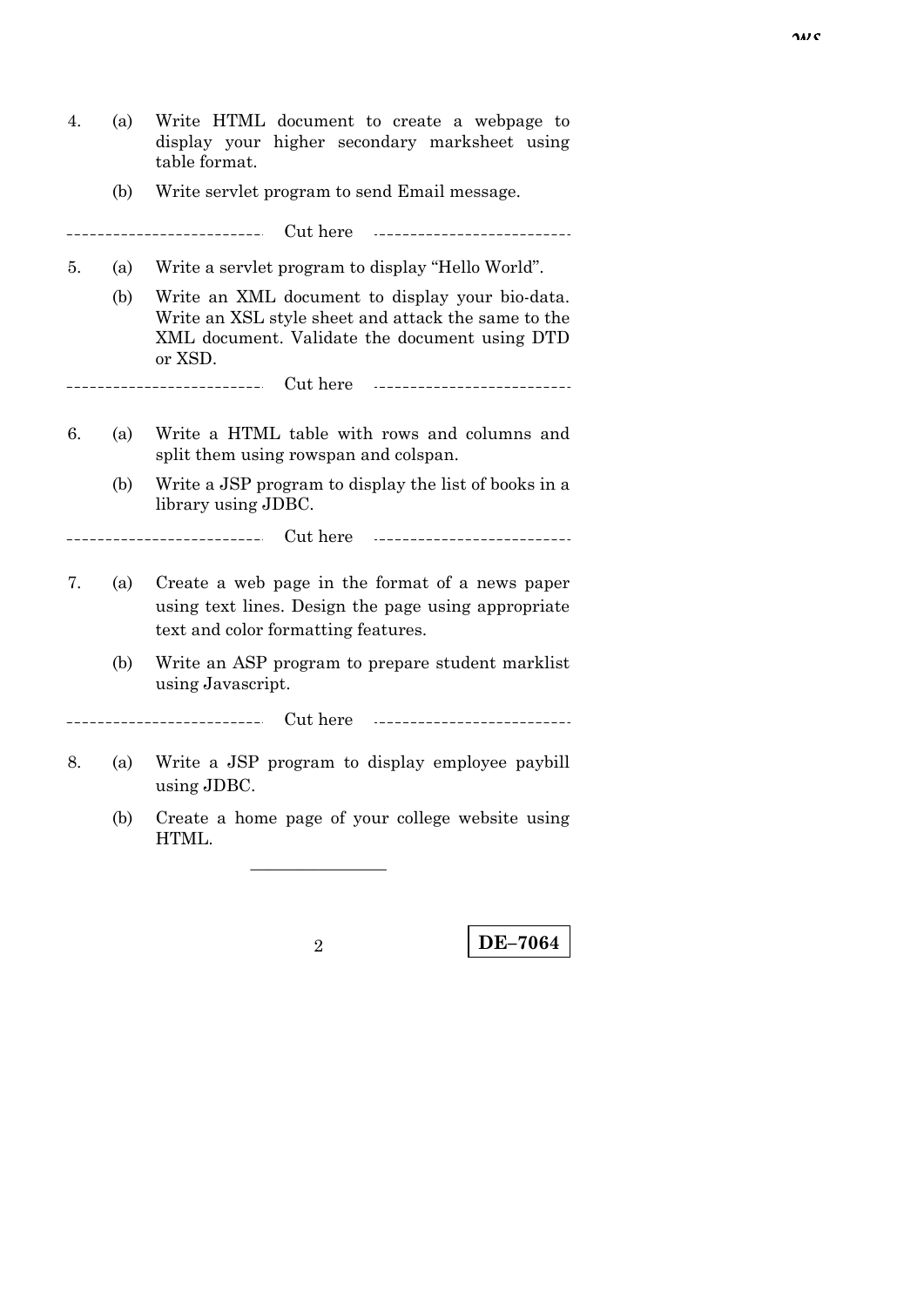| Sub. Code |  |
|-----------|--|
| 51        |  |

# DISTANCE EDUCATION

# M.Sc. (Software Engineering) (5 Years Integrated) DEGREE EXAMINATION, MAY 2018.

# SOFTWARE TESTING AND REUSE

Time : Three hours Maximum : 100 marks

SECTION  $A - (5 \times 8 = 40$  marks)

Answer any FIVE of the following questions.

- 1. Explain about Path testing.
- 2. Discuss about Bugs.
- 3. Write a note orthogonal Boundaries.
- 4. What are the Basic concepts of path products? Explain.
- 5. Discuss about Building Tools.
- 6. List the testability tips in state testing.
- 7. Discuss about why interface testing is needed.
- 8. Compare functional testing and Regression testing.

SECTION B —  $(4 \times 15 = 60$  marks)

Answer any FOUR questions.

- 9. Write a brief note on Path Instrumentation.
- 10. Explain in detail about Data flow testing strategies.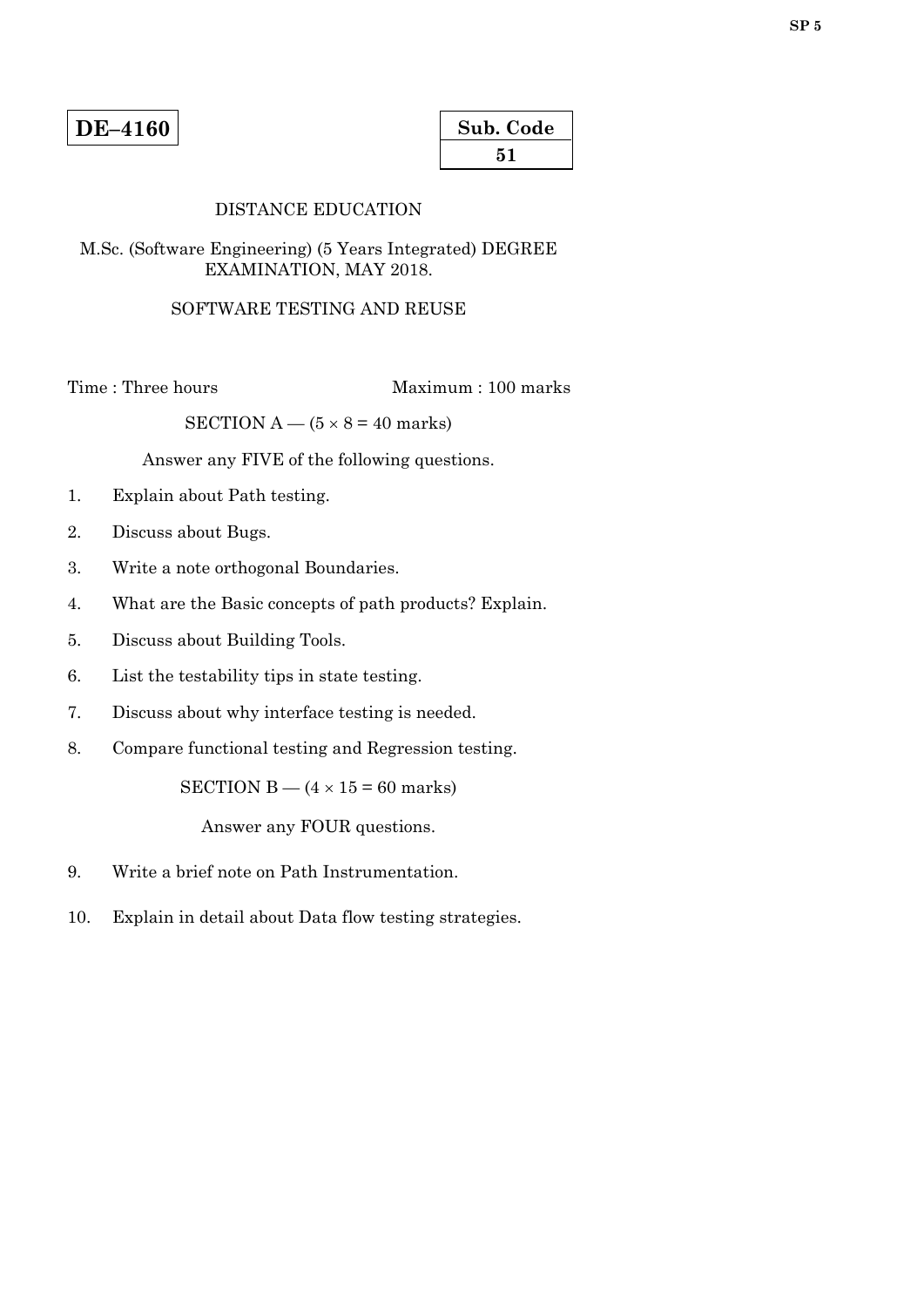- 11. Write the rules of Boolean Algebra with Example.
- 12. Explain about KV charts with example.
- 13. Discuss about reduction procedure.
- 14. Explain about the power of a Matrix.
- 15. Discuss about the HTTP connection for website access.

–––––––––––––––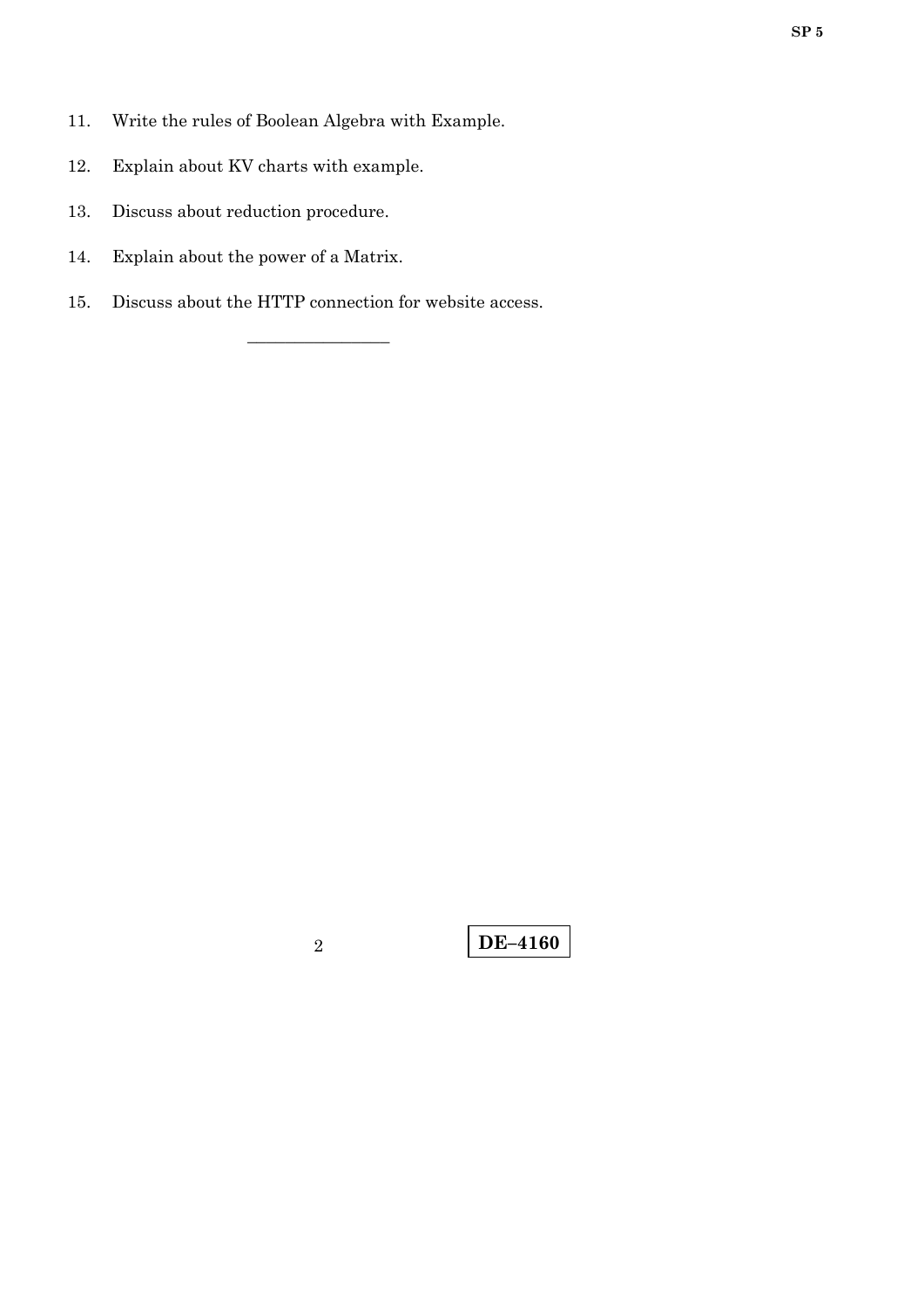| Sub. Code |  |
|-----------|--|
| 52        |  |

## DISTANCE EDUCATION

M.Sc. (Software Engineering) (5 Year Integrated) DEGREE EXAMINATION, MAY 2018.

# CRYPTOGRAPHY AND NETWORK SECURITY

Time : Three hours Maximum : 100 marks

SECTION  $A - (5 \times 8 = 40$  marks)

Answer any FIVE questions.

- 1. List and briefly define categories of passive and active security threats.
- 2. Explain the model for network security.
- 3. What are the two basic functions used in encryption algorithms? Explain.
- 4. What properties must a hash function have to be useful for message authentication? Describe.
- 5. What are the six ingredients of public-key encryption scheme? Explain.
- 6. What is a digital signature? Explain.
- 7. What services are provided by IP Security? Describe.
- 8. Explain the basic concepts of SNMP.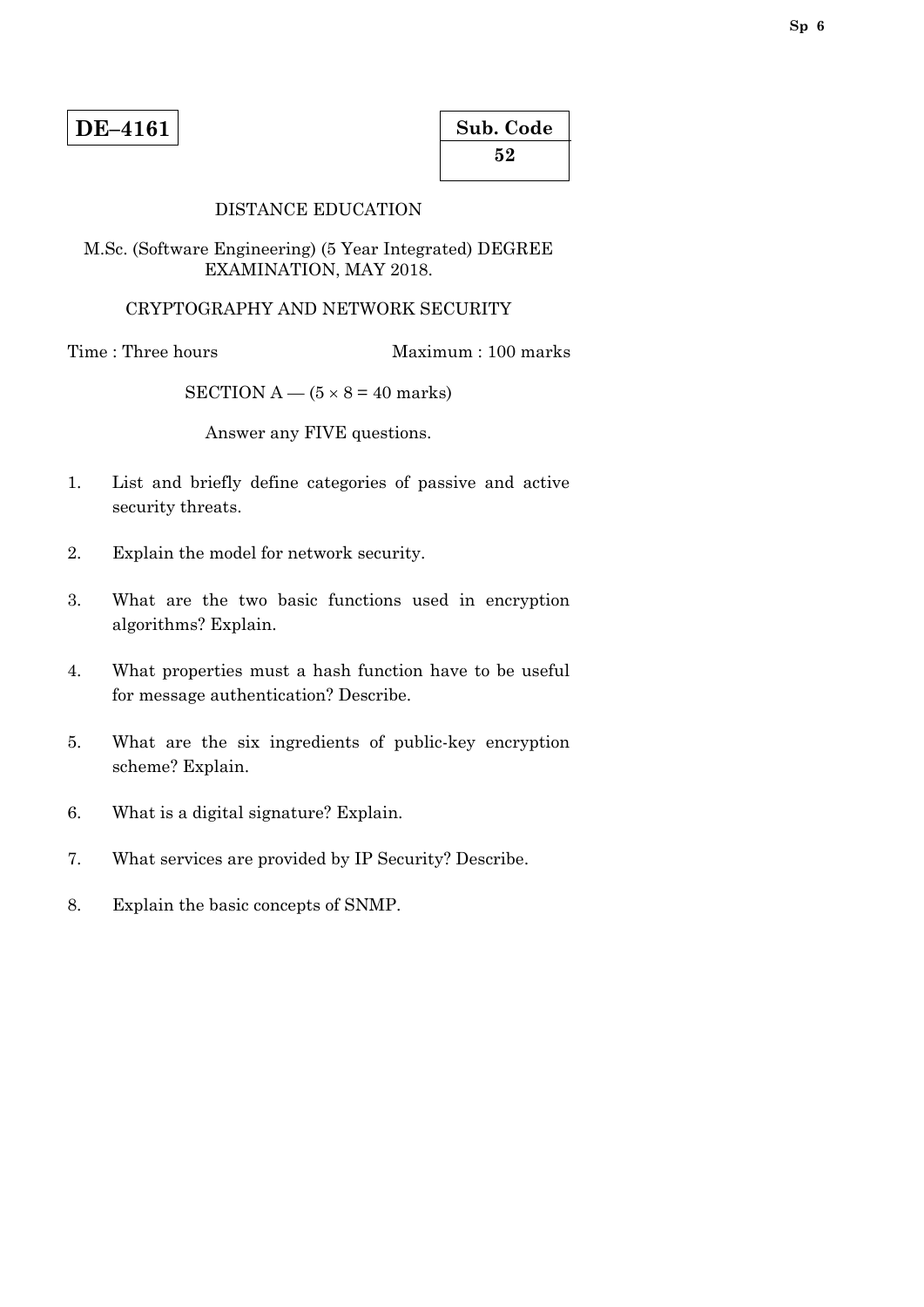SECTION B —  $(4 \times 15 = 60$  marks)

Answer any FOUR questions.

- 9. List and describe the different categories of security mechanisms.
- 10. Explain the different cipher block modes of operation.
- 11. Illustrate the overall operation of HMAC.
- 12. Write the RSA public-key algorithm and explain it.
- 13. What are the five principal services provided by PGP? Explain the general format of PGP message.

–––––––––––––––

- 14. Write a brief note on SSL and SET.
- 15. Explain the nature and classification of viruses.

**DE–4161** 2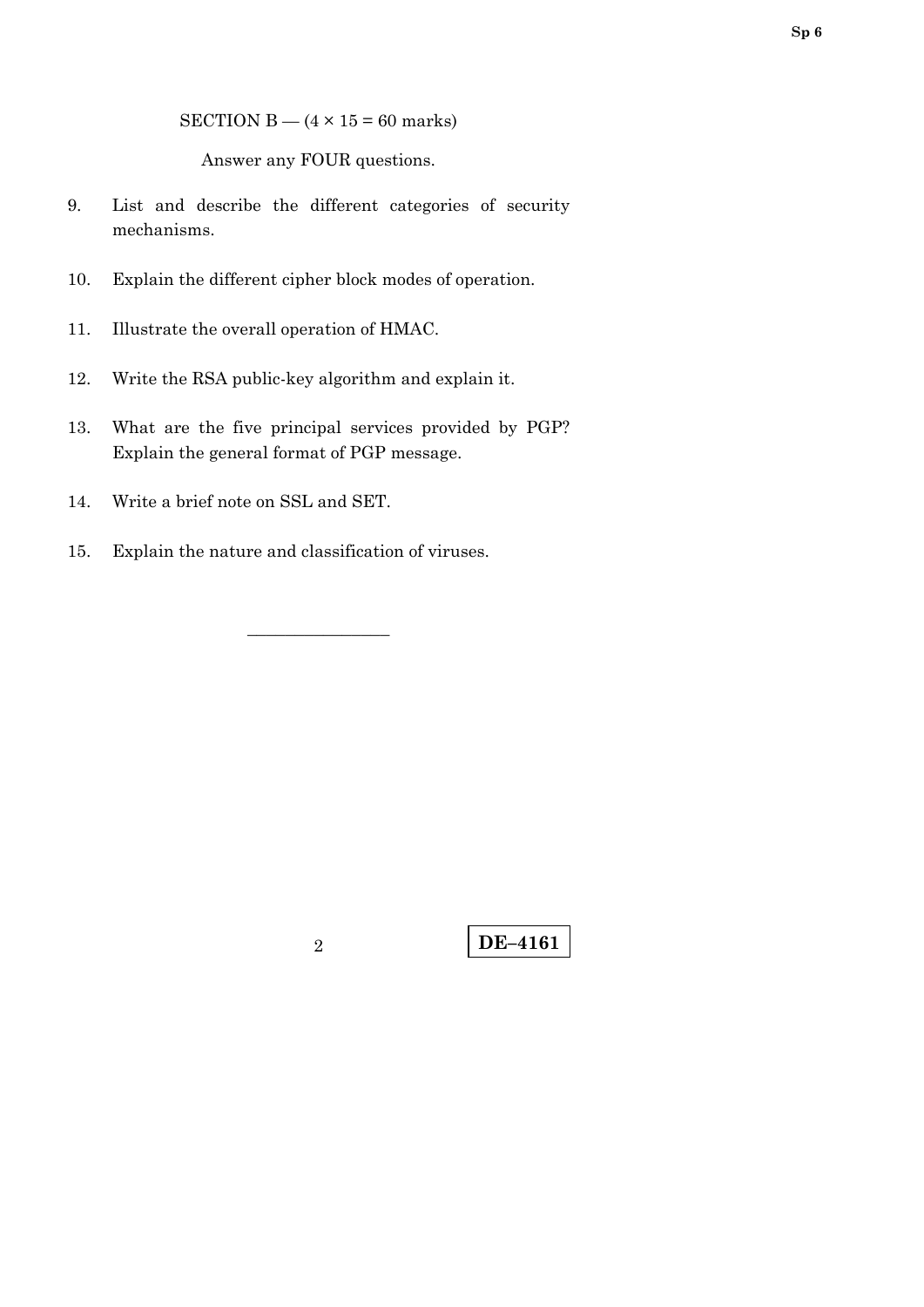| Sub. Code |  |
|-----------|--|
| 53        |  |

# DISTANCE EDUCATION

M.Sc. (Software Engineering) (5 Years Integrated Course) DEGREE EXAMINATION, MAY 2018.

SOFTWARE QUALITY ASSURANCE AND STANDARDS

Time : Three hours Maximum : 100 marks

SECTION A —  $(5 \times 8 = 40$  marks)

Answer any FIVE of the following.

- 1. Explain the theory of software quality.
- 2. What do you mean by software metrics? How will you measure the quality of software?
- 3. Write brief notes on quality tasks.
- 4. Define various case tools and its usage in software quality control.
- 5. Explain Reliability model.
- 6. Write about various tools used to measure the software quality.
- 7. Discuss the elements of QMS.
- 8. Briefly explain the need for software standards.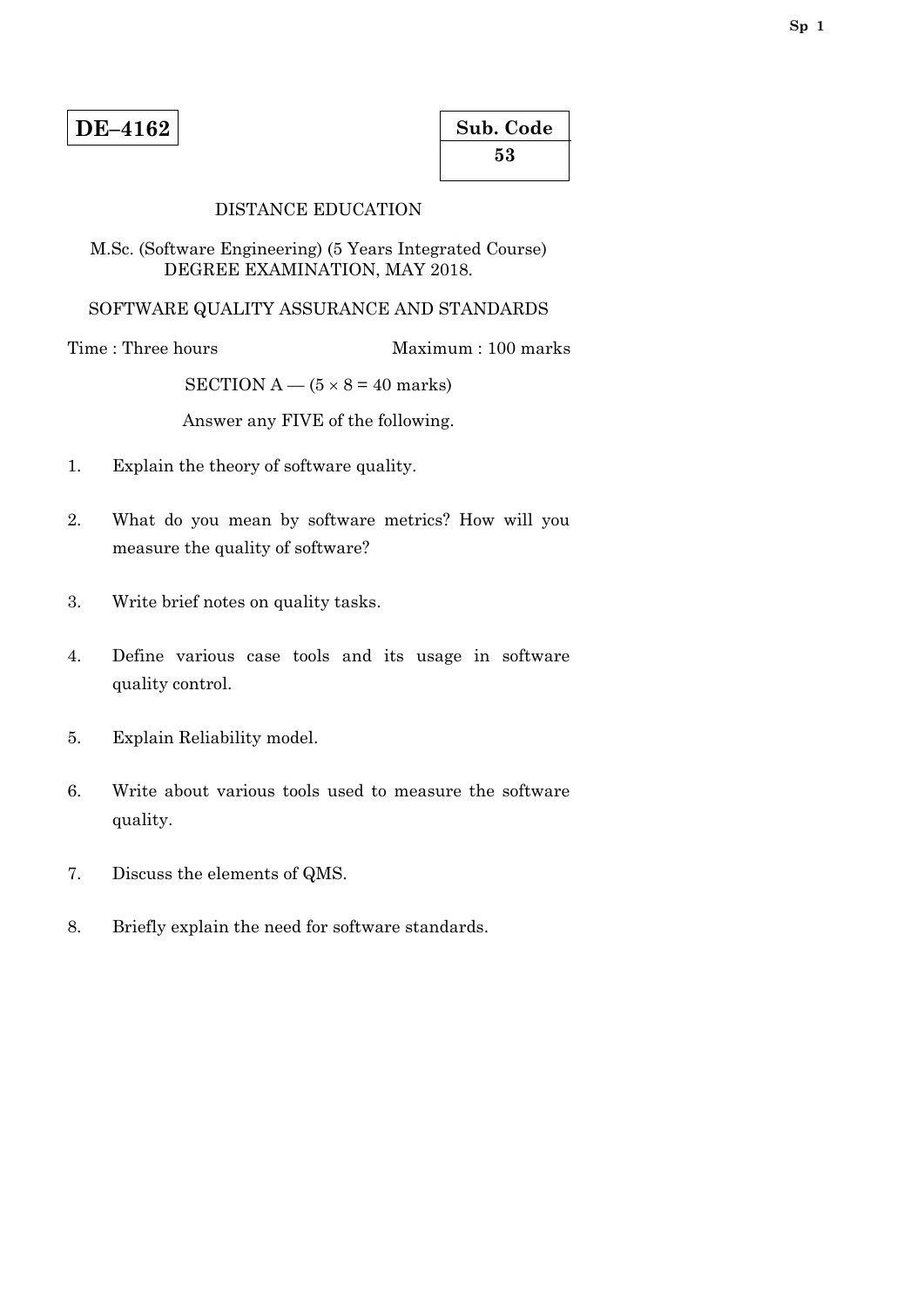SECTION B —  $(4 \times 15 = 60$  marks)

Answer any FOUR questions.

- 9. Discuss the work of Gilb on development in measuring software quality, in detail.
- 10. Explain Hierarchical model of Boehm in detail.
- 11. Describe SQA plan.
- 12. Write in detail about reviews and audits in software quality assurance.

–––––––––––––––

- 13. Explain Ray leigh's model framework.
- 14. Describe the various levels of CMM and CMMI.
- 15. Elaborate six sigma concept.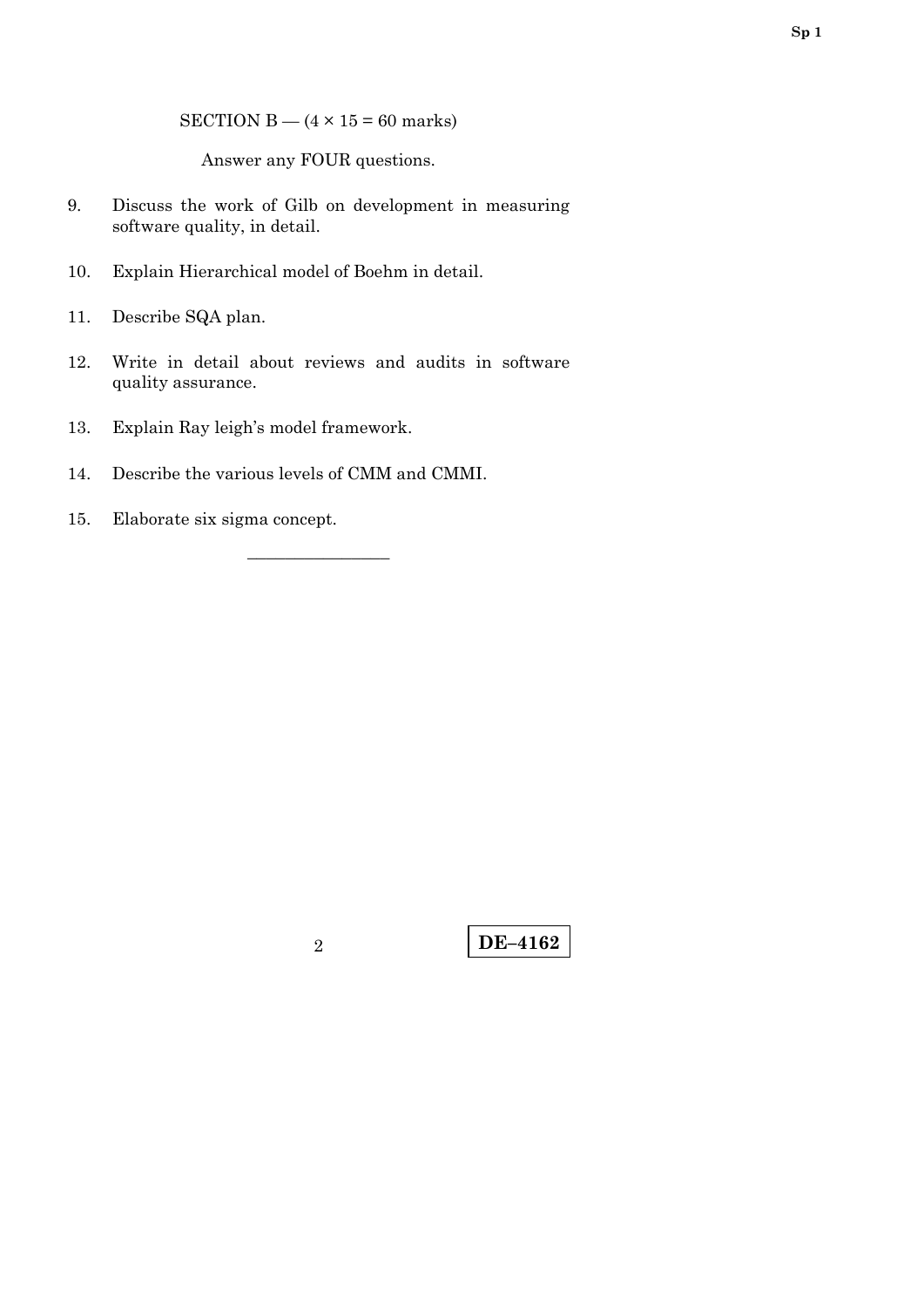# DISTANCE EDUCATION

M.Sc. (SE) (5 years Integrated) DEGREE EXAMINATION, MAY 2018.

#### MOBILE COMMUNICATIONS

Time : Three hours Maximum : 100 marks

SECTION A —  $(5 \times 8 = 40$  marks)

Answer any FIVE questions.

- 1. Write notes on Medium Access Control.
- 2. List and explain few types of handover methods in GSM.
- 3. What are the working groups of Wireless ATM?
- 4. Discuss about Access Point Control protocol?
- 5. Explain the Architecture Datagram Protocol.
- 6. What are the applications of DHCP?
- 7. Explain about IPV6.
- 8. Give a brief notes on Traditional TCP.

SECTION  $B - (4 \times 15 = 60$  marks)

Answer any FOUR questions.

- 9. Discuss the following
	- (a) Digital Audio Broadcasting
	- (b) Digital Video Broadcasting
- 10. Describe in detail the IEEE 802.11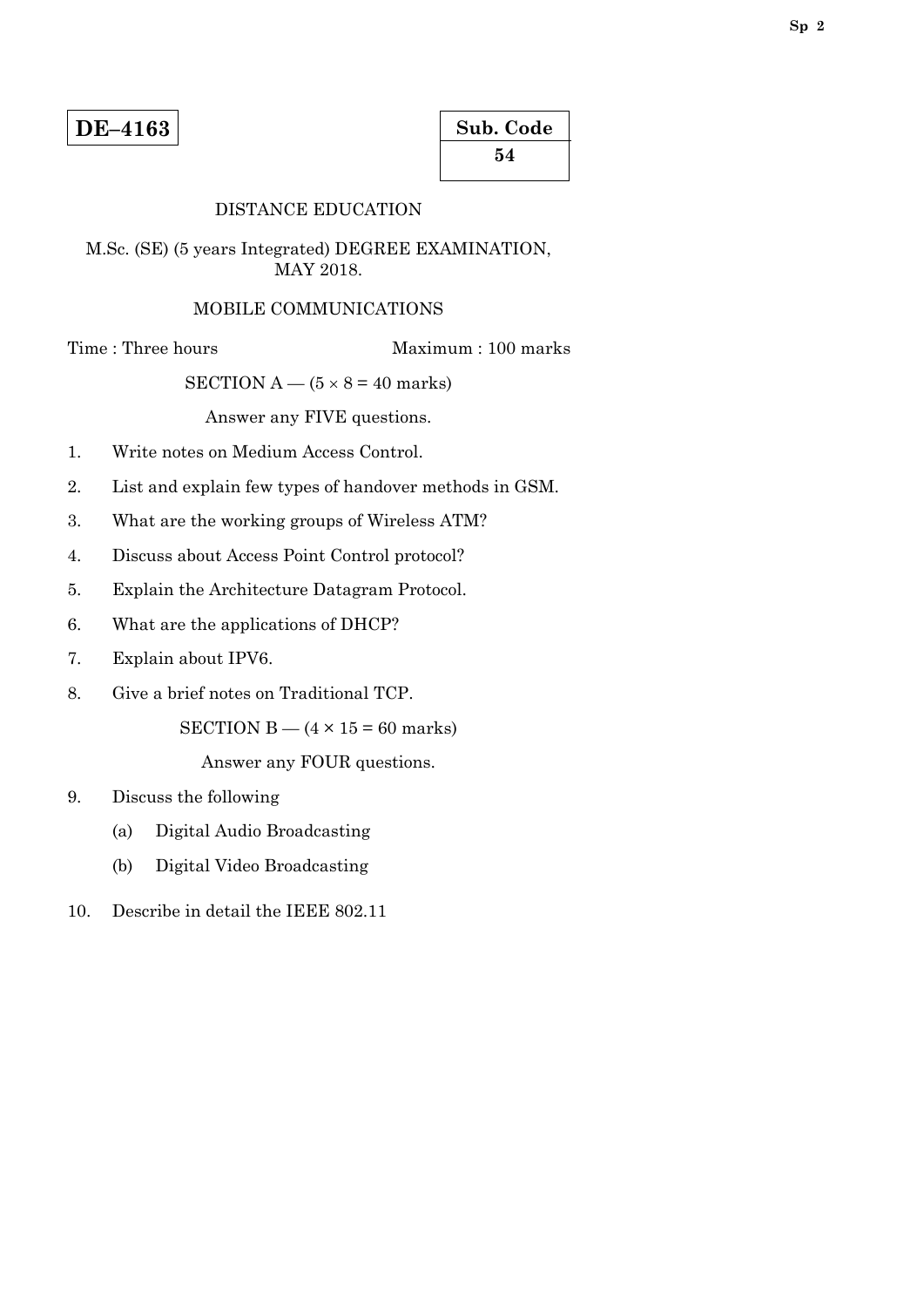- 11. Discuss on Tunneling and Reverse Tunneling.
- 12. Explain the various techniques of transmission and retransmission with examples.
- 13. Give a Brief Account on
	- (a) Transaction protocol
	- (b) Session protocol
	- (c) Datagram protocol
- 14. Explain briefly the following:
	- (a) GSM Technique
	- (b) Agent Advertisement and Discovery
- 15. With examples explain:
	- (a) HIPER LAN
	- (b) Mobile IP Goals

–––––––––––––––

**DE–4163** <sup>2</sup>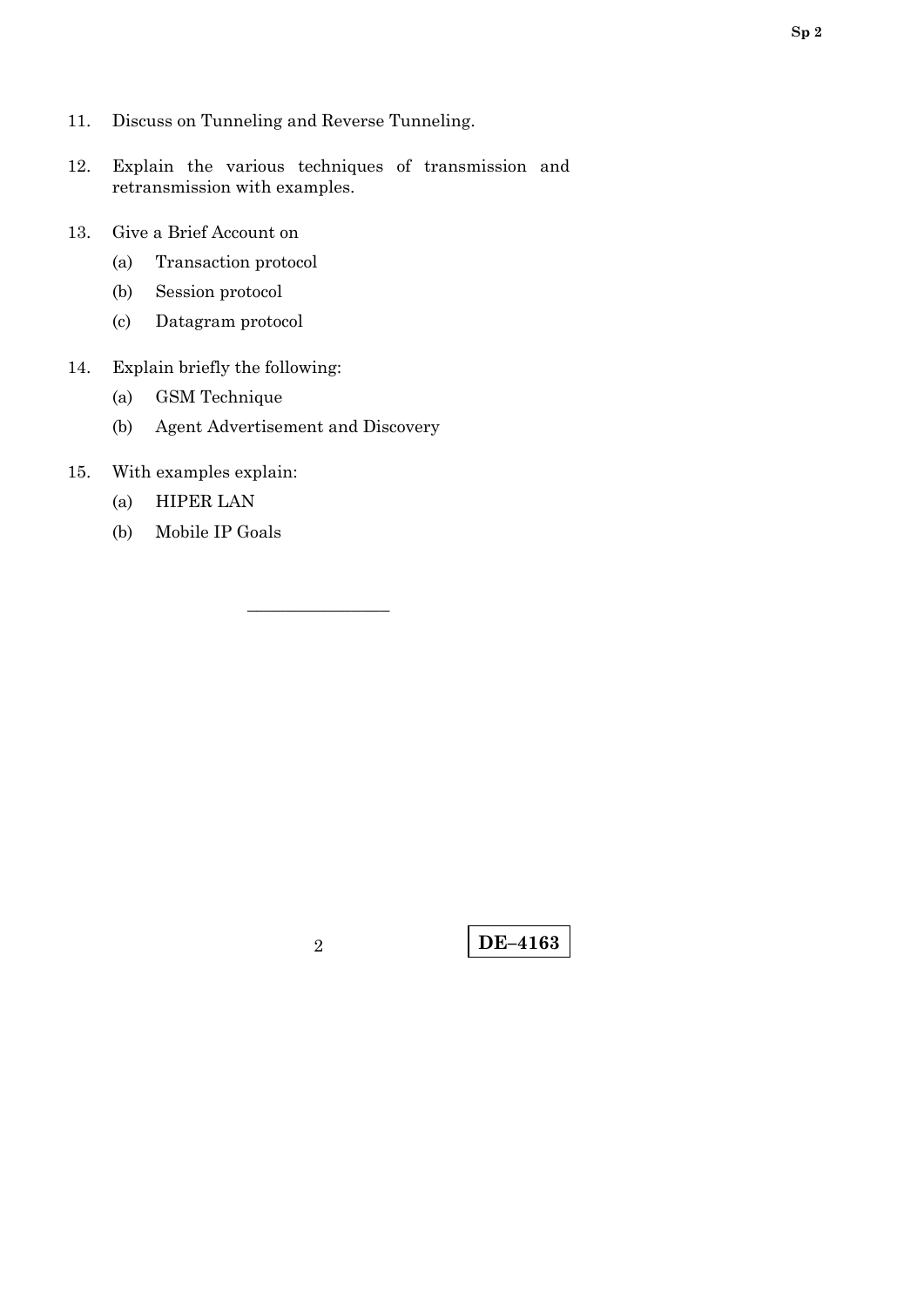**DE-4164** 

| Sub. Code |  |
|-----------|--|
| 55        |  |

# DISTANCE EDUCATION

M.Sc. (SE) 5 Years Integrated DEGREE EXAMINATION, MAY 2018.

### OPEN SOURCE ARCHITECTURE

Time : Three hours Maximum : 100 marks

SECTION A —  $(5 \times 8 = 40 \text{ marks})$ 

Answer any FIVE of the following.

- 1. What are the categories of Open Source Software? Explain.
- 2. Write short notes on user and group management.
- 3. Write short notes on setting up Web Servers.
- 4. How do you setting up a firewall? Discuss.
- 5. Briefly explain about C preprocessor.
- 6. What is GNU linker? Explain.
- 7. Write about Foss and its significance.
- 8. Write short notes on Python programming.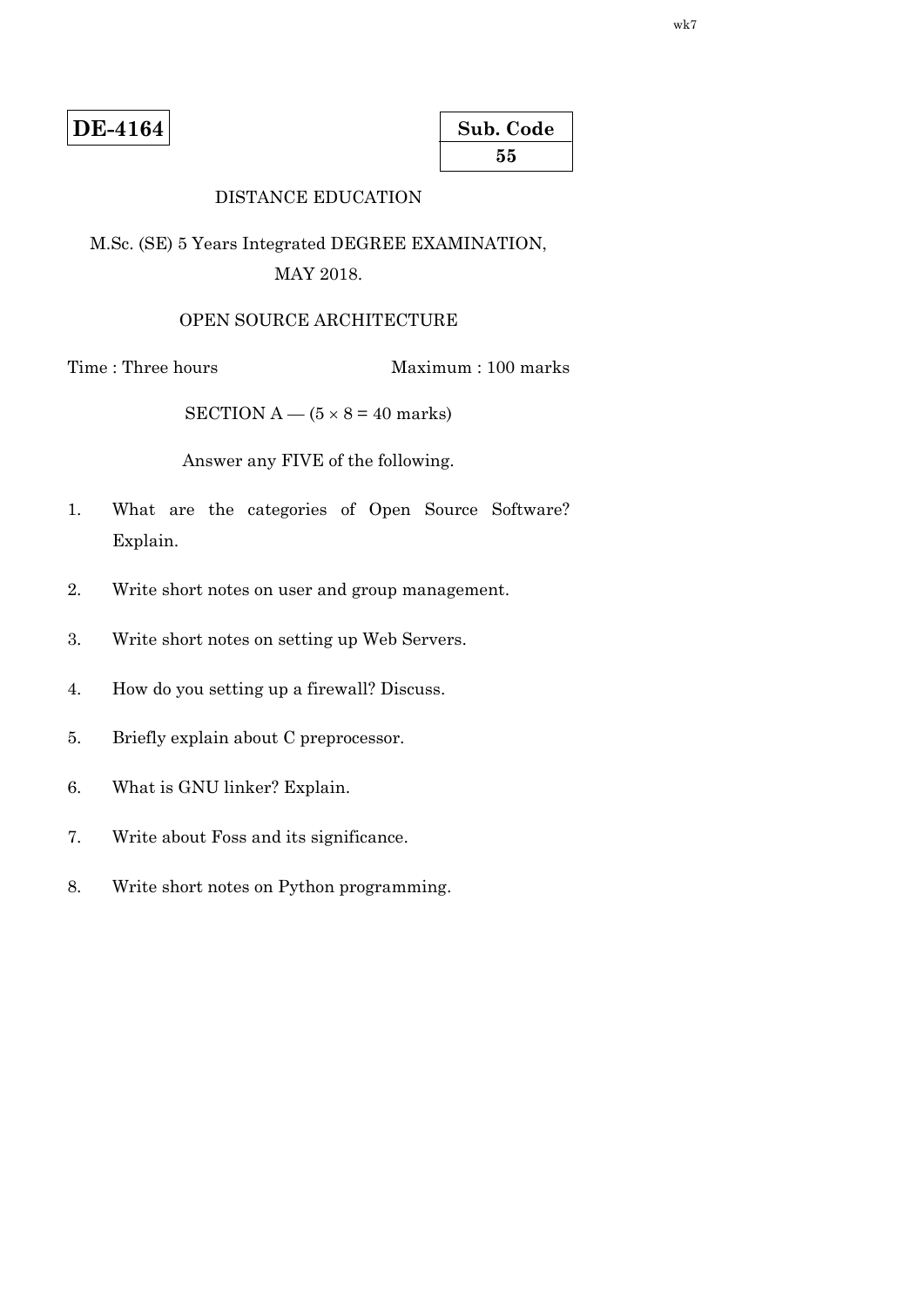SECTION B  $-$  (4  $\times$  15 = 60 marks)

Answer any FOUR questions.

- 9. Write short notes on following:
	- (a) PAM authentication
	- (b) Common System configuration files and log files.
- 10. Explain about the various methods for connecting to the internet.
- 11. Explain about the following:
	- (a) Setting up file services
	- (b) Setting up printer services.
- 12. Explain about Source Code versioning and management tools.
- 13. How to manage source code revisions, patch and diff using CVS? Explain.
- 14. Explain about common programming practices and guidelines for GNU/linux and FOSS.
- 15. Explain about the basics of the X-Windows Server Architecture.

———————

**DE-4164** <sup>2</sup>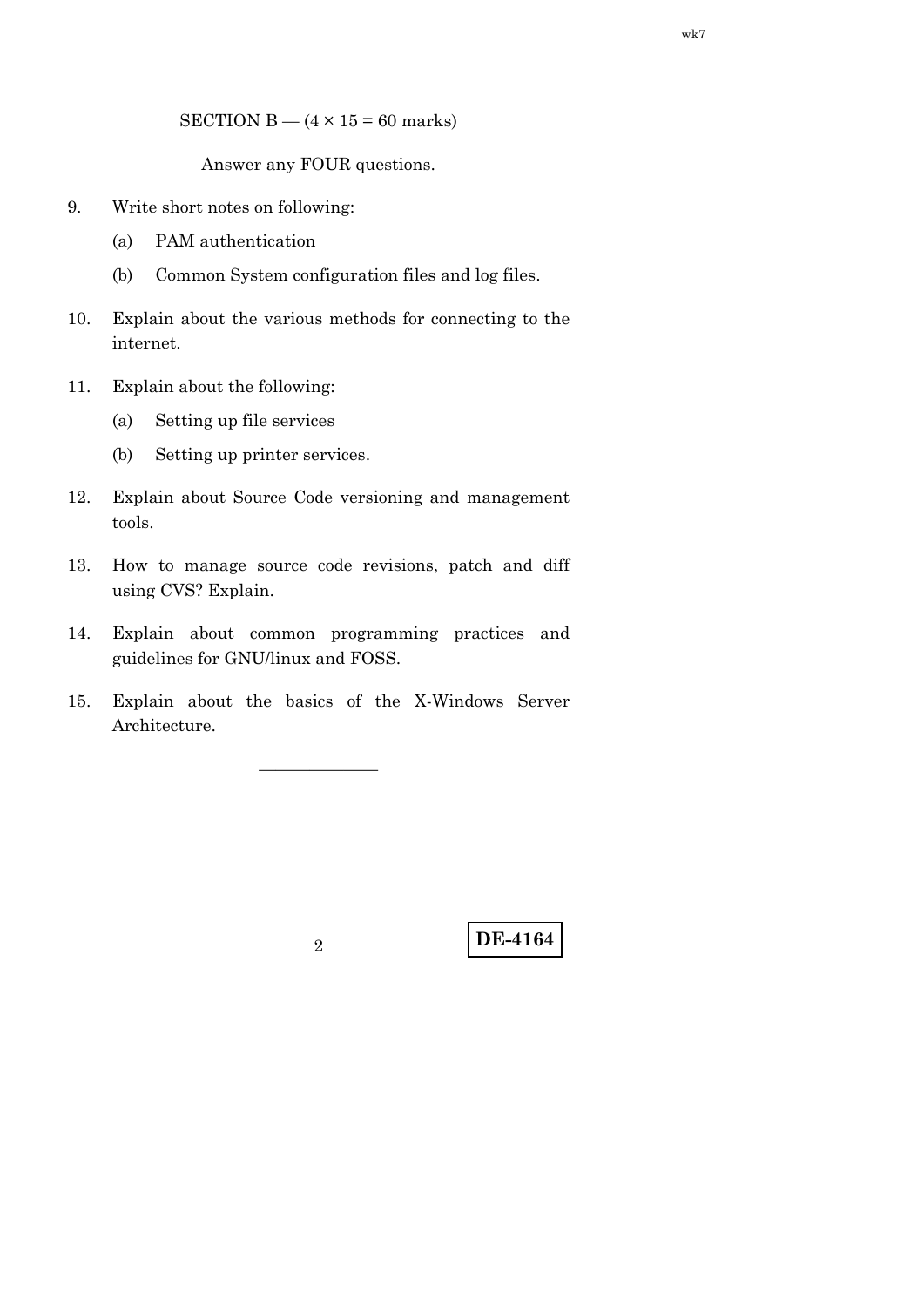| Sub. Code |  |
|-----------|--|
| 56        |  |

# DISTANCE EDUCATION

M.Sc. (Software Engineering) (5 Years Integrated) DEGREE EXAMINATION, MAY 2018.

#### OPEN SOURCE LAB

Time : Three hours Maximum : 100 marks Examiner should select and give ONE question to each candidate by LOT system.

- 1. (a) Write a PHP program to declare a Multidimensional Array. Display specific element from a Multidimensional array. Also delete given element from the multidimensional array.
	- (b) Write a PHP program to Find the element from the array that matches the given value using appropriate search function.

Cut here ---------------------------

- 2. (a) Write a PHP script for the following: Design a form to accept a string. Write a function to count the total number of vowels (a,e,i,o,u) from the string. Show the occurrences of each vowel from the string. Check whether the given string is a palindrome or not, without using built-in function.
	- (b) Write a PHP script for the following: Design a form to accept two strings.

Compare the two strings using both methods  $(=$ operator and strcmp function). Append second string to the first string.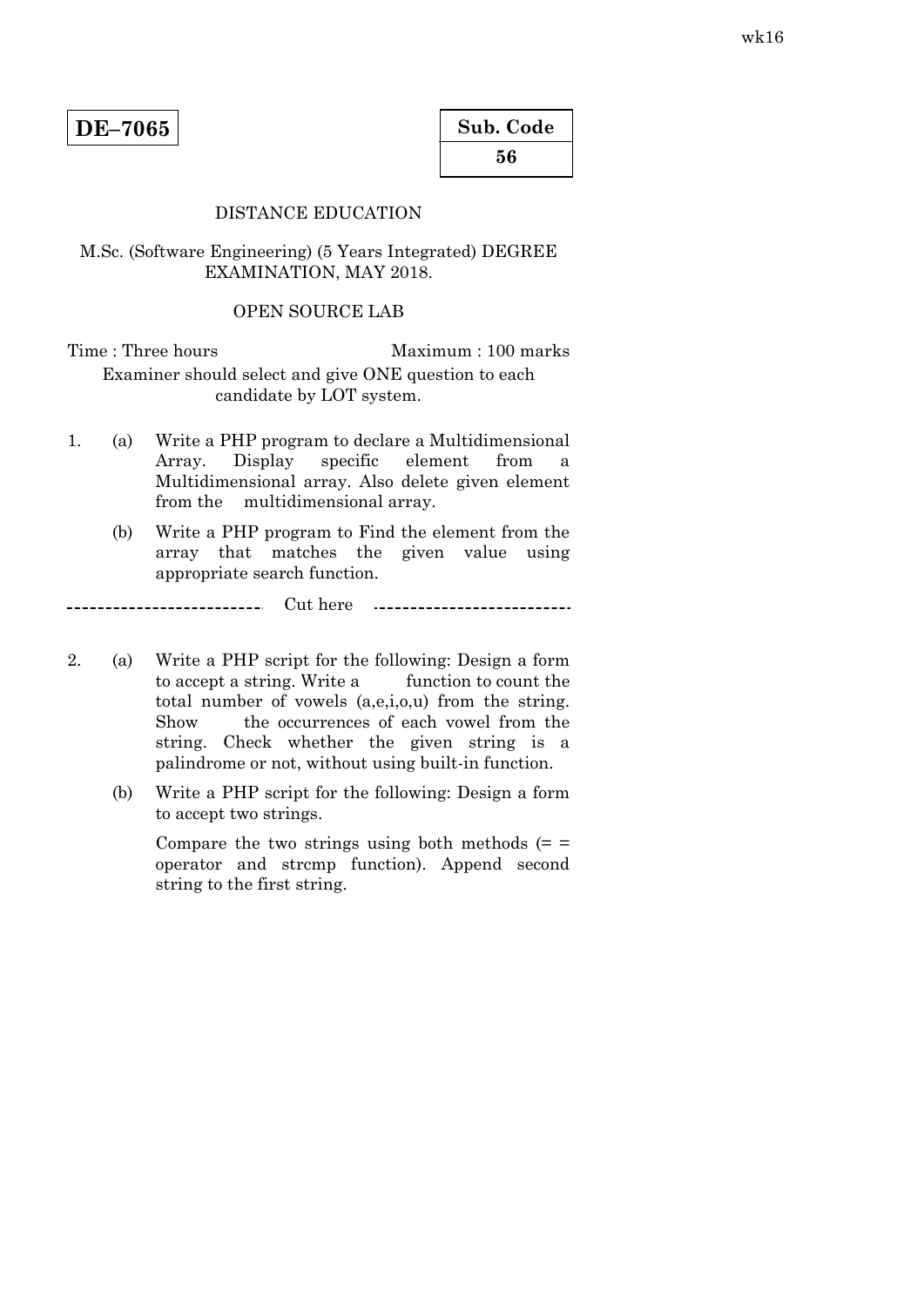- 3. (a) Write a PHP program to accept the string and position from the user; from where the characters from the first string are reversed.
	- (b) Write a menu driven program to perform the following operations on associative arrays:
		- (i) Sort the array by values (changing the keys) in ascending, descending order.
		- (ii) Also sort the array by values without changing the keys.
		- (iii) Filter the odd elements from an array.
		- (iv) Sort the different arrays at a glance using single function.

Cut here 

- 4. (a) Write a menu driven program to perform the following operations on arrays:
	- (i) Merge the given arrays.
	- (ii) Find the intersection of two arrays.
	- (iii) Find the union of two arrays.
	- (iv) Find set difference of two arrays.
	- (b) Write a PHP script for the following: Design a form to accept two strings from the user. Find whether the small string appears at the start of the large string. Provide a text box to accept the string that will replace all occurrences of small string present in the large string.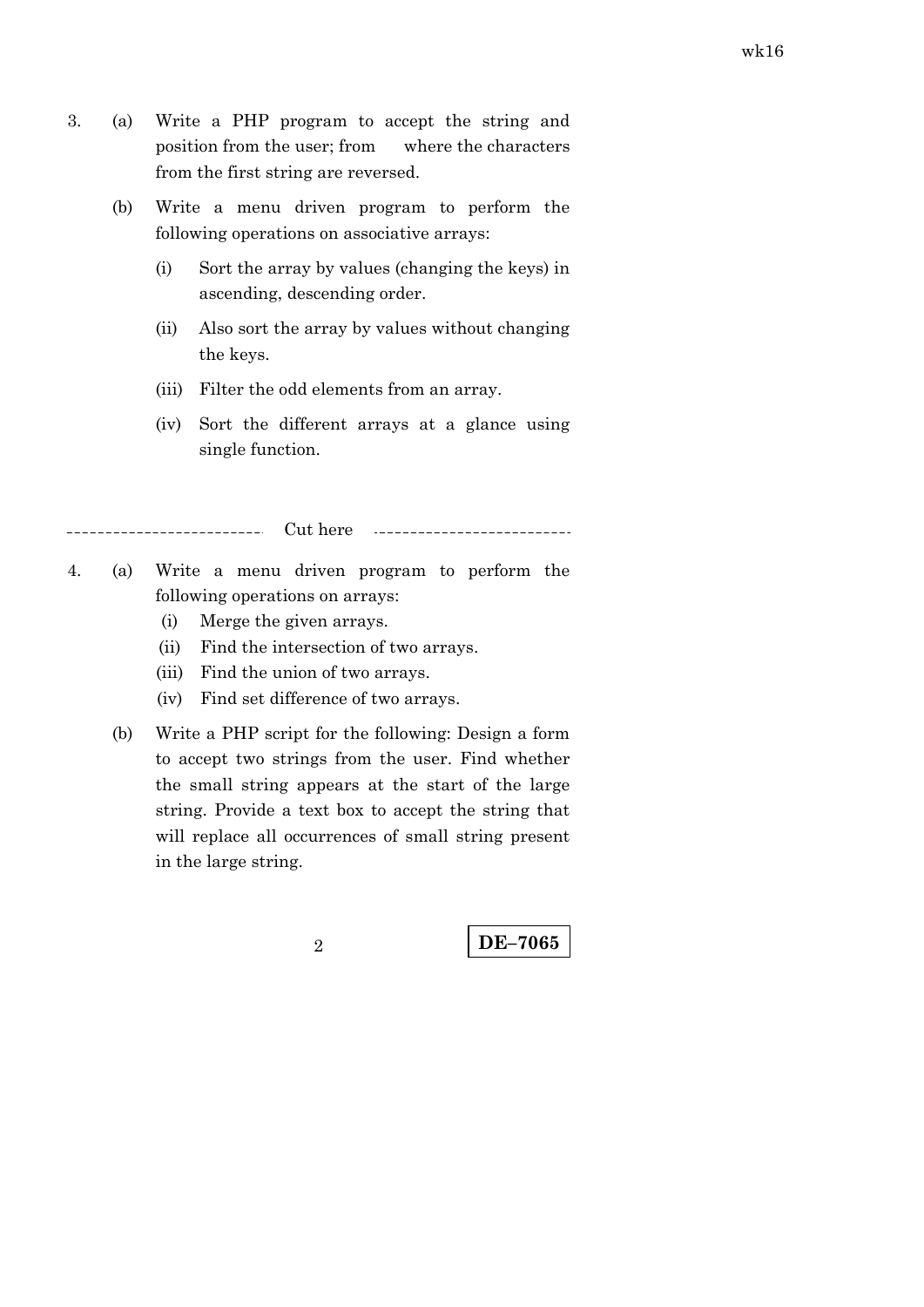- 5. (a) Write a menu driven program to perform the following queue related operations.
	- (i) Insert an element in queue
	- (ii) Delete an element from queue
	- (iii) Display the contents of queue
	- (b) Write a PHP script to accept username and password. If in the first three chances, user name and password entered is correct, then display second form, otherwise display error message.

\_\_\_\_\_\_\_\_\_\_\_\_\_\_\_\_ Cut here 

- 6. (a) Write a program to create a shopping mall. User must be allowed to do purchase from two pages. Each page should have a page total. The third page should displays bill, which consists of a page total of whatever the purchase has been done and print the total.
	- (b) Create a form to accept customer information (name, address, ph-no). Once the customer information is accepted, accept product information in the next form (Product name, qty, rate). Display the bill for the customer in the next form. Bill should contain the customer information and the information of the products entered.

**DE–7065** 3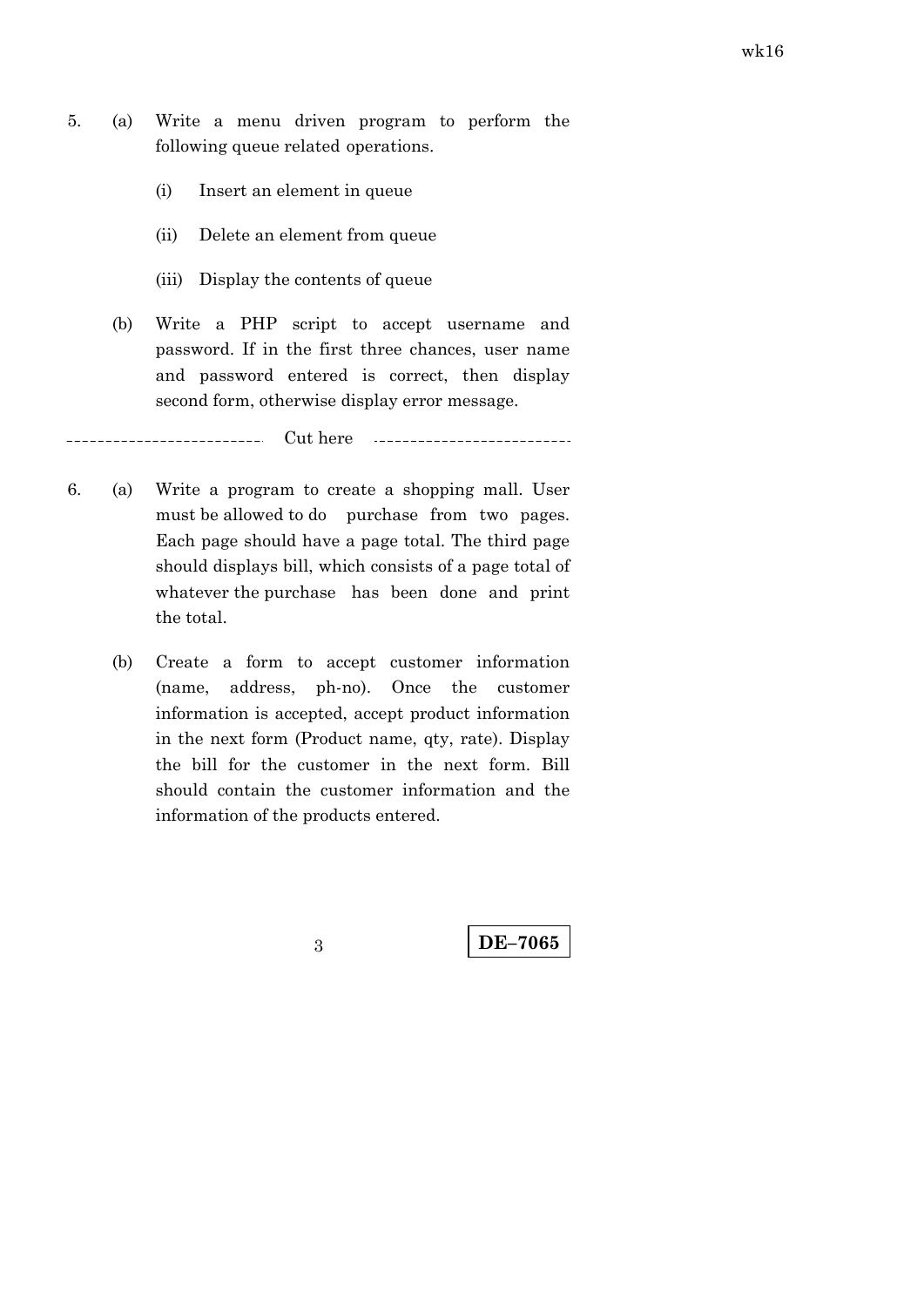- 7. (a) Create a font to accept student information (name, class, address). Once the student information is accepted, accept marks in next form (Phy, Bio, Chem, Maths, Marathi, English) Display the mark sheet for the student in the next form containing name, class, marks of the subject, total and percentage.
	- (b) Write a PHP program to upload a file to the server.

 $\overline{a}$ -------------------Cut here ---------------------------

————————

- 8. (a) Write a PHP program to make a calculator.
	- (b) Write a PHP program to copy the content of the one file into another file.

**DE–7065** <sup>4</sup>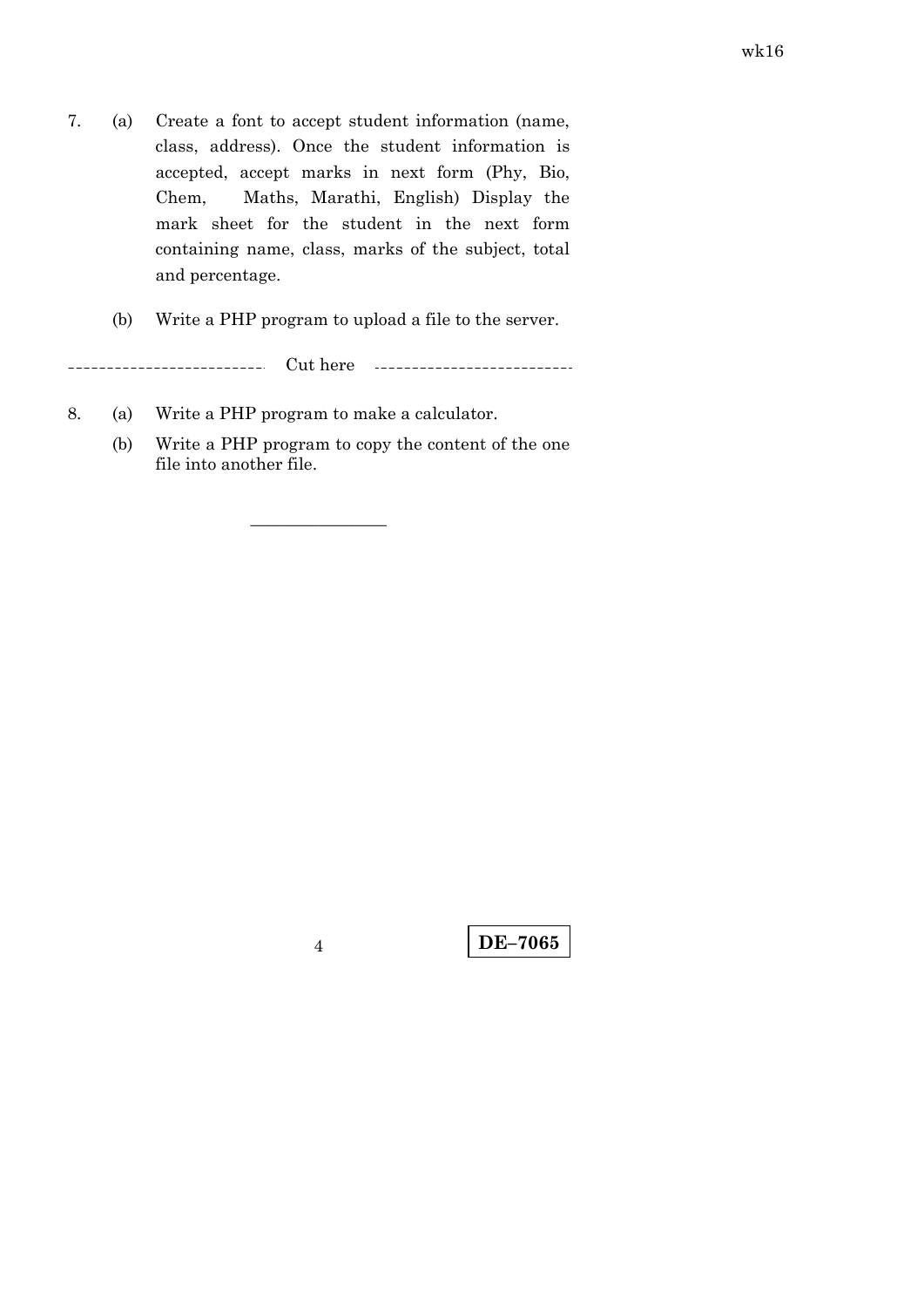# DISTANCE EDUCATION

#### M.Sc. (SE) (5 Year Integrated) DEGREE EXAMINATION, MAY 2018.

#### CASE TOOLS LAB

Time : Three hours Maximum : 100 marks

 Examiner should select and give one question to each candidate by log system.

- 1. Online Quiz system has to be developed for conducting preliminary stage of quiz as part of department technical symposium INTERRUPT The system developed should contain the following features :
	- (a) The number of participants should be of 50.
	- (b) The duration of quiz is 45 minutes so a timer has to be kept which should show time duration.
	- (c) The number of questions should be 45 chosen randomly from the database in three different areas namely (i) Technical (ii) Logical reasoning (iii) General Knowledge.
	- (d) The questions should be of objective type with multiple options. For each correct answer the participant will receive 1 point and for wrong answer 0.25 point will be deducted.
	- (e) At the end of the quiz the users' score along with information, whether he has been selected or not has to be displayed. Once a student answered a question, he cannot change the answer later.